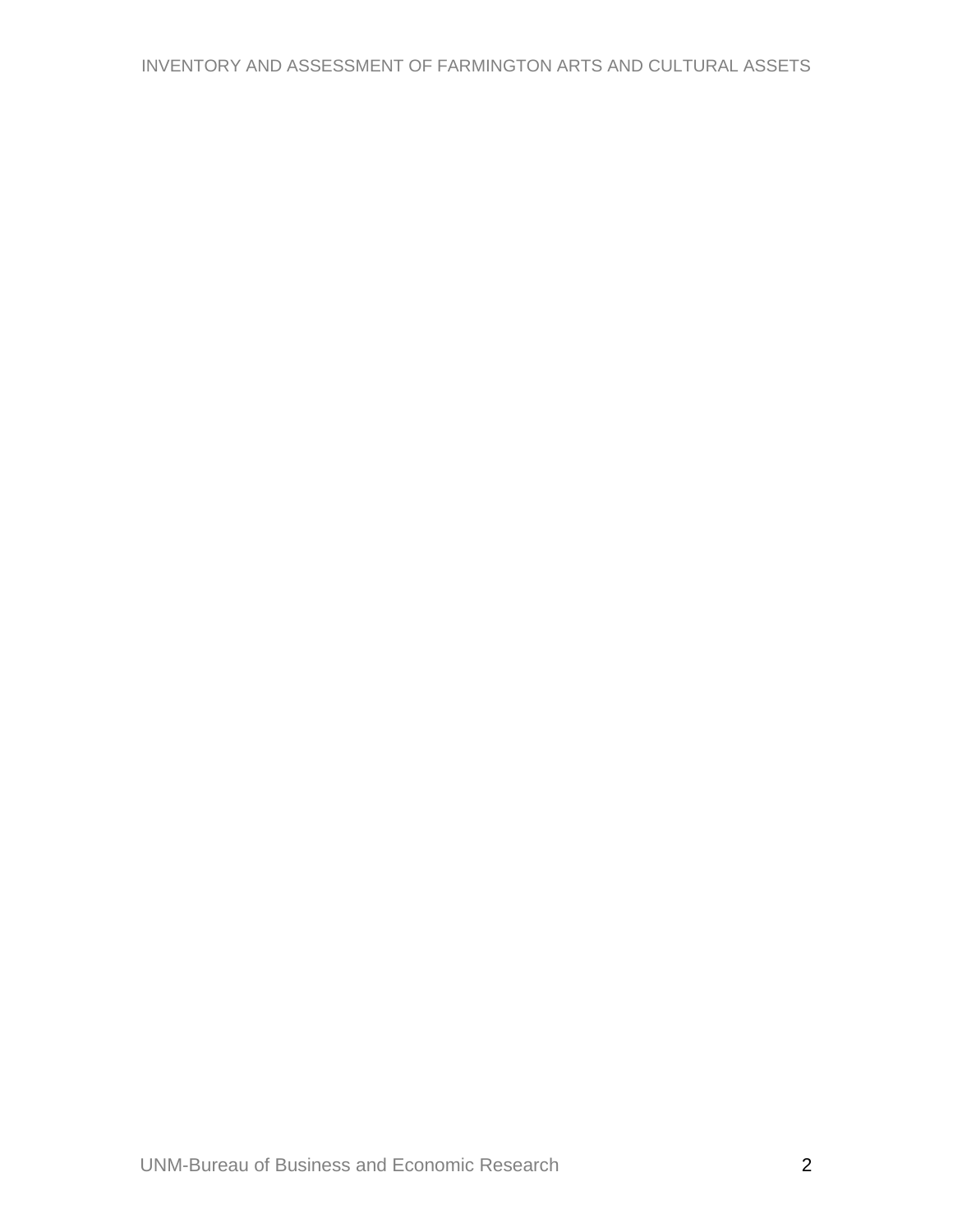# **TABLE OF CONTENTS**

# **TABLE OF TABLES**

| Table 2: Between-ness Centrality Rankings (Unconsolidated Network)21             |     |
|----------------------------------------------------------------------------------|-----|
| Table 3: Comparison of Demographic Characteristics of Survey Respondents to      |     |
|                                                                                  | 23  |
| Table 4: Most Referenced Cultural Organizations in Farmington Area24             |     |
| Table 5: Perceived Advantages and Disadvantages of Working in Arts and           |     |
|                                                                                  | 26  |
| Table 6: Arts and Cultural Organizations in Farmington and Neighboring           |     |
|                                                                                  | 28  |
| Table 7: Businesses, Employment and Revenues of Arts & Culture Related           |     |
| Businesses in San Juan County, 1990, 2000 and 2006                               | 32  |
|                                                                                  | .34 |
|                                                                                  | .34 |
| Table 10: Markets for Cultural Institutions and Events in the Farmington Area 36 |     |

# **TABLE OF FIGURES**

| Figure 1: Farmington's Arts and Cultural Social Network by Sphere and Degree  |  |
|-------------------------------------------------------------------------------|--|
|                                                                               |  |
| Figure 2: Farmington's Arts and Cultural Social Network by Between-ness       |  |
| Centrality with San Juan College Highlighted (Unconsolidated Network)16       |  |
|                                                                               |  |
|                                                                               |  |
| Figure 3: Employment and Revenues In Arts and Cultural Industries in San Juan |  |
|                                                                               |  |
| Figure 4: Lodger's Tax Revenues for Farmington, Fiscal Years 2000-2008. (All  |  |
|                                                                               |  |
| Figure A-1: Farmington Arts and Cultural Community Survey 38                  |  |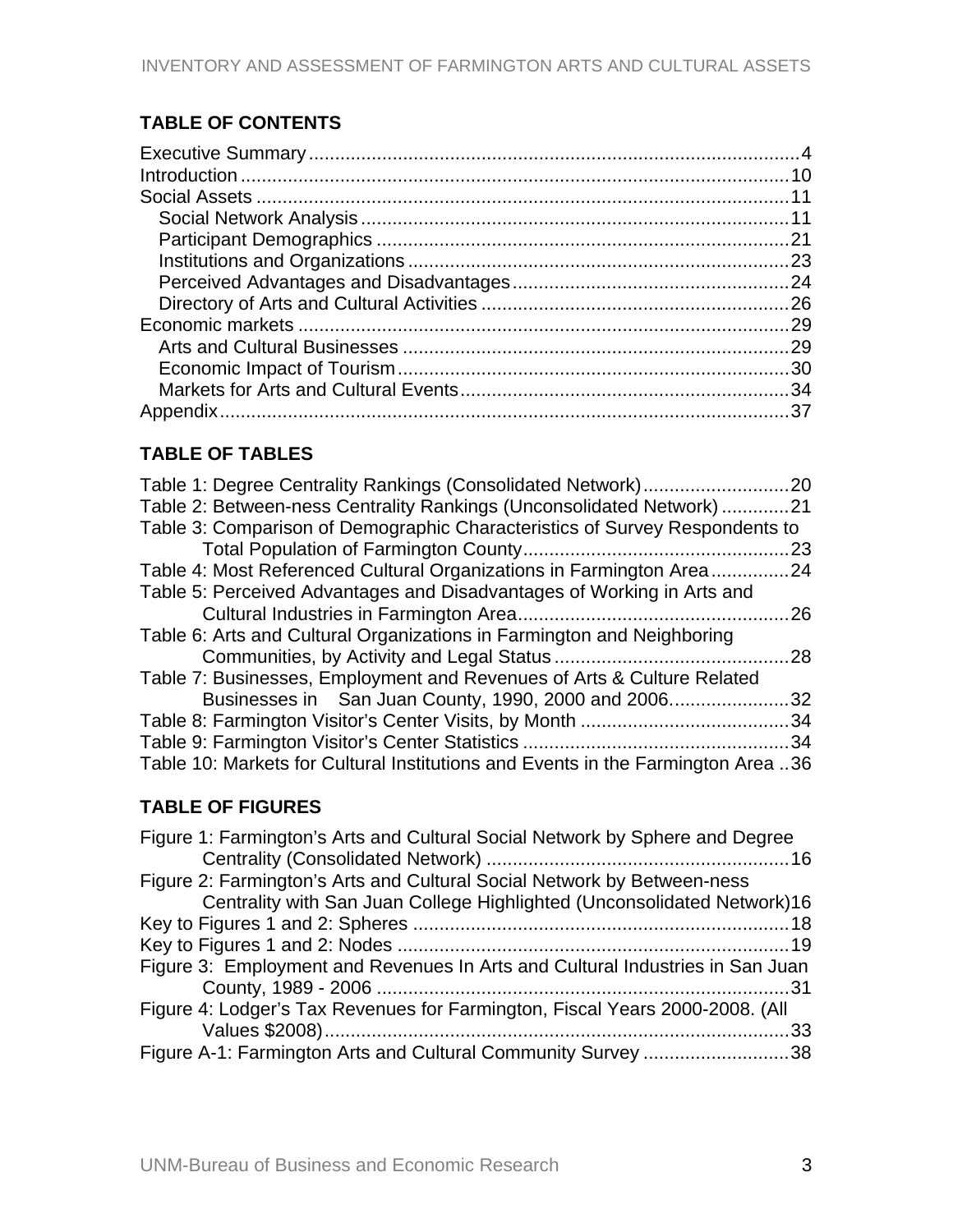# <span id="page-3-0"></span>**EXECUTIVE SUMMARY**

The overarching finding of this study is that Farmington has not yet realized the very significant potential of its cultural economy. A survey of those active in local arts and cultural (A&C) activities conducted for this study reveals a great deal of talent and enthusiasm among many individuals, and a number of strong and resourceful institutions supporting the initiatives of these individuals. However, the talent and resources tend to be focused on fairly small and highly fragmented local markets. To reach its potential – both creatively and economically – efforts must be made to both integrate these isolated segments and better target larger regional and national markets. Without undermining what now exists to meet the demand of local audiences and is the product of a uniquely local process, efforts to integrate and broaden the cultural sector will help to grow and sustain local artists and their traditions.

This report is based on a three part study. First, BBER conducted a comprehensive internet review of A&C activities throughout San Juan County, and supplemented this information with phone conversations and primary data collection with representatives of most of the largest A&C institutions in the region. One product of this work is a directory of A&C activities. Second, BBER surveyed 66 individuals actively engaged in the A&C sector in Farmington and neighboring communities, including Aztec, Bloomfield and Kirtland. The specific focus of the survey was the collection of data regarding each individual's social network as it applies to their A&C activities. BBER used a participant-driven sampling method to identify research subjects. In each interview, the individual was asked to identify five persons with whom their interactions are most important to their work, and the first two persons not already interviewed were then invited to participate. Finally, BBER drew on a number of secondary data sources to measure the economic impact of the cultural sector. Sources included Dun & Bradstreet business surveys and lodger's tax receipts.

This data informs the following.

#### **1. Farmington has remarkable cultural assets and significant opportunities for their development.**

The Four Corners region is renowned nationally and internationally for the ancient and contemporary artifacts of Native American culture and its interface with western American culture. The region is also known for its starkly beautiful and diverse landscape, which offers a wide range of recreational opportunities. Together, these factors draw thousands of visitors from across the U.S. and internationally.

Farmington is by far the largest city in the Four Corners region. According to the most recent estimates, Farmington has a population of more than 46 thousand, about three times more than the second largest town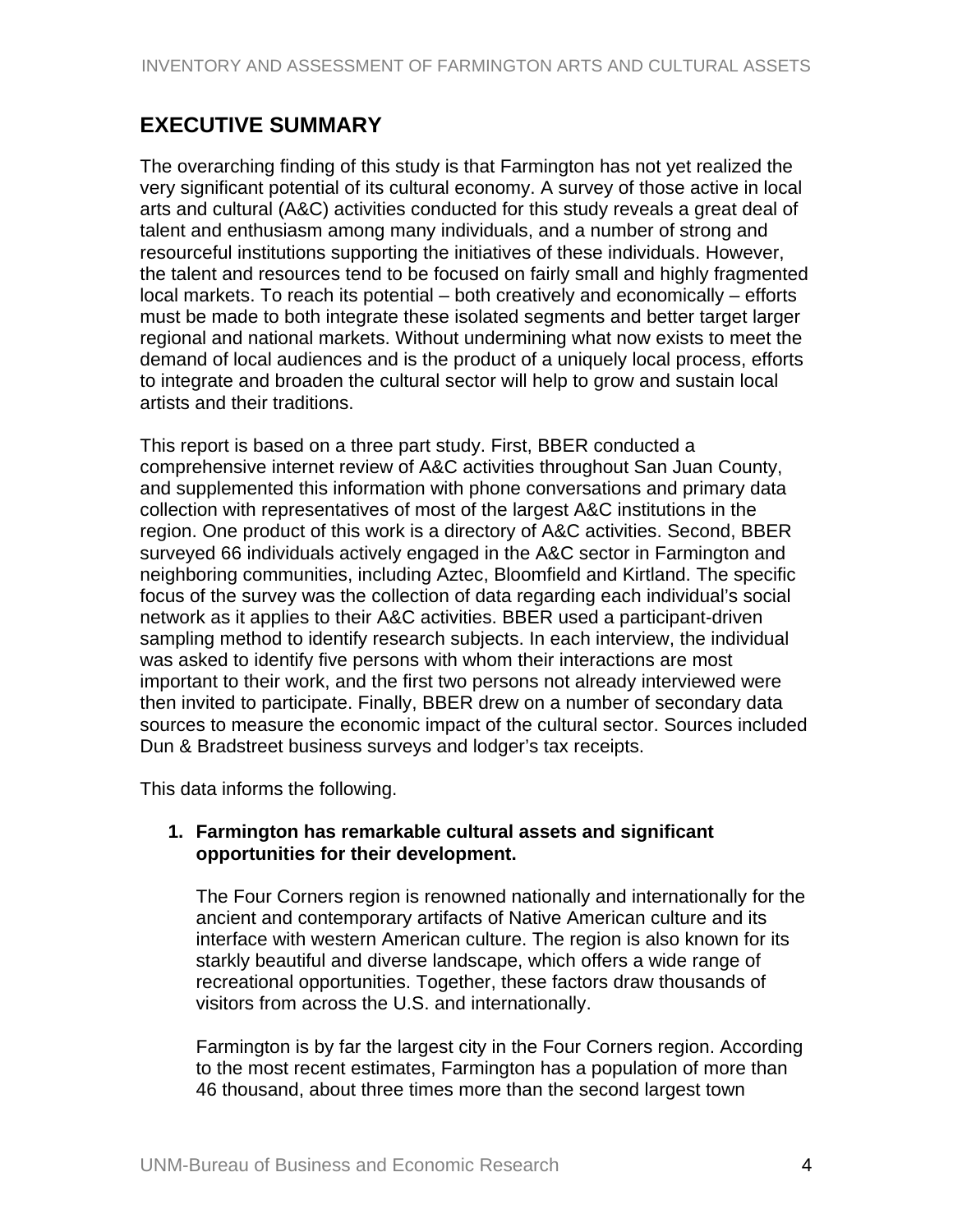(Durango) in the region. The strong oil & gas, retail and, until recently, construction sectors generate significant revenues, which are invested through a number of channels in the cultural activities that meet local demand. The research conducted for this study shows that there are many talented individuals in Farmington and the neighboring communities of Aztec, Bloomfield and Kirtland, including writers, actors, painters, potters and weavers. The area also has world class cultural and archeological treasures, such as Salmon Ruins and Aztec Ruins.

This constellation of resources creates an environment that is distinctly local, which can provide a strong basis for the development of the cultural economy. Unlike many kinds of industrial development, where intense competition can easily erode initial advantages, the development of a cultural economy based on unique and identifiably local characteristics and resources is relatively safe from such competition. No other place can replicate the unique cultural resources in the Farmington and Four Corners area. Further, within this region, no other community has the resources necessary to establish itself as an anchor for the long term development of the cultural economy of the region.

**2. The analysis included in this study indicates that the social networks that shape and guide the cultural economy are weakly integrated and tend to overly prioritize local markets. This comes at the expense of innovation and the development of markets necessary for growth and sustainability.** 

The analysis of social networks forms the core of this report. Social networks are important because they determine how individuals engaged in cultural activities learn, collaborate, support and market their work. Where social network data is consistent with other findings, it provides a powerful explanation and can inform specific and meaningful policy.

The first important finding of the social network analysis is that, as a whole, the cultural sector in the Farmington area is poorly integrated. There are two aspects to this. First, there is a very clear divide between those working in the fine arts and those who work with both contemporary and ancient Native American culture, including archeology. Although we conducted 66 surveys and asked each participant to identify the five individuals most influential in their work, the surveys found very few cases in which a person working on one side of the divide identified a person from the other side as important to their work. This is very surprising given the strength of the association of the region with Native American culture, both nationally and internationally. As another way of documenting this disjuncture, though nearly 40 percent of the population of San Juan County is ethnically Native American, 83 percent of those identified by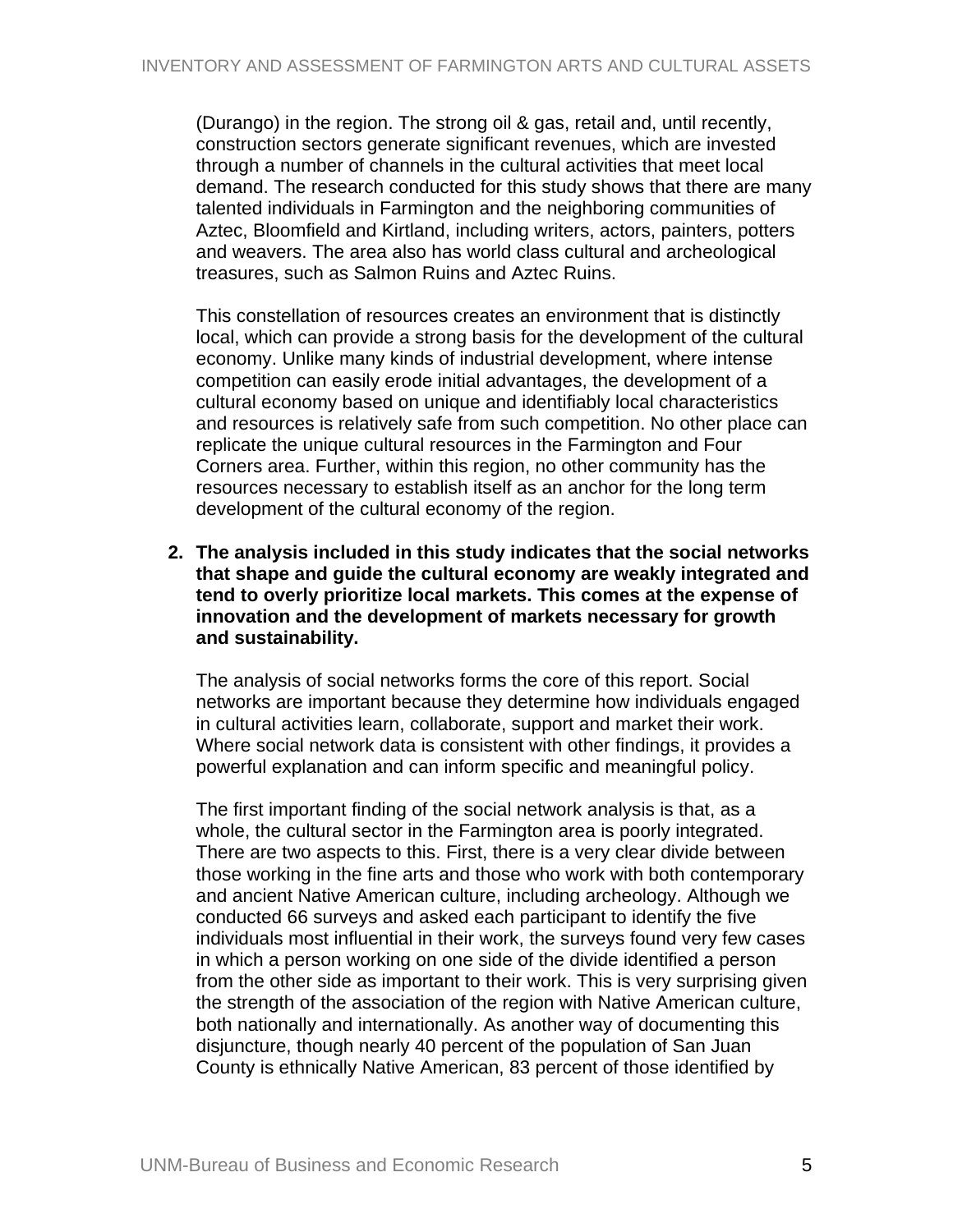participants for participation in the study identified themselves as Anglo (white, non-Hispanic).

Second, although the area's cultural sector has a number of very prominent and active institutions, the sector as a whole is poorly integrated. There are few interconnections among the individuals and institutions in the network, which suggests a lack of collaboration and coordination of efforts.

The lack of integration within the A&C community has two important implications, one regarding innovation and productivity and the other regarding market access. First, as policymakers in many corners of the national and local economy have learned, innovation and the development of new products (including cultural products) is driven by the bringing together of diverse experiences and resources. This is particularly true where combinations give the local economy a unique standing in larger national and international markets. Here, it is very reasonable to assume that a greater integration of local cultural traditions into the arts scene would provide the former with broader market access and infuse the latter with new energy and authenticity.

Second, we know generally, and the social network analysis confirms, that the cultural heritage sector has far better developed relationships pointing outwards, linking Farmington and the region to what could be seen as national and global markets. Better integrating the arts scene with this more externally-oriented cultural heritage sphere may expose local artists to broader markets. From the other perspective, integrating the two spheres would enable Farmington to begin to develop itself as an attractive and diverse destination for those visiting the Four Corners region.

#### **3. Farmington has well-regarded and engaged institutions that provide valuable resources to local artists and cultural preservationists, especially San Juan College. An important opportunity exists for these institutions to expand their role in integrating the sector.**

This report takes two different but complementary approaches to the analysis of the social networks. The first, alluded to above, focuses on the role of individuals in bringing together and mediating relationships within the overall network. The second focuses more simply on the visibility and capacity of key institutions. This second analysis offers good news and a clear path forward.

San Juan College is widely recognized for its role in supporting a full range of A&C activities. In the course of 66 surveys, no fewer than 22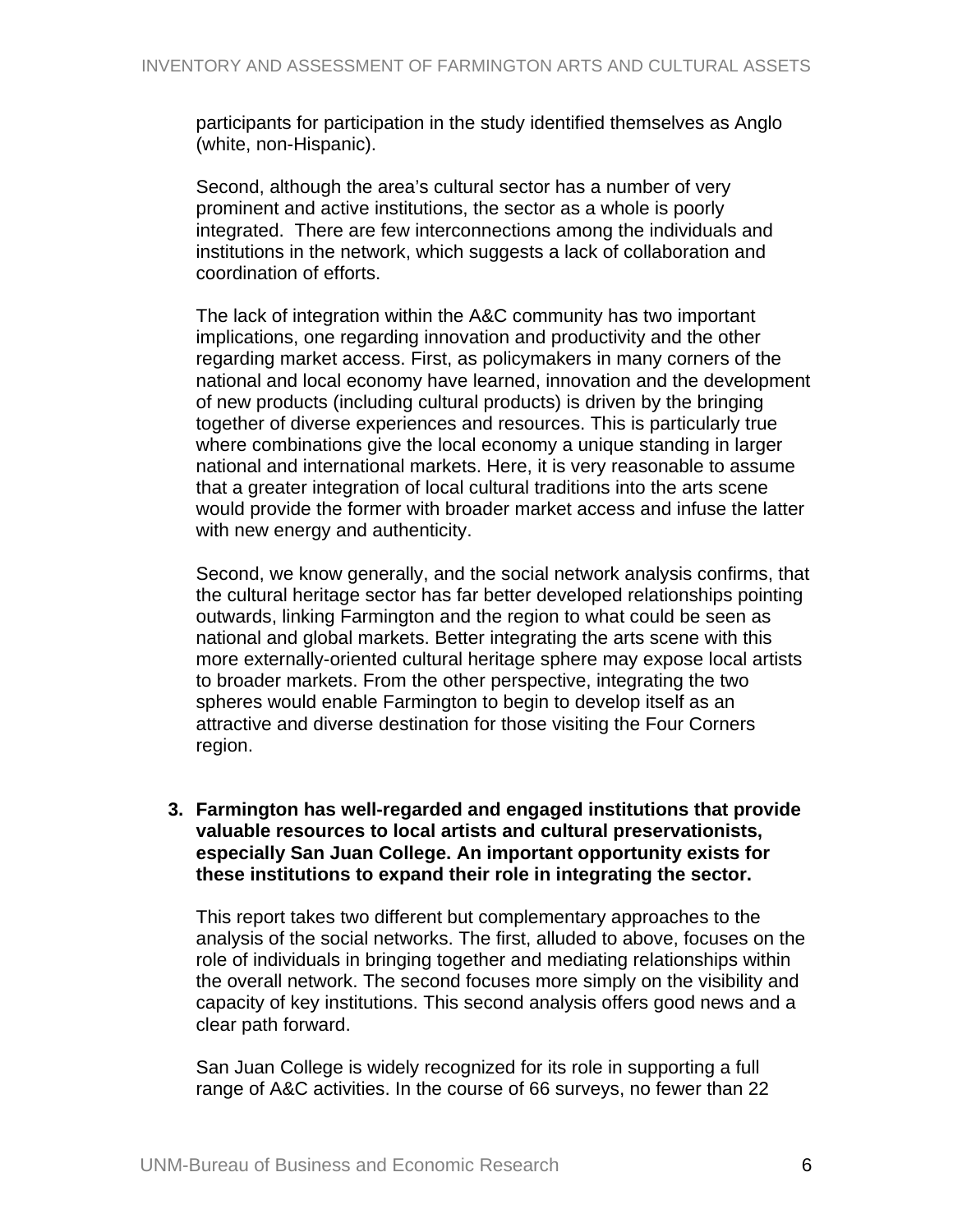individuals with affiliations to the college were identified as influential. Moreover, these individuals represented a full range of cultural activities, including visual arts, arts promotion, support activities, as well as history and archeology. In other words, nearly the full breadth of the region's cultural sector is represented within San Juan College.

The reason why San Juan College as an institution fails to serve as a mediator across the cultural sector, despite its visibility and resources, is straightforward and perhaps easily corrected. San Juan College serves as an umbrella for all kinds of activities, but as an institution its resources are relatively unstructured. Individuals teach and learn at the college, but each on their own terms and without any significant degree of interaction with the others. Consequently, persons working separately in the visual arts and archeology, for instance, may each reference instructors at the college as key influences, but because these instructors work independently at the college, the opportunity for connection is missed. In other words, the college is itself not integrated – in this way, it in effect mirrors the A&C community as a whole.

This should not be taken as a criticism of the college – it is the nature of large institutions, particularly of community colleges that are forced by budgetary considerations to rely on part-time instructors, to have little internal interaction amongst faculty and staff. But it does offer an opportunity – a clear institutional environment – where efforts can be made to better integrate the community as a whole. We recommend that San Juan College, or even individual instructors, consider new ways of creating collaborative courses, shared workshops, research that examines the intersection of narrow fields, and perhaps even explicit efforts to promote networking among instructors as well as students. The social network analysis in this report strongly indicates that such initiatives within the college will have rippling effects throughout the community.

Although San Juan College is by far the most visible institution in the region's cultural sector, it is not alone in its capacity to mediate relationships. It is notable that the San Juan County Museum Association and the Farmington Visitors and Convention Bureau (CVB) both play important, though largely unrecognized, roles in bridging some of the divides within the area's cultural sector. The Museum Association, which supports the Salmon Ruins near Bloomfield, has actively sought to foster relationships among other local and statewide institutions, and serves as a useful model for better integration. Likewise, the CVB is mentioned by individuals and institutions active in various subsectors of the arts and culture community. An important lesson is that the CVB, an institution whose mission is to promote economic development by attracting visitors, recognizes, and is recognized by, both those engaged in the arts and in culture and heritage activities.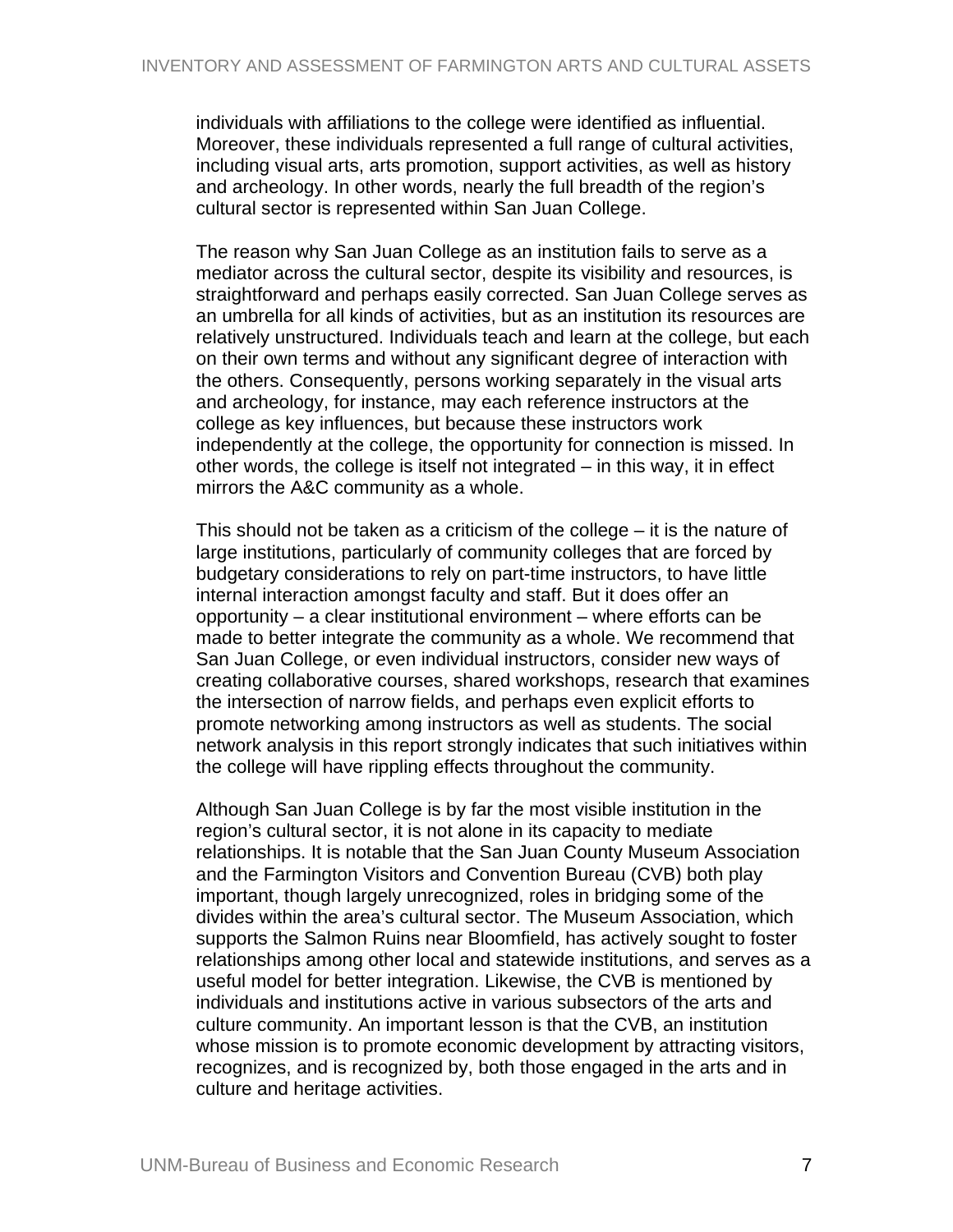#### **4. Economically, the cultural economy appears to be overshadowed and even seen to be in opposition to San Juan County's resourcebased economy. Instead, they should be seen as complementary and mutually supportive.**

Farmington is the fifth MainStreet community in which BBER has studied the cultural economy.<sup>[1](#page-7-0)</sup> It is by far the largest of the five communities, and it has the largest local market. It is similar to Los Alamos in that it has a single dominant industry that draws a substantial flow of revenues into the community. Further, as in Los Alamos, many of those interviewed suggest that the community is too strongly associated with its main industry to allow for the development of an economically vibrant cultural sector. Finally, Farmington shares with Los Alamos an apparent outflow or leakage of cultural revenues, as locals are often inclined to overlook what is available locally and to spend their cultural dollars elsewhere.

Apart from these patterns, Farmington shares with Raton the fact that the cultural sector (broadly defined) has a key anchor that has provided a measure of stability over the past very difficult years. In Raton, the anchor is outdoor sports and recreation, including hunting. In Farmington the SunRay Park & Casino is a key anchor.

As in all five communities, the culture economy of Farmington has lost a large share of its revenues following the tragedies of September 11, 2001 – from 2001 through 2005, revenues earned by A&C industries, excluding SunRay, declined by about 24 percent. Although high, this is slightly less than the decline experienced by the other communities. Ironically, this decline may have been somewhat buffered by the fact that the tourism sector, which was hit especially hard, accounts for such as small share of total cultural revenues in Farmington. Unsurprisingly, the decline in revenues was followed closely by a corresponding decline in employment, as businesses tried to remain viable by cutting costs.

In the final analysis, the key question facing Farmington and San Juan County in the development of its cultural plan is the assumption raised in several of the interviews conducted for this study – is culture-based development in the region compromised by the prominence of the region's primary oil and gas industry? It is an important question, because from the perspective of national and global markets, these two industries are where the region has its greatest comparative advantage. These two industries are inherently place-based: they cannot be equally replicated and sent elsewhere. The value in the potential development of the cultural industry as an export and/or tourism-based industry is two-fold: it can serve to

 $\overline{a}$ 

<span id="page-7-0"></span><sup>1</sup> Others are Silver City, Las Vegas, Los Alamos and Raton. All studies were conducted and completed in 2009.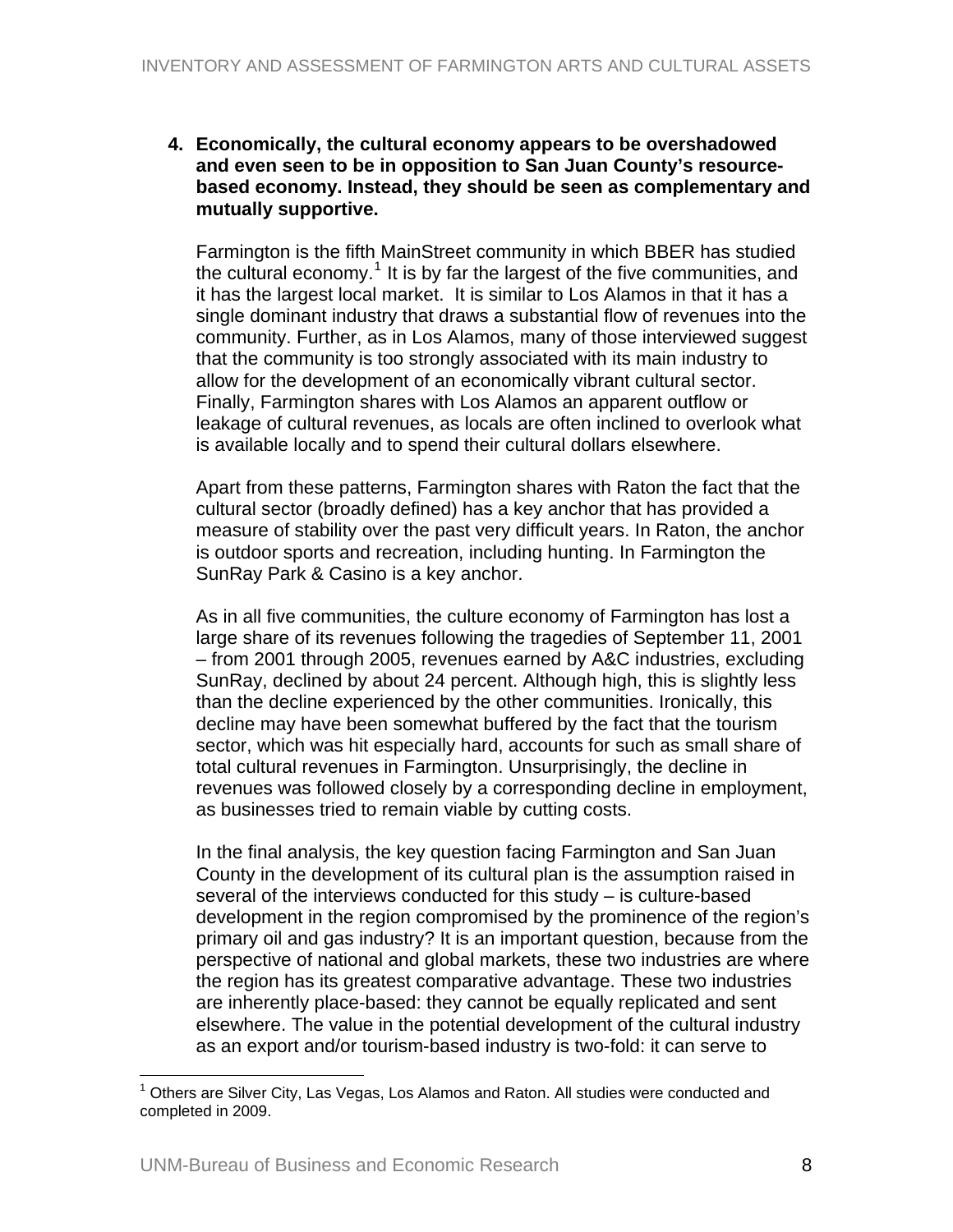counter the radical cyclical swings of oil & gas, and it tends to require high levels of employment. Unlike oil & gas, the cultural sector requires relatively little capital investment, but it will require significant efforts to overcome the limited integration of the community.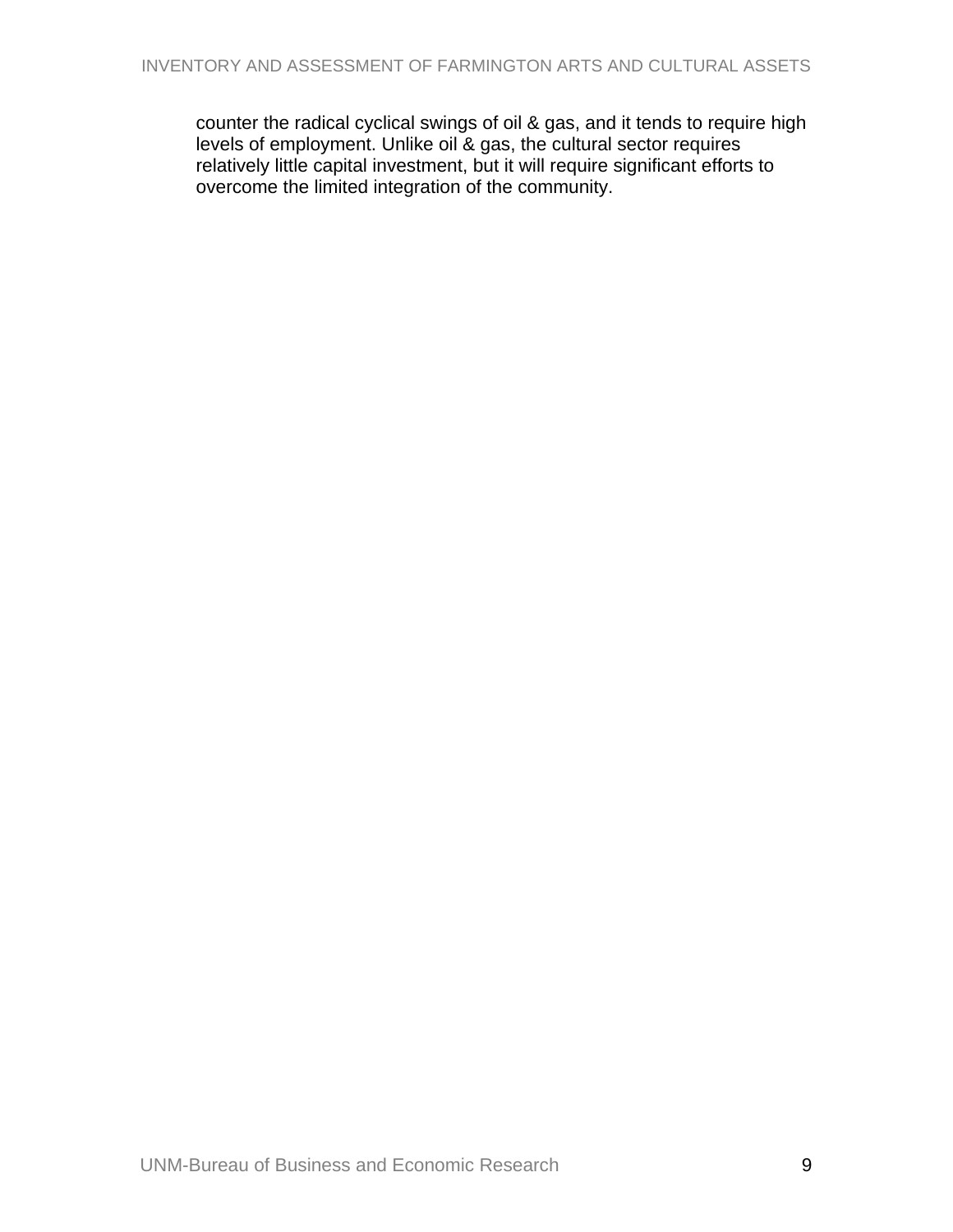# <span id="page-9-0"></span>**INTRODUCTION**

During the period June-August 2009, UNM-BBER conducted a three part investigation of the arts and cultural (A&C) economy of Farmington, with a focus on an inventory and assessment of the community's cultural assets. The three parts are:

- An extensive inventory of the assets of the creative economy of the Farmington area. The information was collected from web searches, secondary and primary data collection, reviews of public documents and prior studies, and interviews with dozens of community leaders, public officials, business owners, artists and interested individuals. The results are available as an Excel<sup>©</sup>-based directory of over 211 entries, including descriptions, contact and personnel information, and where available, budget and funding data for A&C institutions and activities.
- A community-based survey of 66 artists, historians, supporters, retailers, market representatives and others engaged in creative industries in Farmington and neighboring communities. The survey included questions about A&C participation, the advantages and disadvantages of living and working in the Farmington area, and the demographics and relationships with and among A&C and other community institutions. By better understanding the individuals, institutions and relationships that comprise the creative economy, this analysis can help lead to innovation, market expansion, stronger organization, more broad-based participation, and even new models of community leadership.
- An analysis of the impact and trends of the creative economy of the Farmington area. This analysis draws from a variety of sources, including lodger's tax records, attendance and enrollment figures, and the Dun & Bradstreet database of employment and revenues of businesses and public and non-profit institutions for the period 1989 – 2006. This quantification of the creative economy provides an objective account of the importance of the A&C industries for purposes of policy and planning.

The findings of this research are presented in this report in two main parts. The first is an analysis of the social assets of the creative economy of Farmington, including a social network analysis, an evaluation of survey results, and a review of the institutional inventory. The second part includes an analysis of the economic impact of the A&C industries in the area, including an analysis of trends during the 1989-2006 period, and information about the potential market for A&C industries.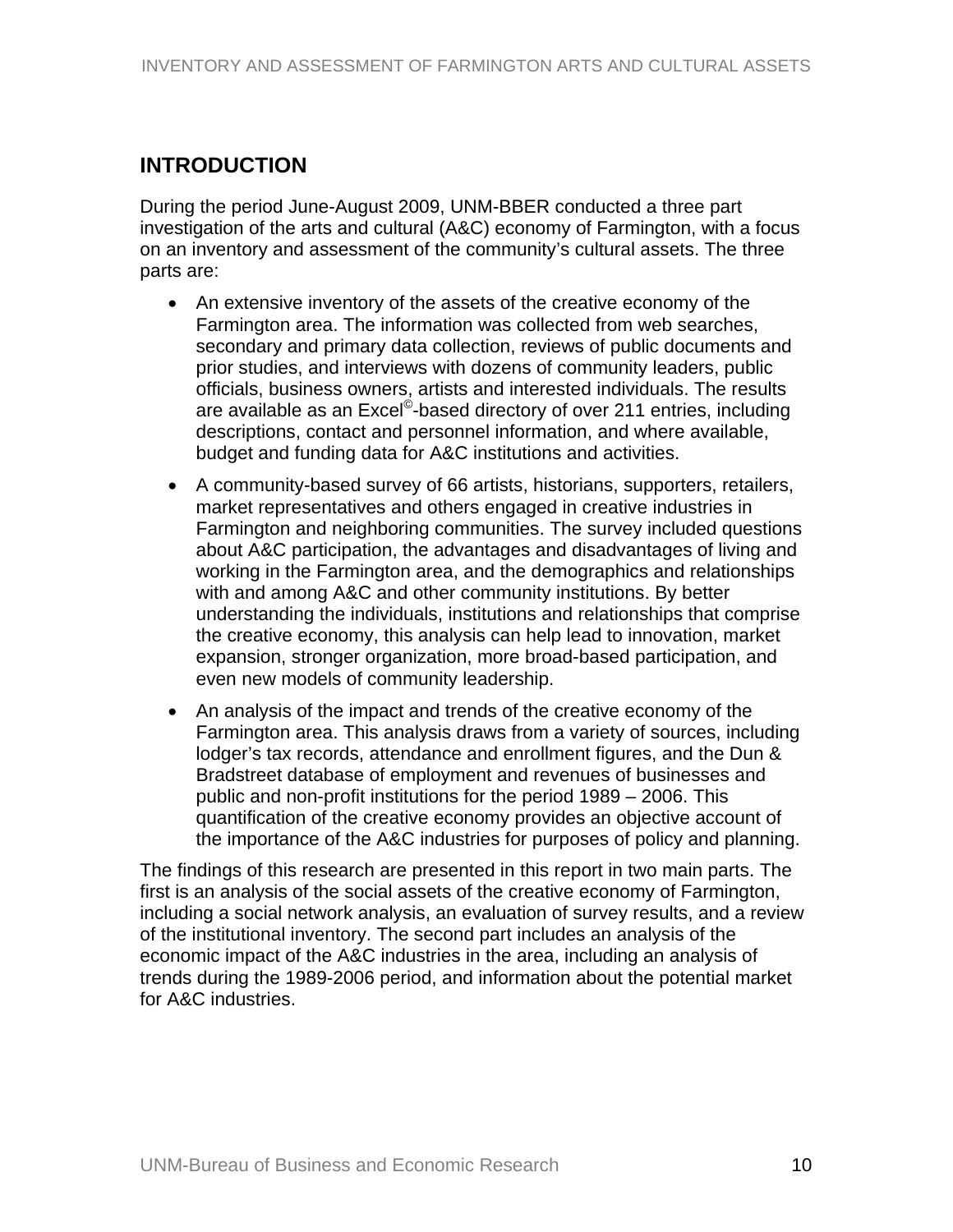# <span id="page-10-0"></span>**SOCIAL ASSETS**

BBER designed a survey to elicit information on the demographic characteristics of the A&C community, the advantages and disadvantages of doing artistic, cultural, and creative work in the Farmington area, and the relationships among individuals, organizations, and institutions engaged in this community.<sup>[2](#page-10-0)</sup> The findings from the survey are discussed in this section, beginning with the social network analysis.

### **Social Network Analysis**

Because creative/cultural economies are based upon people and fueled by the exchange of ideas amongst them, BBER conducted social network analyses as part of our arts and culture research in five New Mexico communities.<sup>[3](#page-10-0)</sup> By mapping the networks of those involved in creative or cultural work in these communities, it is possible to identify those individuals or institutions that are most central to the network, those that are isolated from the core of the network, and those who could best serve to integrate the latter into the former. This information can be used to inform policies that strengthen and integrate these social networks, forming more robust and innovative creative communities.

Social network analysis software such as UCINET, which is the software that BBER used in these studies, provides the ability to conduct statistical analyses on large networks and to create graphs that allow for the visualization of the network. This section of the report presents and discusses the findings of the social network analysis.

The major findings of BBER's social network analysis are:

- 1. Farmington's art and cultural community is poorly integrated. The results of this research suggest a limited degree of collaboration and coordination of efforts, which are often associated with innovation and resilience during difficult economic times.
- 2. San Juan College is broadly engaged in the A&C activities of the community, and provides resources to individuals working in many fields. Yet, there are opportunities for the college to play an even greater role in coordinating and integrating community and region-wide A&C activity. The challenge here is that most activities of the college occur at the level of individuals who, though under the umbrella of the college, do not necessarily interact with each other; Therefore, the college does not

<sup>&</sup>lt;sup>2</sup> The survey is included in the Appendix as **Figure A-1**.<br><sup>3</sup> BBEB has completed studies in Albuqueraus Recreditly

<sup>&</sup>lt;sup>3</sup> BBER has completed studies in Albuquerque/Bernalillo County, Silver City, Las Vegas, Raton and Los Alamos. All are available on the BBER website at http://bber.unm.edu/bber\_publications.html.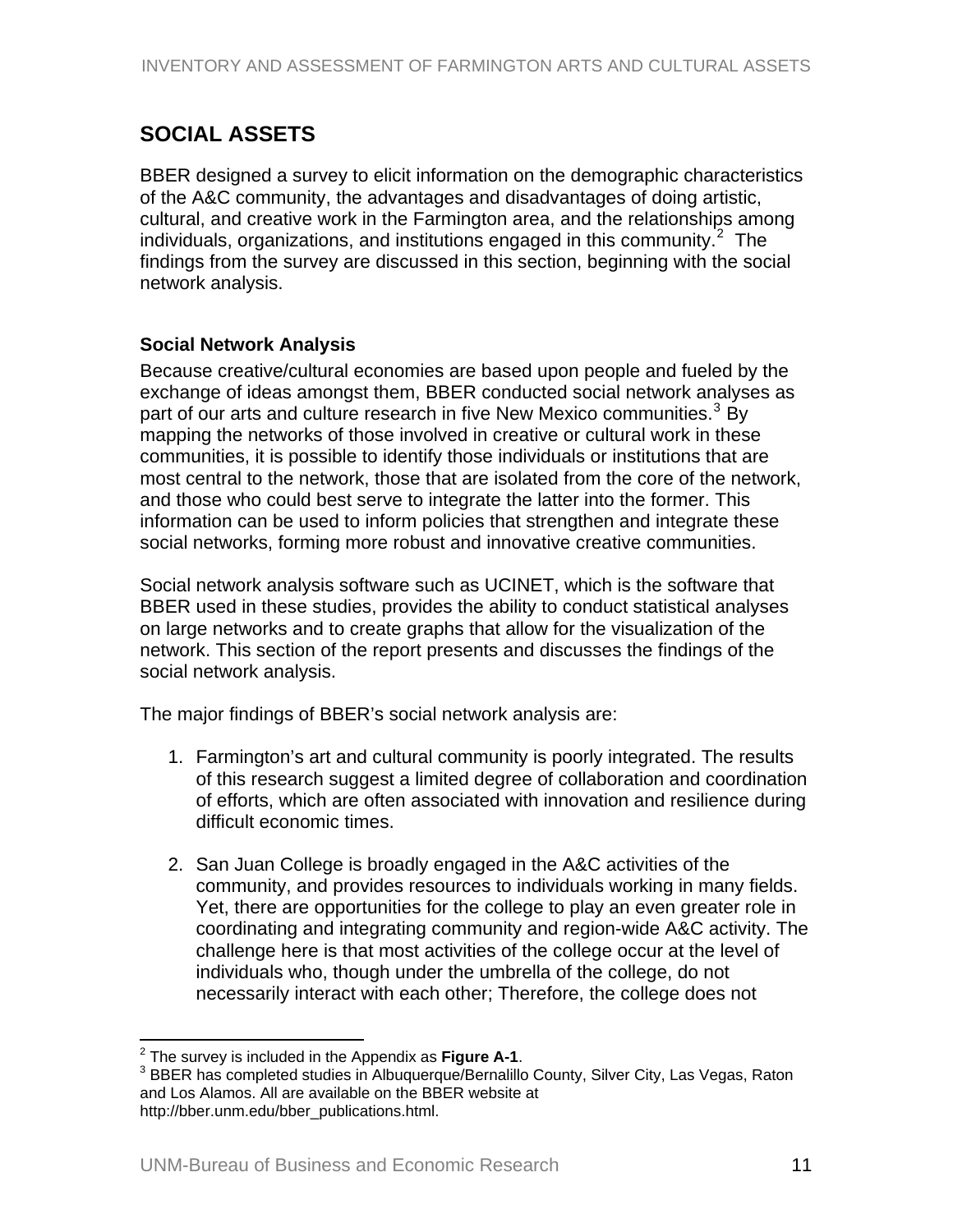<span id="page-11-0"></span>realize its great potential as a connector capable of bringing together the community's disparate A&C activities.

3. The Four Corners region is an internationally recognized culture and heritage destination. While individuals associated with these activities (i.e., archeology, Native American culture and history) appeared in the social network analysis, they were only weakly linked to the rest of the Farmington network. By better integrating these individuals and institutions within the broader network, both parties may realize an infusion of new energy, ideas, and collaborative potential.

The following provides a detailed account of the social network analysis that contributed to these findings.

**Figures 1 and 2**, below, are graphs of the relationships among individuals and institutions engaged in Farmington's A&C social network by sphere of A&C activity and by two different centrality measures. The individuals or institutions ("actors") in the network are represented by colored circles and squares, or "nodes", $4$  and the relationships are symbolized by the lines that connect the nodes.<sup>[5](#page-11-0)</sup> (The types of A&C activity are described in the first key following Figure 2, which is followed by a second key to the node codes used in the figures.)

These two figures show two different approaches to the analysis of social networks and involved different formulations of the data. Figure 1 focuses on the presence and visibility of A&C institutions in the network and on the relationships among them. To measure the visibility or profile of the institutions in the network, BBER looked at the "degree centrality" scores provided by UCINET. Degree centrality is essentially a tally of the number of times that an institution or individual mentioned, or was mentioned by, others in the network. The node size in Figure 1 reflects these scores. For this analysis of visibility, individuals were reclassified and added to any mentions of affiliated institutions (e.g., a mention of an artist who is a professor at San Juan College was assigned to the college), because it is at the institutional level that an individual establishes their profile. (**Table 1**, below, lists the twenty actors with the highest degree centrality scores.)

Figure 2 is concerned with the role of individuals and institutions as connectors within the network. In the context of social network analysis, a connector plays the key role of bringing together individuals or institutions that would remain

 $\overline{a}$ 

 $4$  Circles indicate individuals who were interviewed; squares indicate those who were not. As part of the survey, BBER asked interviewees to name in rank order five individuals or institutions with whom their interactions are most important to their A&C work. Figure 1 and Table 1 match the methodology utilized in previous A&C reports completed by BBER in which individuals were consolidated with their affiliated institutions. In the present study, we have also included analyses of the uncollapsed network (in Figure 2 and in Table 2).

 $5$  Both figures are based upon un-directed data: i.e., the direction of the mention was ignored, meaning that a mention by one node of another is counted as a mutual mention. Therefore, each set of connected nodes has two arrowheads on the line connecting them.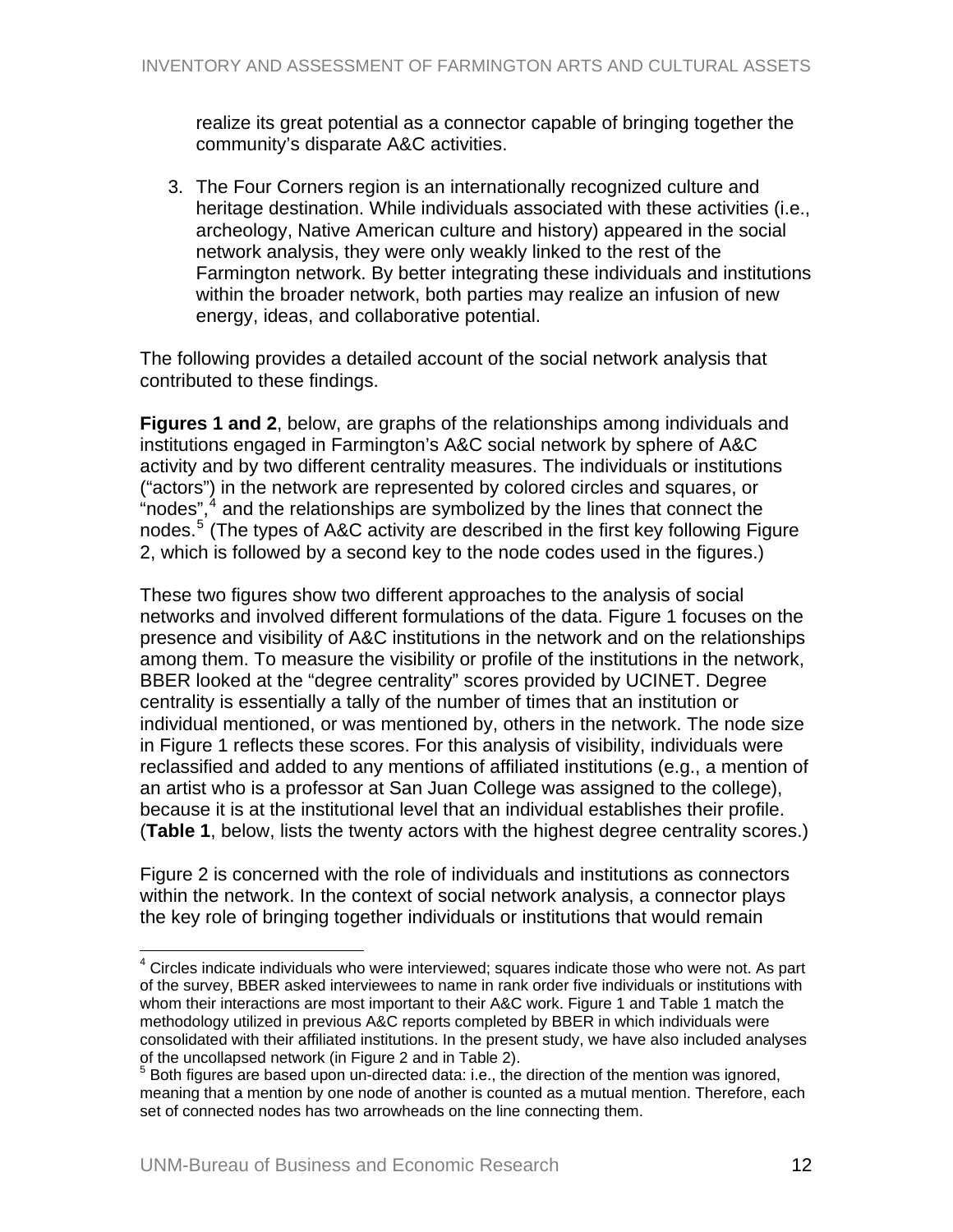apart. Statistically, the role of the connector is measured in terms of 'betweenness' centrality, which is the degree to which an actor falls along the paths of, or lies between, other actors within the network. To best capture the role of the connector, BBER maintained the original responses of the interviewees (i.e., the actors were not consolidated into affiliated institutions). As will become evident below, the reason for maintaining identity on the scale of the individual (rather than aggregating to their affiliated institution) is because in many cases, particularly in larger institutions, the institution is itself poorly integrated. In other words, the success of actors coming together depends, in practice, not on common access to an institution but on the actions of a specific individual in making the connections. In Figure 2, the node size reflects the between-ness or connecting ability of the individual or institution. (See **Table 2**, below, for a list of the twenty actors in the unconsolidated network with the highest between-ness centrality scores.)

There are several notable features of the network displayed in Figures 1 and 2. First, in neither figure does one see a high degree of node clustering; this indicates a lack of integration among the actors in the network. Clusters of nodes tend to be indicative of cooperative or collaborative relationships among the nodes within them. In Figure 1 (the institutional network), there is some clustering of nodes around the largest node (San Juan College, number 225), such as the grouping to its left that includes number 107 (the Farmington Museum), number 66 (the *Daily Times*), number 98 (the Farmington Art Walk), and number 84 (the Durango Arts Center); but even in these areas, it is rare to find more than two or three nodes connecting to each other. In Figure 2 (the unconsolidated network) the nodes in the lower half of the graph appear to be more densely clustered than those in the upper half, but the ties between the nodes do not form the dense webs that are another indication of connectivity. A lack of integration may be the result of, as well as a contributor to, a general lack of communication, collaboration, or cohesiveness amongst the actors in the network, all of which contribute to the types of innovation and mutual support that sustain and strengthen both the individual actors within the network and the network as a whole.

The second interesting feature of Farmington's A&C network is the prominence of San Juan College. Node 225, which is the largest node in Figure 1 and the largest in the cluster in the lower left of Figure 2, is San Juan College. The reason this node is so large and is positioned in the center of Figure 1 is because the node size in this figure is based upon degree centrality, or the number of mentions; San Juan College had the most mentions of any node in the network, when all the individuals and departments of the college were consolidated into a single node (64 out of 292 total mentions, or 22% of all mentions). This indicates that the college has great visibility within the A&C community in Farmington, and likely serves a pivotal role as a core resource available to the A&C community.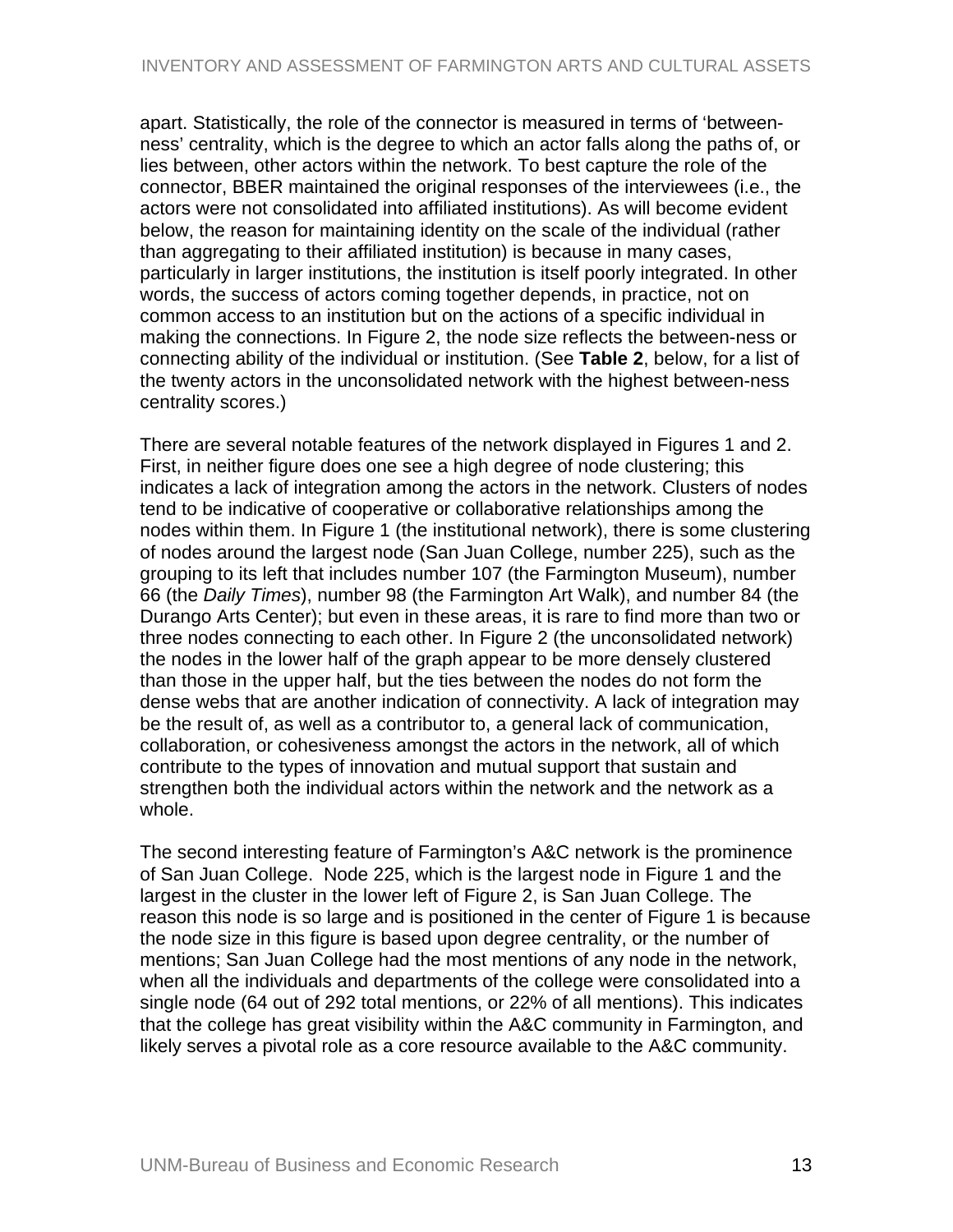<span id="page-13-0"></span>In Figure 2, node 225 represents only mentions of the college in particular, rather than specific individuals or departments within it.<sup>[6](#page-13-0)</sup> Note that the actors who had been consolidated into node 225 in Figure 1 (represented by large code labels) are now not only spread around the network, but also represent a variety of spheres of A&C activity, and do not necessarily have ties to each other or to the college. The case of San Juan College is an ideal illustration of why it is appropriate to study actors' network roles in various ways – had the betweenness centrality of San Juan College included all the affiliated actors, the role of connector would have been greatly exaggerated. As it is, it appears that individuals affiliated with the college are not necessarily coordinated *within* the college (i.e., might not know or rely upon each other). In other words, two different actors who mention two different San Juan College- affiliated actors won't necessarily eventually connect through the college.

An example should make this clearer. In Figure 1, node 243 (the yellow node directly above SJC, which is the San Juan County Museum Association) appears to be directly connected to the college and, by extension, could easily connect to any other node to which the college connects, such as node 199 (the New Mexico Film Office). In Figure 2, node 243 is located in the upper right of the graph and connects to SJC-affiliated node 233 (San Juan College's Cultural Resource Management Program). This node does not directly connect to other SJC-affiliated nodes, however. In fact, to connect to node 199, now located at the far left of the graph, to the left of node 184 (an artist), node 233 would need to go through seven other nodes, the final link of the chain being the only other SJCaffiliated node.

The conclusion of the above analysis of the role of San Juan College is that the college seems to be an under-utilized resource within the A&C community. Because it is not internally integrated, it cannot step into the role it could play in the A&C community – that of moving the community to the next level by bringing together divergent elements of the network.

The third point of interest in the graphs is the separation of the culture and heritage sphere from the remainder of the network; this separation is most clear in Figure 2, where the yellow nodes are only weakly connected to the remainder of the network through three nodes: the Farmington Convention and Visitors Bureau (number 100), the Bloomfield Chamber of Commerce (number 34), and Fort Lewis College (number 112). The culture and heritage activities in the Farmington area (namely, the archaeological sites of Salmon Ruins, Aztec Ruins, and Chaco Culture National Historic Park and the wealth of artistic and cultural

 $\overline{a}$ 

 $^6$  As mentioned in footnote 4, in both figures, the direction of mention was ignored. Had the direction of mention been maintained in Figure 2, San Juan College (node #225) would have had a between-ness centrality score of zero and would have therefore been represented by a much smaller node. This is because as an institution, the college cannot technically "mention" any other node and is therefore not "between" nodes. Since the direction of mention was ignored, the college maintained its high between-ness score because it had 16 mentions.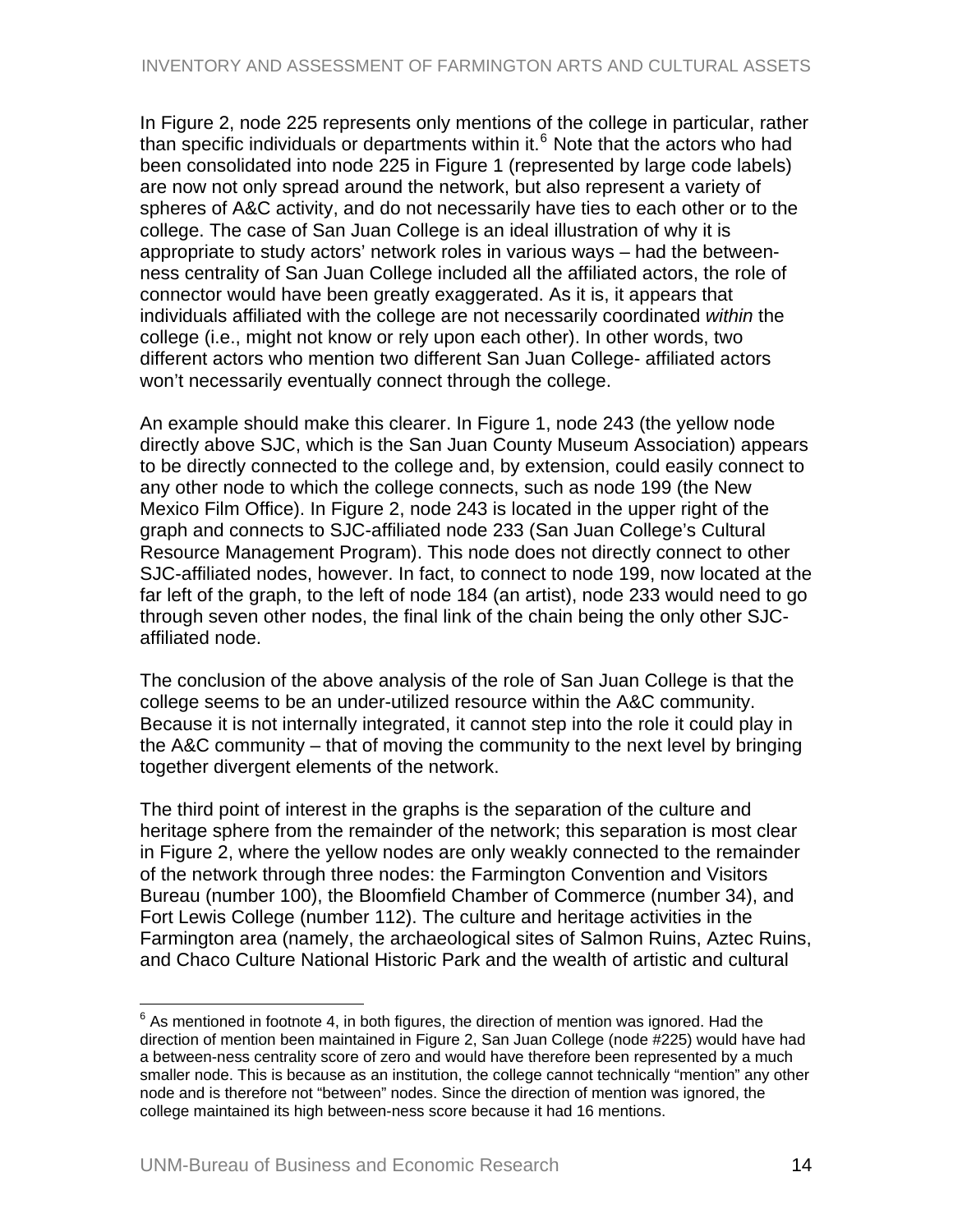activities associated with the Navajo people) represent a link between Farmington and a vast market, as many of these sites are recognized around the world for their importance and value.

It is appropriate and encouraging to see two development and tourism actors serving as two of the three links between the culture and heritage sector and the remainder of the network, appropriate considering the missions of convention and visitors bureaus and chambers of commerce to encourage tourism and development, and encouraging that these two entities appear to have recognized the potential of these cultural activities to bring tourists and economic development to the communities they serve. (That the third connector is not a local institution, but one in Durango, CO is less encouraging.)

What the above analysis suggests, in conclusion, is that the A&C community in Farmington has some incredible assets, namely the culture and heritage resources in the area and San Juan College, that are presently underappreciated and under-utilized by the rest of the community. By integrating these assets, both the A&C community and the un-integrated institutions could benefit. For example, the A&C community could be re-charged by the new energy, ideas, and diverse perspectives of the culture and heritage activities, while the culture and heritage institutions could benefit from renewed local support and involvement. Those institutions who serve to connect the culture and heritage sphere to the remainder of the community (Farmington CVB, Bloomfield Chamber of Commerce) should be tapped to assist in coordinating efforts between the two. One way that San Juan College could strengthen its internal operations and its connections to the broader community would be by taking on the role of A&C activity coordinator in the community, which could also help to integrate the entire A&C community.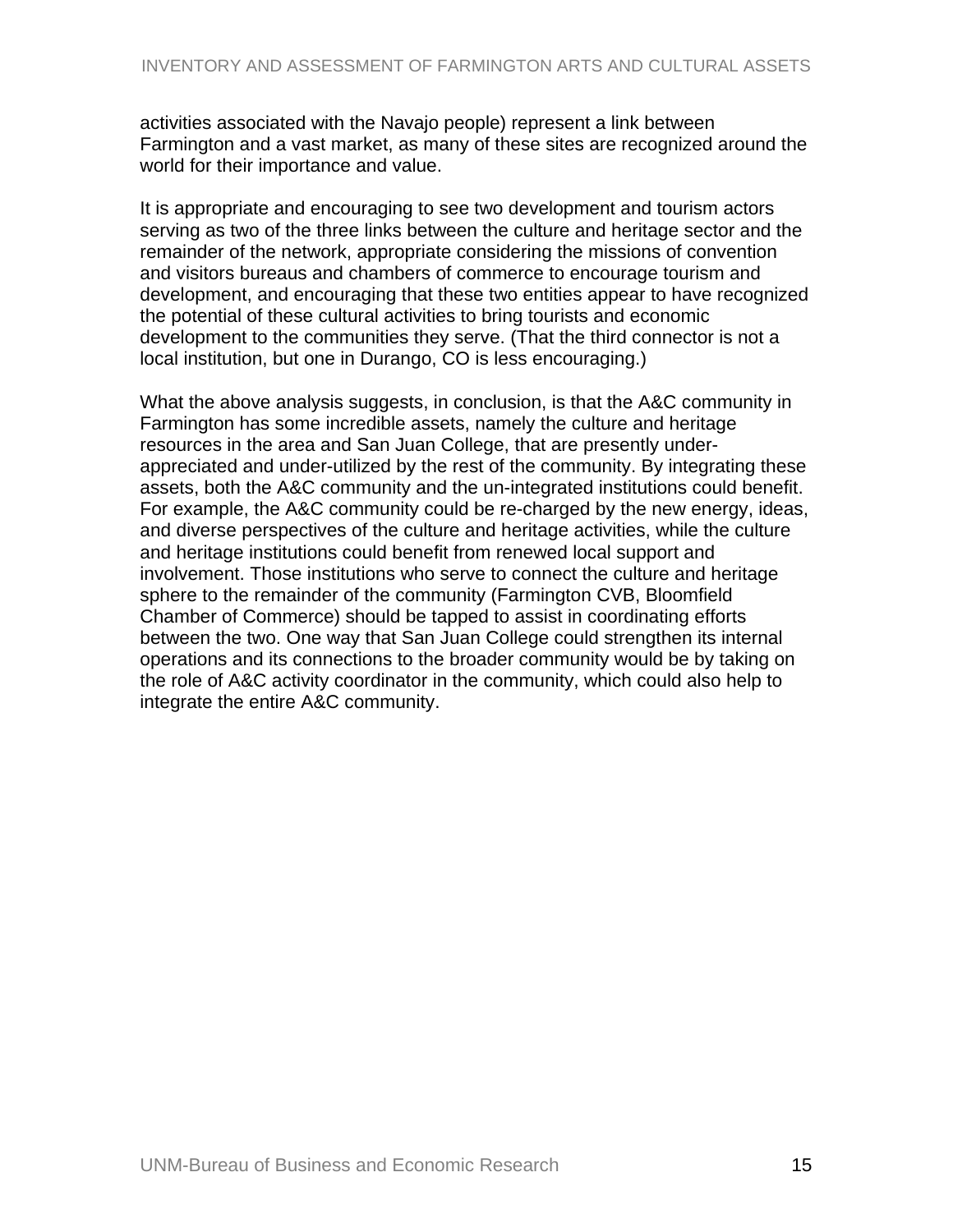#### **FIGURE 1: FARMINGTON'S ARTS AND CULTURAL SOCIAL NETWORK BY SPHERE AND DEGREE CENTRALITY (CONSOLIDATED NETWORK)**

<span id="page-15-0"></span>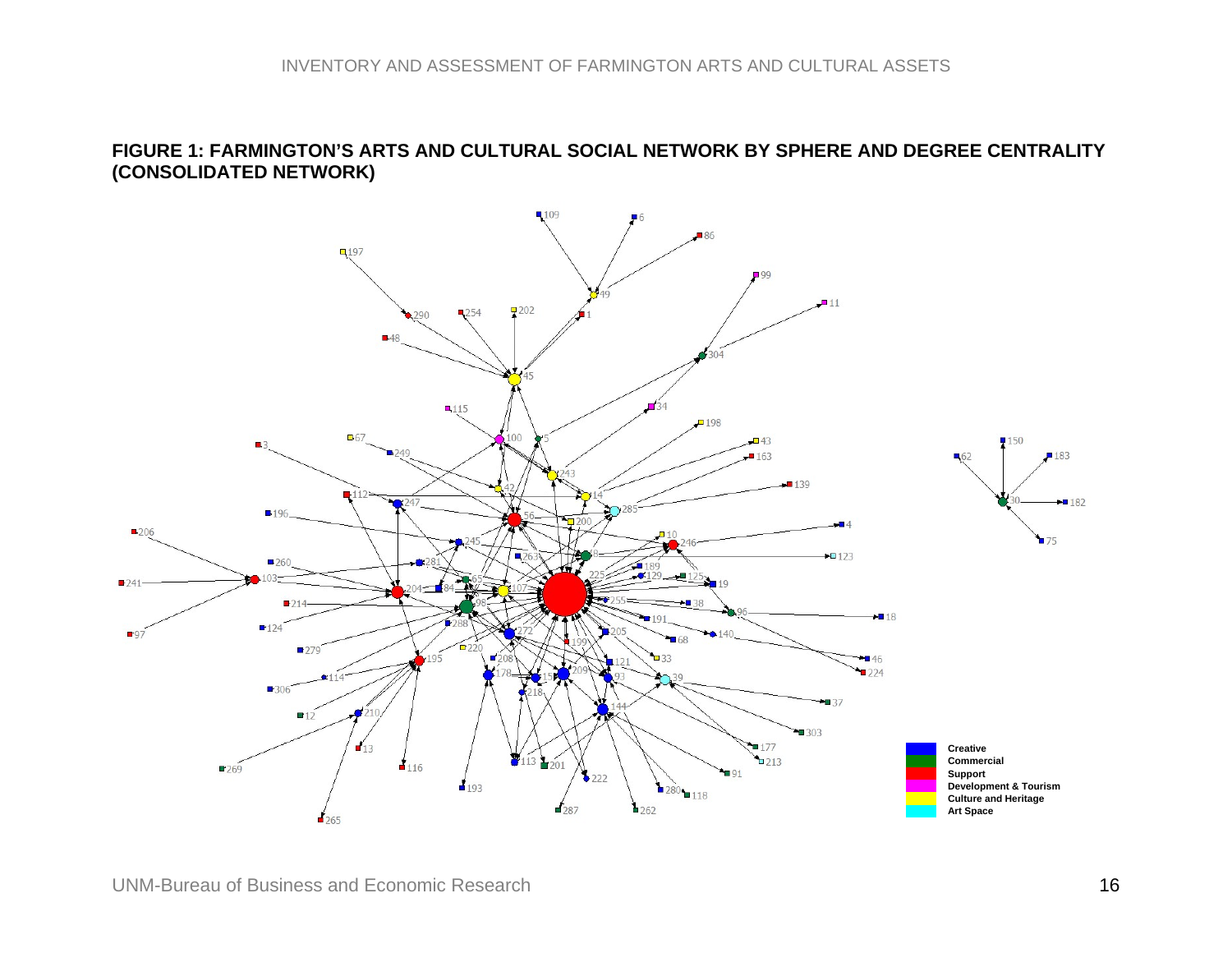#### **FIGURE 2: FARMINGTON'S ARTS AND CULTURAL SOCIAL NETWORK BY BETWEEN-NESS CENTRALITY WITH SAN JUAN COLLEGE HIGHLIGHTED (UNCONSOLIDATED NETWORK)**

<span id="page-16-0"></span>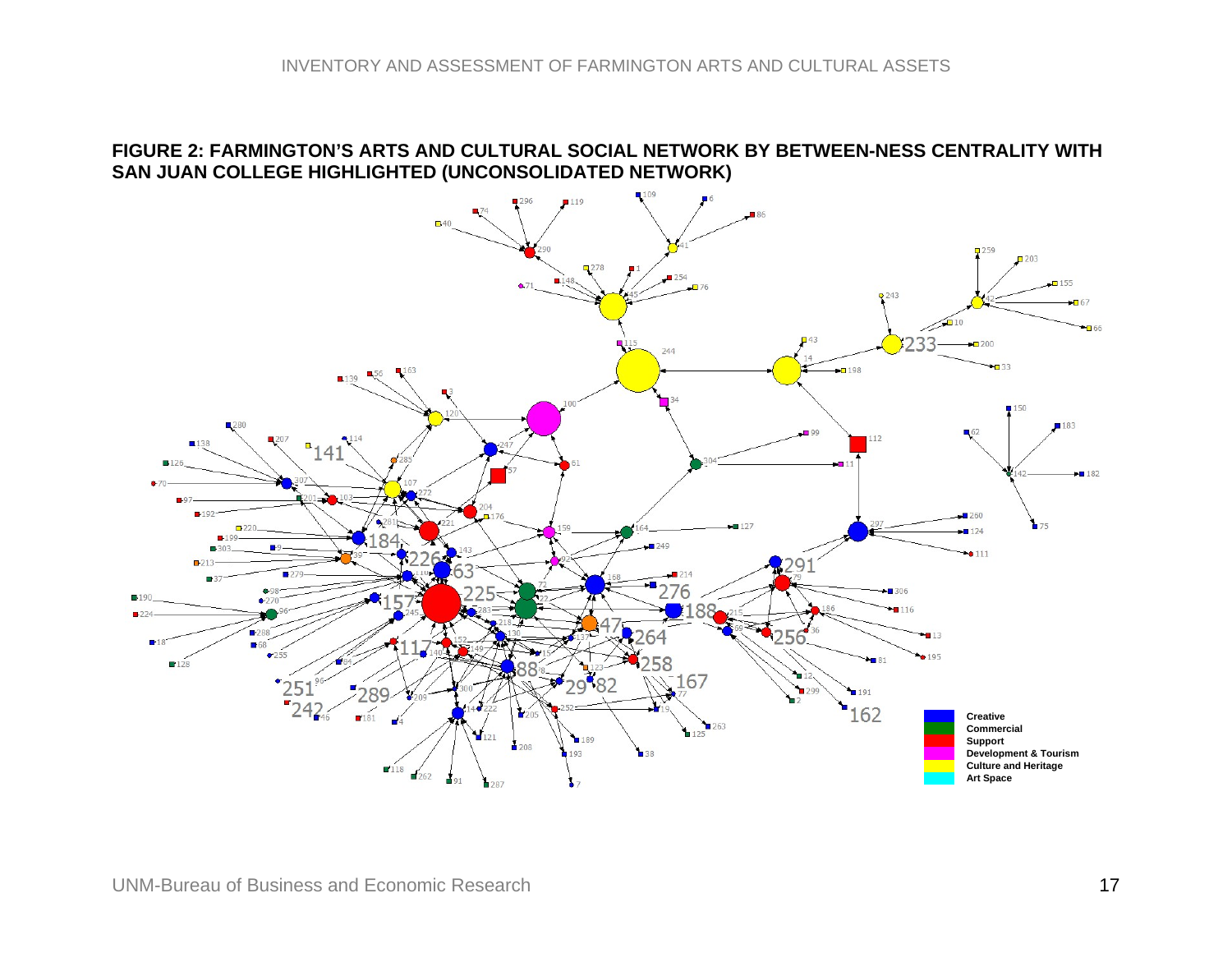#### **KEY TO FIGURES 1 AND 2: SPHERES**

<span id="page-17-0"></span>

| <b>Creative</b>                  | Activities directly engaged in the conception and production of original art & cultural products. This may include products<br>intended for commercial markets, but excludes replication of non-original work (e.g., replication or manufacturing of established<br>design).                                                                                                                                                                                                          |
|----------------------------------|---------------------------------------------------------------------------------------------------------------------------------------------------------------------------------------------------------------------------------------------------------------------------------------------------------------------------------------------------------------------------------------------------------------------------------------------------------------------------------------|
| <b>Commercial</b>                | Activities that directly or indirectly bring art and cultural products to the market for-profit, or otherwise rely on creative activities<br>for 'content' in commercial activities. Institutions in the commercial sector may include for-profit entertainment companies (e.g.,<br>motion picture and sound production studios); media (e.g., broadcast, print, online); venues (e.g., movie theaters, clubs); design,<br>marketing and advertising firms; art galleries; and so on. |
| Support                          | Activities that help to make possible the creation, preservation and presentation of original art and cultural products. Support<br>can be material (e.g., public institutions, foundations), educational (e.g., public schools and universities), political (e.g.,<br>advocacy), or some other form, with the exception of for-profit activities designated as commercial.                                                                                                           |
|                                  |                                                                                                                                                                                                                                                                                                                                                                                                                                                                                       |
| <b>Development &amp; Tourism</b> | Activities that draw upon and/or contribute to a sense of place rooted in arts and culture in order to create markets for arts and<br>cultural activities (e.g. business organizations, tourism promotion, hospitality businesses, land developers).                                                                                                                                                                                                                                  |
| <b>Culture and Heritage</b>      | Activities that preserve and promote the region's culture and history, including institutions (e.g., historical museums) and<br>historic sites, as well as cultural events (e.g., powwows) and cultural preservation activities (e.g., archaeology).                                                                                                                                                                                                                                  |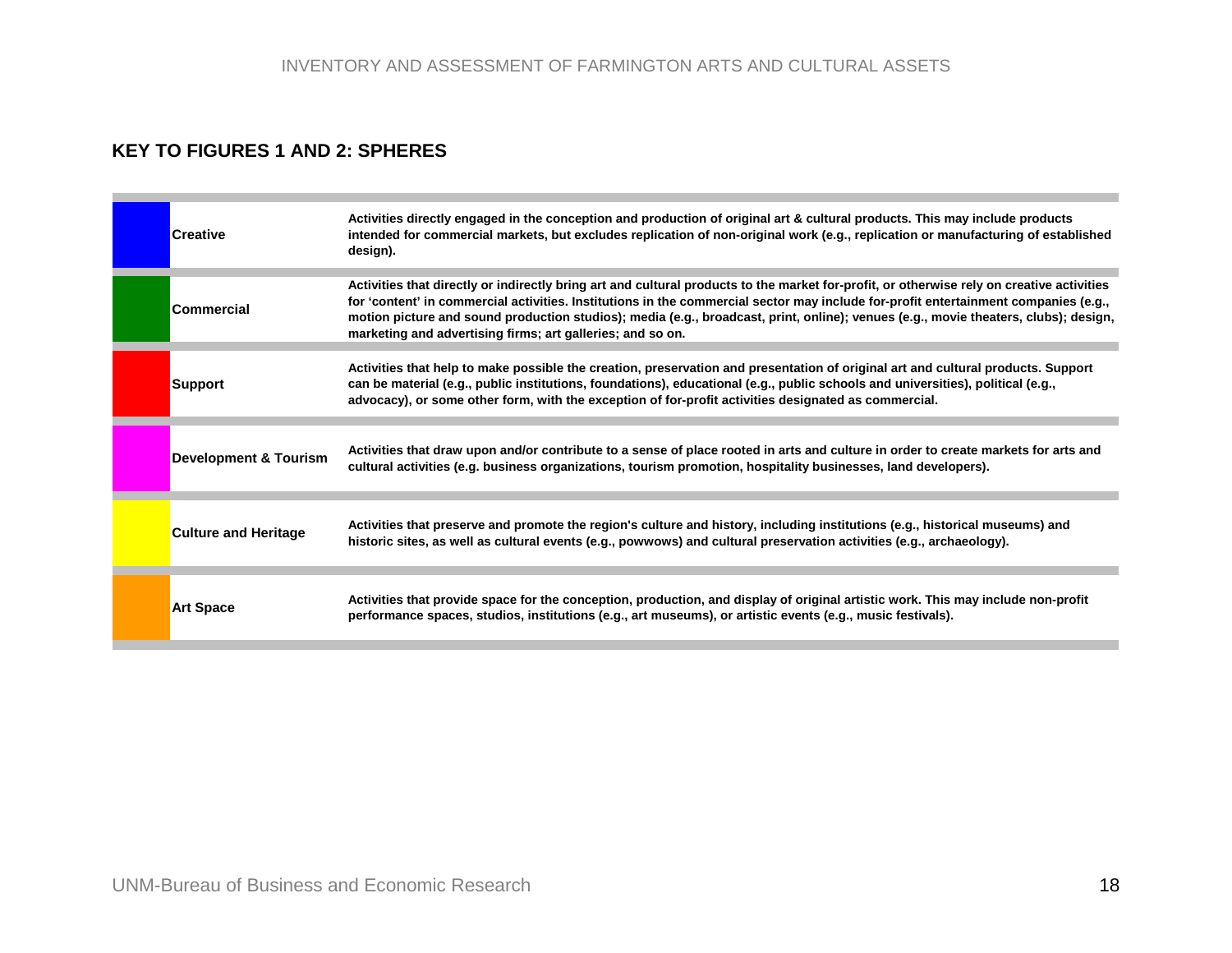# <span id="page-18-0"></span>**KEY TO FIGURES 1 AND 2: NODES**

|    | Code Name                                                   |     | Code Name                                                                              |
|----|-------------------------------------------------------------|-----|----------------------------------------------------------------------------------------|
| 1  | <b>Acoma Pueblo</b>                                         |     | 115 Four Corners Heritage Council                                                      |
|    | 2 Merchant                                                  |     | 116 Fractal Foundation                                                                 |
|    | 3 Anasazi Foundation                                        |     | 117 Supporter                                                                          |
|    | 4 Anasazi Theater<br>5 Andrea Kristina's Bookstore          |     | 118 Galleries West<br>119 Educator                                                     |
|    | 6 Artist                                                    |     | 120 Cultural Preservationist/Promoter                                                  |
|    | 7 Artist                                                    |     | 121 Artist                                                                             |
|    | 8 Artifacts Gallery                                         |     | 123 Ghost Ranch                                                                        |
|    | 9 Artist                                                    |     | 124 Artist                                                                             |
|    | 10 Aztec Archeological Consultants                          |     | 125 Merchant                                                                           |
|    | 11 Aztec Chamber of Commerce<br>12 Aztec Main Street Bistro |     | 126 Merchant<br>127 Merchant                                                           |
|    | 13 Aztec Public Library                                     |     | 128 Merchant                                                                           |
|    | 14 Aztec Ruins                                              |     | 129 Hermosa Middle School                                                              |
|    | 15 Artist                                                   |     | 130 Artist                                                                             |
|    | 18 Artist                                                   |     | 137 Artist                                                                             |
|    | 19 Artist                                                   |     | 138 Artist                                                                             |
|    | 22 Merchant<br>29 Artist                                    |     | 139 Jicarilla Apache<br>140 Artist                                                     |
|    | 30 Bob French's Navajo Rugs                                 |     | 141 Cultural Preservationist/Promoter                                                  |
|    | 33 Bureau of Land Management                                |     | 142 Merchant                                                                           |
|    | 34 Bloomfield Chamber of Commerce                           |     | 143 Artist                                                                             |
|    | 36 Educator                                                 |     | 144 Artist                                                                             |
|    | 37 Brad Simon Organization                                  |     | 148 Supporter                                                                          |
|    | 38 Artist<br>39 Brooks-Isham Performing Arts Center         |     | 149 Advocate<br>150 Artist                                                             |
| 40 | <b>Cultural Preservationist/Promoter</b>                    |     | 152 Educator                                                                           |
|    | 41 Cultural Preservationist/Promoter                        |     | 155 Archaeologist                                                                      |
|    | <b>42 Carson National Forest</b>                            |     | 157 Artist                                                                             |
|    | 43 Center for Desert Archeology                             |     | 159 Advocate                                                                           |
|    | 45 Chaco Culture National Historic Park<br>46 Artist        |     | 162 Artist                                                                             |
|    | 47 Supporter                                                |     | 163 Kirtland High School<br>164 Merchant                                               |
|    | 48 Friends of Chaco                                         |     | 167 Supporter                                                                          |
|    | 49 Friends of Native Cultures                               |     | 168 Artist                                                                             |
|    | 56 City of Farmington                                       |     | 176 Cultural Preservationist/Promoter                                                  |
|    | 57 City of Farmington Civic Center                          |     | 177 LCB Casting                                                                        |
|    | 61 City of Farmington PRCA Dept<br>62 Artist                |     | 178 Loose Ladies<br>181 Civil Servant (City of Farmington)                             |
|    | 63 Arts Promoter                                            |     | 182 Artist                                                                             |
|    | 65 Daily Times                                              |     | 183 Artist                                                                             |
|    | 66 Archaeologist                                            |     | 184 Artist                                                                             |
|    | 67 Archaeologist                                            |     | 186 Educator                                                                           |
|    | 68 Dead Composers Society<br>69 Artist                      |     | 188 Artist<br>189 Artist                                                               |
|    | 70 Supporter                                                |     | 190 Merchant                                                                           |
|    | 71 Economic Developer                                       |     | 191 Artist                                                                             |
|    | 72 Advocate                                                 |     | 192 Educator                                                                           |
|    | 74 Educator                                                 |     | 193 Artist                                                                             |
|    | 75 Artist                                                   |     | 195 Mosaic Academy                                                                     |
|    | 76 Cultural Preservationist/Promoter<br>77 Artist           |     | 196 Music in the Mountains<br>197 NCLB Consolidated Programs - Indian Education        |
|    | 79 Educator                                                 |     | 198 National Park Service Cult Res Mgmt, Div of Anthropology                           |
|    | 81 Artist                                                   |     | 199 NM Film Office                                                                     |
| 82 | <b>Artist</b>                                               |     | 200 NM Historic Preservation Division                                                  |
|    | 84 Durango Arts Center                                      | 201 | <b>NM Presenters Alliance</b>                                                          |
| 86 | Durango Friends of the Arts<br>88 Artist                    |     | 202 NM Office of the State Historian                                                   |
|    | 91 El Prado Galleries                                       |     | 203 Archaeologist<br>204 NWNM Arts Council                                             |
|    | 92 Economic Developer                                       |     | 205 Artist                                                                             |
|    | 93 Else When Productions                                    |     | 206 NM Out of School Time Network                                                      |
|    | 96 Emerson Gallery                                          |     | 207 Supporter                                                                          |
|    | 97 ENLACE                                                   |     | 208 Artist                                                                             |
|    | 98 Farmington Art Walk<br>99 Farmington Chamber of Commerce |     | 209 Plein Air Painters of the Four Corners<br>210 Park Ave. Elementary School in Aztec |
|    | 100 Farmington Convention and Visitors Bureau               |     | 213 Popejoy Theater                                                                    |
|    | 103 Farmington Library                                      |     | 214 Project Read                                                                       |
|    | 107 Farmington Museum                                       |     | 215 Educator                                                                           |
|    | 109 Artist                                                  |     | 218 Artist                                                                             |
|    | 110 Artist<br>111 Educator                                  |     | 220 River Reach Foundation<br>221 Supporter                                            |
|    | 112 Fort Lewis College                                      |     | 222 Artist                                                                             |
|    | 113 Four Corners Art Association                            |     | 224 Supporter                                                                          |
|    | 114 Four Corners Filmmakers Association                     |     | 225 San Juan College                                                                   |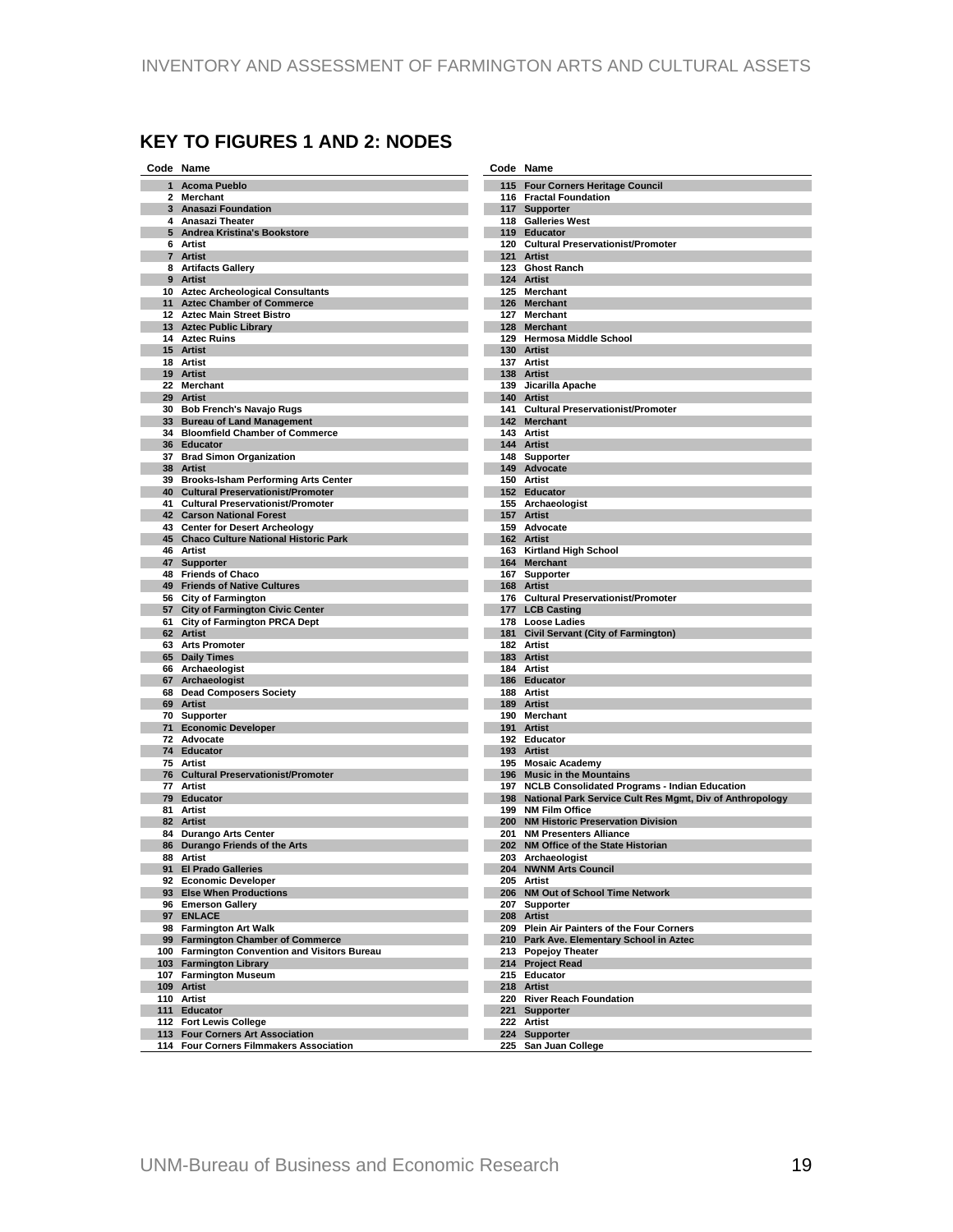## <span id="page-19-0"></span>**KEY TO FIGURES 1 THROUGH 4: NODES, CONTINUED**

|     | Code Name                                     |     | Code Name                                |
|-----|-----------------------------------------------|-----|------------------------------------------|
|     | 226 SJC KSJE Radio                            |     | 270 Artist                               |
|     | 233 SJC Cult Res Mgmt Prog                    | 272 | <b>Theater Ensemble Arts</b>             |
| 241 | San Juan County Partnership                   |     | 276 Artist                               |
|     | 242 SJC Fine Arts Committee                   | 278 | <b>Cultural Preservationist/Promoter</b> |
|     | 243 San Juan Co. Museum Assoc.                | 279 | Theta Cray Co-op                         |
|     | 244 San Juan Co. Museum Assoc. - Salmon Ruins | 280 | Artist                                   |
| 245 | San Juan Symphony                             | 281 | <b>Three Rivers Women's Collective</b>   |
|     | 246 San Juan Quilters' Guild                  | 283 | Artist                                   |
| 247 | <b>Sandstone Productions</b>                  | 285 | <b>Totah Festival</b>                    |
| 249 | Artist                                        | 287 | <b>Traditions Fine Art</b>               |
| 251 | Artist                                        |     | 288 Tres Rios Quartet                    |
| 252 | Supporter                                     | 289 | Artist                                   |
|     | 254 Shiprock School District                  |     | 290 Tse-yi-Gai High School               |
| 255 | <b>Silhouette Series</b>                      | 291 | Artist                                   |
|     | 256 SJC Bisti Writing Project                 |     | 296 Educator                             |
|     | 258 SJC Humanities and Art Dept               | 297 | Artist                                   |
| 259 | Archaeologist                                 | 299 | <b>Civil Servant (State of NM)</b>       |
| 260 | Artist                                        | 300 | Artist                                   |
|     | 262 Southwest Galleries                       | 303 | <b>Windwood Theatricals</b>              |
| 263 | Artist                                        |     | 304 Wines of the San Juan                |
| 264 | Artist                                        |     | 306 Wisefool                             |
| 265 | <b>State of New Mexico</b>                    | 307 | Artist                                   |
| 269 | The Teasyatwho Gallery                        |     |                                          |

# **TABLE 1: DEGREE CENTRALITY RANKINGS (CONSOLIDATED NETWORK)**

| ID  |                                             | <b>Degree</b><br>Rank |                             |
|-----|---------------------------------------------|-----------------------|-----------------------------|
|     | Actor                                       |                       | <b>Sphere</b>               |
| 225 | San Juan College                            | 1                     | Support                     |
| 56  | City of Farmington                          | $\overline{2}$        | Support                     |
| 98  | Farmington Art Walk                         | 3                     | Commercial                  |
| 204 | <b>NWNM Arts Council</b>                    | $\overline{4}$        | Support                     |
| 45  | <b>Chaco Culture National Historic Park</b> | 5                     | <b>Culture and Heritage</b> |
| 209 | Plein Air Painters of the Four Corners      | 6                     | Creative                    |
| 107 | <b>Farmington Museum</b>                    | 7                     | <b>Culture and Heritage</b> |
| 144 | <b>Artist</b>                               | 8                     | Creative                    |
| 272 | <b>Theater Ensemble Arts</b>                | 9                     | Creative                    |
| 195 | Mosaic Academy                              | 10                    | Support                     |
| 246 | San Juan Quilters' Guild                    | 11                    | Support                     |
| 8   | <b>Artifacts Gallery</b>                    | 12                    | Commercial                  |
| 39  | Brooks-Isham Performing Arts Center         | 13                    | Art Space                   |
| 178 | Loose Ladies                                | 14                    | Creative                    |
| 243 | San Juan Co. Museum Assoc.                  | 15                    | Culture and Heritage        |
| 285 | <b>Totah Festival</b>                       | 16                    | Art Space                   |
| 14  | <b>Aztec Ruins</b>                          | 17                    | <b>Culture and Heritage</b> |
| 15  | Artist                                      | 18                    | Creative                    |
| 30  | Bob French's Navajo Rugs                    | 19                    | Commercial                  |
| 93  | <b>Else When Productions</b>                | 20                    | Creative                    |
|     |                                             |                       |                             |

Source: UNM-BBER, 2009.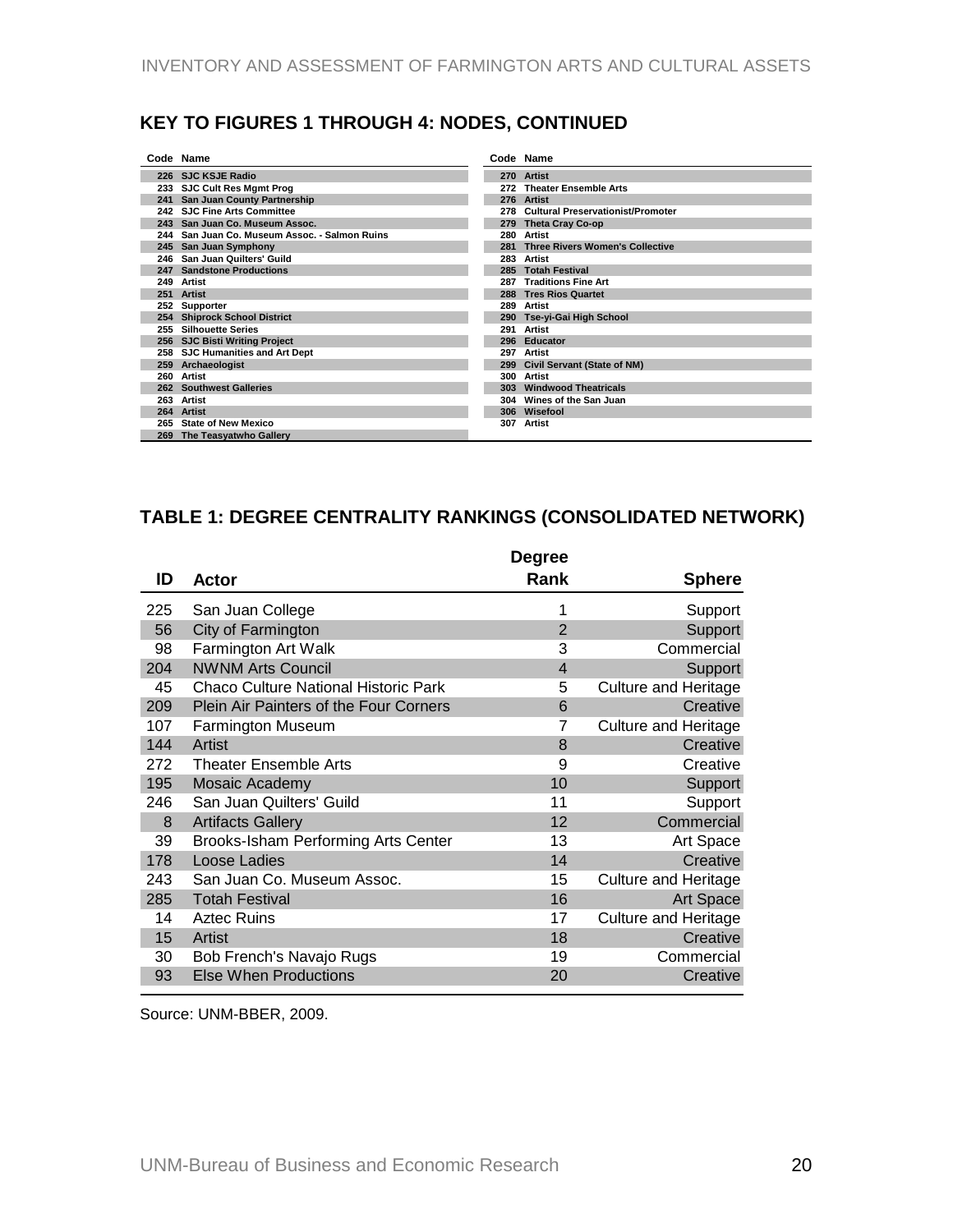<span id="page-20-0"></span>

| TABLE 2: BETWEEN-NESS CENTRALITY RANKINGS (UNCONSOLIDATED |  |
|-----------------------------------------------------------|--|
| <b>NETWORK)</b>                                           |  |

|     |                                             | <b>Between-</b> |                             |
|-----|---------------------------------------------|-----------------|-----------------------------|
| ID  | Actor                                       | ness Rank       | <b>Sphere</b>               |
| 244 | San Juan Co. Museum Assoc. - Salmon Ruins   |                 | <b>Culture and Heritage</b> |
| 225 | San Juan College                            | 2               | Support                     |
| 100 | Farmington Convention and Visitors Bureau   | 3               | Development and Tourism     |
| 14  | <b>Aztec Ruins</b>                          | $\overline{4}$  | <b>Culture and Heritage</b> |
| 45  | <b>Chaco Culture National Historic Park</b> | 5               | <b>Culture and Heritage</b> |
| 22  | Merchant                                    | 6               | Commercial                  |
| 297 | Artist                                      | 7               | Creative                    |
| 233 | <b>SJC Cultural Resources Mgmt Prog</b>     | 8               | Support                     |
| 168 | Artist                                      | 9               | Creative                    |
| 221 | Supporter                                   | 10              | Support                     |
| 72  | Advocate                                    | 11              | Commercial                  |
| 107 | <b>Farmington Museum</b>                    | 12              | <b>Culture and Heritage</b> |
| 188 | Artist                                      | 13              | Creative                    |
| 63  | <b>Arts Promoter</b>                        | 14              | Creative                    |
| 47  | Supporter                                   | 15              | Art Space                   |
| 112 | <b>Fort Lewis College</b>                   | 16              | Support                     |
| 79  | Educator                                    | 17              | Support                     |
| 120 | <b>Cultural Preservationist/Promoter</b>    | 18              | <b>Culture and Heritage</b> |
| 57  | City of Farmington Civic Center             | 19              | Support                     |
| 88  | Artist                                      | 20              | Creative                    |
|     |                                             |                 |                             |

Source: UNM-BBER, 2009.

#### **Participant Demographics**

**Table 3** summarizes the demographic data provided by the 66 individuals who were interviewed for this study and compares these to the demographics of San Juan County as a whole. The purpose is to gauge the representativeness of the participants in the study with respect to the population of the county as a whole. Additionally, because the methodology was designed to identify the leaders of the A&C community, this analysis is suggestive of the representativeness of these leaders with respect to the total population.

The table is divided according to gender, ethnicity, and age. The first two columns, under the label 'Respondents', show the demographic characteristics of the survey respondents; the next two columns, labeled 'San Juan County", show the corresponding information for the population of San Juan County as a whole. Chi square measures the degree of difference of the proportions of the two.

Beginning with gender, 64 percent of respondents were female, higher than the proportion of the county population. However, the Chi square value of 2.28 is below the critical value of 3.84, indicating that the difference in participation is not significant (i.e., one cannot be 95 percent sure that the difference is more than random).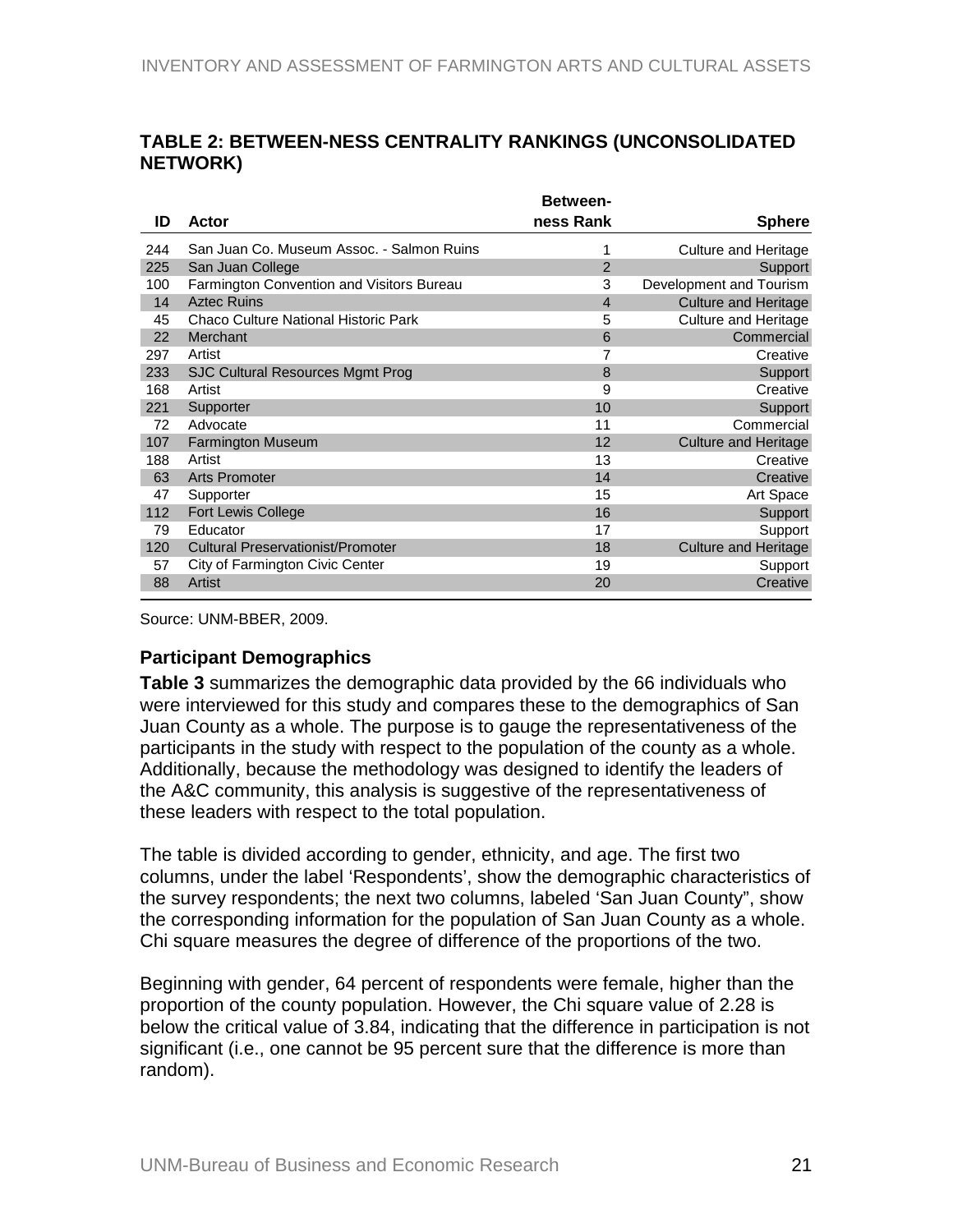The age and ethnicity of respondents, however, are significantly different from that of the population. As the table shows, 83 percent of the respondents are Anglo (white, non-Hispanic), whereas according to the US Census only 47 percent of the total population of the county are Anglo. The chi-square value of 19.25 is well above the critical value of 7.82, indicating that the difference between those participating in the study and the overall population is not random and instead reflects a systematic skew among those active in the cultural leadership of the community. Regarding age, two-thirds of respondents are between the ages of 40 and 64, compared to only 39 percent of the population of San Juan County as a whole. Conversely, only 14 percent of study participants were between the ages of 20 and 39 years old, less than one-third the corresponding share of the overall population. As before, the high value of the chi-square measure indicates that the age structure of the participants is not random and reflects a systematic skewing of those identified as leaders of the cultural community.

At the bottom of the table are data on the place of residence and the length of time of residence in the area of participants in the study. Unfortunately, comparable information for the county population is not available, making it impossible to statistically assess the representativeness of participants with respect to the population. However, it is possible to make several general inferences with these data. First, note that a majority of those who participated in the study have lived in the community for 20 or more years or for their entire life. In a region strongly associated with the oil and gas industry and dependent on a highly mobile workforce, it is clear that the leadership of the A&C community is comprised mainly of those who have chosen to make the region their home. This is consistent with the more advanced age of the participants.

It is also interesting to note that although the focus of the study was Farmington, individuals residing outside the city accounted for more than one-third of those identified for participation in the study. This suggests that the A&C activities are spread geographically around the county and not at all dominated by the regional center. Considering again that 83 percent of those participating in the study are self-identified as Anglo, this would indicate that even outside the city a minority of participants are non-Anglo.

As in any survey study, there is a possibility that the methodology used to identify survey participants is, itself, biased, such that the results indicate as much about the methodology as the actual population. As mentioned above, BBER used a 'snowball' sample to identify participants – i.e., participants themselves defined the population to be surveyed. The advantage of this 'participant-driven' design is that it anticipates bias and makes the process by which the community identifies its leadership the very subject of the study. In this case, while it is almost certainly true that those who participated in the study do not accurately reflect community-wide participation in A&C activities, there is little doubt that the results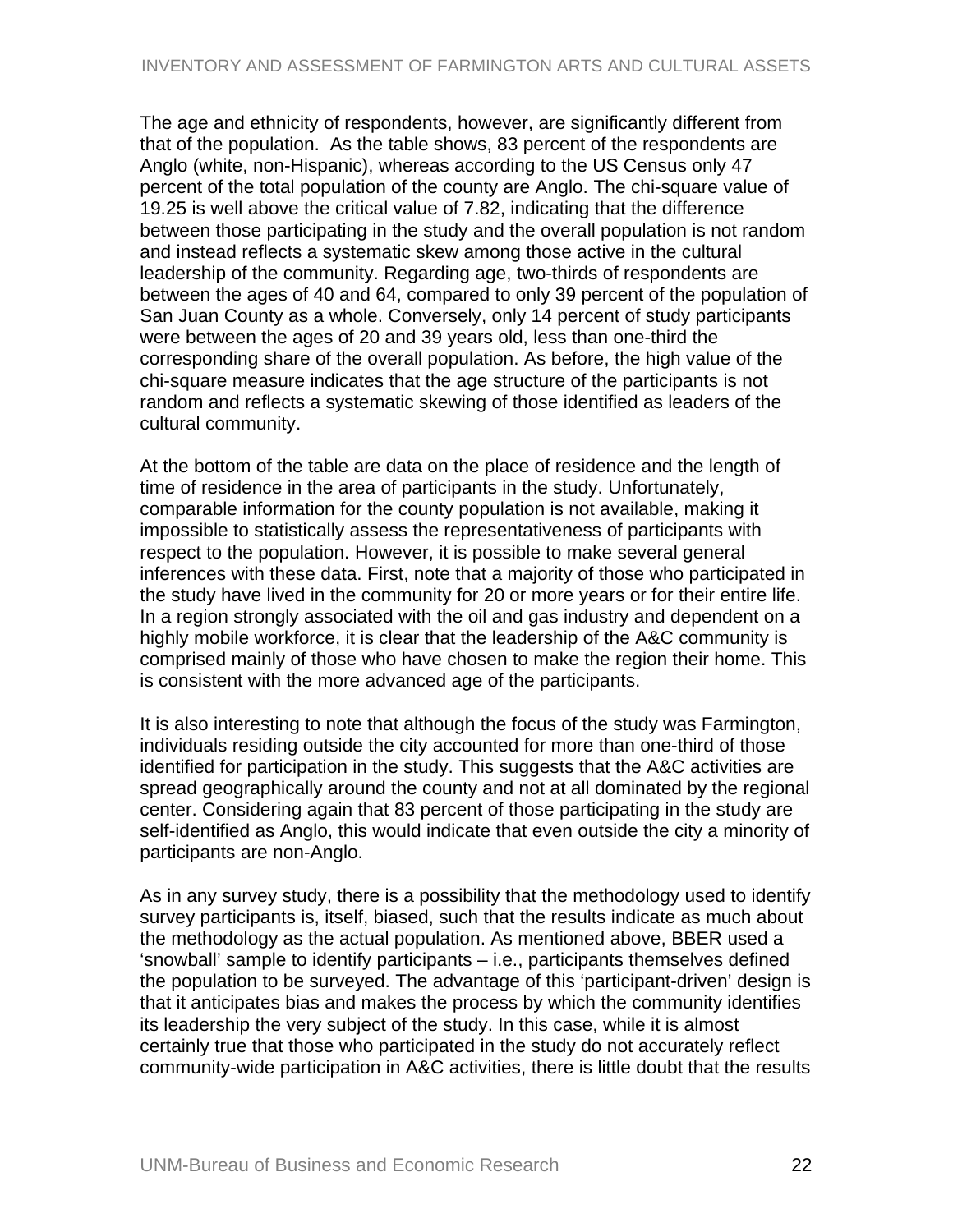<span id="page-22-0"></span>do accurately reflect the demographic characteristics of the institutional leadership of the A&C community.

#### **TABLE 3: COMPARISON OF DEMOGRAPHIC CHARACTERISTICS OF SURVEY RESPONDENTS TO TOTAL POPULATION OF FARMINGTON COUNTY**

|                            | <b>RESPONDENTS<sup>1</sup></b> |      | <b>SAN JUAN COUNTY</b>                        |      | <b>EXPECTED</b> | <b>CHI SQ</b> | D.F.              |
|----------------------------|--------------------------------|------|-----------------------------------------------|------|-----------------|---------------|-------------------|
| <b>GENDER</b>              |                                |      |                                               |      |                 |               |                   |
| Female                     | 42                             | 64%  | 57,396                                        | 50%  | 33.3            | 2.28          |                   |
| Male                       | 24                             | 36%  | 56,405                                        | 50%  | 32.7            | 2.32          |                   |
|                            | 66                             | 100% | 113,801                                       | 100% | 66              | 4.60          | 1                 |
|                            |                                |      |                                               |      |                 |               | 3.84 .95 critical |
| <b>ETHNICITY</b>           |                                |      |                                               |      |                 |               |                   |
| Anglo                      | 55                             | 83%  | 52,922                                        | 47%  | 31              | 19.25         |                   |
| Hispanic                   | $\overline{4}$                 | 6%   | 17,057                                        | 15%  | 10              | 3.51          |                   |
| Other                      | $\overline{7}$                 | 11%  | 43,822                                        | 39%  | 25              | 13.34         |                   |
|                            | 66                             | 100% | 113,801                                       | 100% | 66              | 36.10         | 3                 |
|                            |                                |      |                                               |      |                 |               | 7.82 .95 critical |
| AGE <sup>2</sup>           |                                |      |                                               |      |                 |               |                   |
| 20-39                      | 9                              | 14%  | 30,283                                        | 42%  | 27              | 12.29         |                   |
| 40-64                      | 43                             | 66%  | 28,127                                        | 39%  | 25              | 12.22         |                   |
| >64                        | 13                             | 20%  | 13,613                                        | 19%  | 12              | 0.04          |                   |
|                            | 65                             | 100% | 72,023                                        | 100% | 65              | 24.56         | 3                 |
| <b>LIVED IN FARMINGTON</b> |                                |      |                                               |      |                 |               | 7.82 .95 critical |
| Yes                        | 43                             |      |                                               |      |                 |               |                   |
| No <sup>3</sup>            | 23                             |      |                                               |      |                 |               |                   |
|                            | 66                             |      |                                               |      |                 |               |                   |
|                            |                                |      | TIME IN AREA OF THOSE WHO LIVED IN FARMINGTON |      |                 |               |                   |
| <10 years                  | 9                              | 21%  |                                               |      |                 |               |                   |
| 10-19 years                | 10                             | 23%  |                                               |      |                 |               |                   |
| >20 years                  | 19                             | 44%  |                                               |      |                 |               |                   |
| Lifetime                   | 5                              | 12%  |                                               |      |                 |               |                   |
|                            | 43                             | 100% |                                               |      |                 |               |                   |
|                            |                                |      |                                               |      |                 |               |                   |

<sup>1</sup> "Respondents" means those who were interviewed.

 $2$  One respondent did not give their age.

 $^3$  Respondents lived in Aztec, Kirtland, Bloomfield, Fruitland, Shiprock, Pagosa Springs, CO, Durango, CO, Pueblo Pintado, Waterflow, unicorporated San Juan County, La Plata, and Blanco Source: Census Bureau, American Community Survey, 2005-2007 average; UNM-BBER, 2009.

#### **Institutions and Organizations**

The 66 members of the Farmington area A&C community who participated in the survey were asked to identify organizations with which they were involved. The 66 participants made 256 references to 133 different organizations. Twenty organizations were mentioned at least 3 times, accounting for 114 of the 256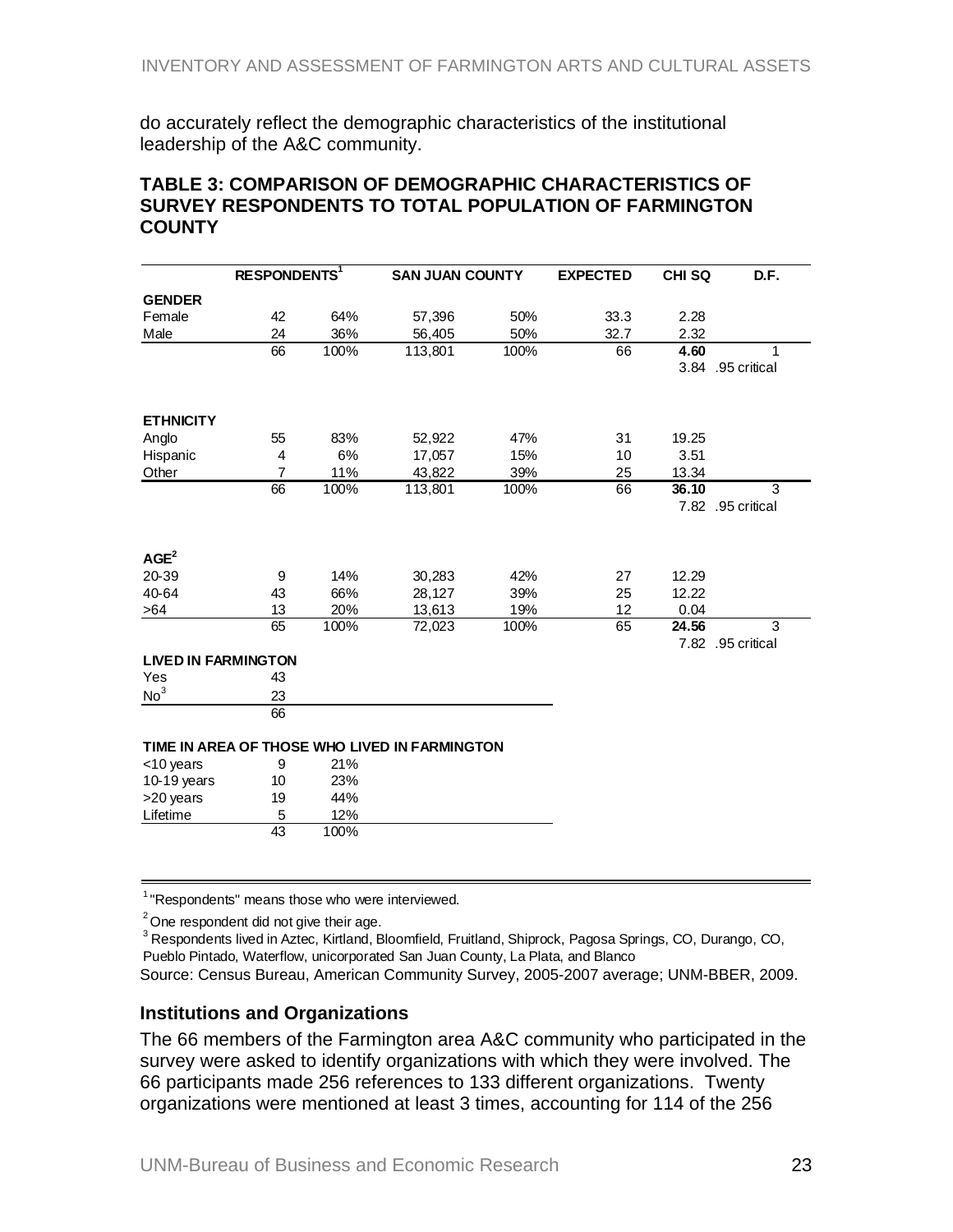<span id="page-23-0"></span>total references (45 percent of the total). Another 16 organizations were mentioned 2 times; and 97 were mentioned once. In all, 27 percent of organizations mentioned were referenced two or more times. The 20 most referenced organizations are tallied below in **Table 4**.

#### **TABLE 4: MOST REFERENCED CULTURAL ORGANIZATIONS IN FARMINGTON AREA**

| <b>ORGANIZATION</b>                             | <b>TOTAL MENTIONS</b> |
|-------------------------------------------------|-----------------------|
| San Juan College                                | 22                    |
| <b>Northwest New Mexico Arts Council</b>        | 9                     |
| Farmington Art Walk                             | 8                     |
| Farmington Downtown Association                 | 6                     |
| <b>Farmington Museum</b>                        | 6                     |
| Fine Arts Committee at San Juan College         | 6                     |
| Plein Air Painters of the Four Corners          | 6                     |
| Farmington Convention and Visitor's Bureau      | 5                     |
| San Juan Symphony                               | 5                     |
| <b>Theater Ensemble Arts</b>                    | 5                     |
| <b>Totah Festival</b>                           | 5                     |
| <b>Bisti Writing Project</b>                    | 4                     |
| Farmington Chamber of Commerce                  | 4                     |
| LL Art Group                                    | 4                     |
| Mosaic Charter School                           | 4                     |
| <b>Artifacts Gallery</b>                        | 3                     |
| Civic Center Foundation for the Performing Arts | 3                     |
| Farmington PRCA                                 | 3                     |
| <b>National Park Service</b>                    | 3                     |
| <b>RiverReach Foundation</b>                    | 3                     |
| <b>TOTAL</b>                                    | 114                   |

Source: UNM-BBER, 2009.

#### **Perceived Advantages and Disadvantages**

**Table 5** shows the responses of the 66 community members who completed the survey to the question, "Please name in rank order three advantages and three disadvantages of working in the arts & cultural field in Farmington." The number of talented local artists was the most often cited advantage to doing artistic or cultural work in Farmington. The Farmington area's natural beauty, which is said to provide artistic inspiration, was also frequently citied. Additionally, respondents described the art scene as collaborative and supportive of A&C, stating that those who become involved in local A&C activities tend to be extremely dedicated, devoted, and hardworking.

The disadvantages of working in the A&C sectors in Farmington mainly concerned the small size of the market. This was referenced in various ways: directly, as a small market; isolated from other areas and markets; lack of public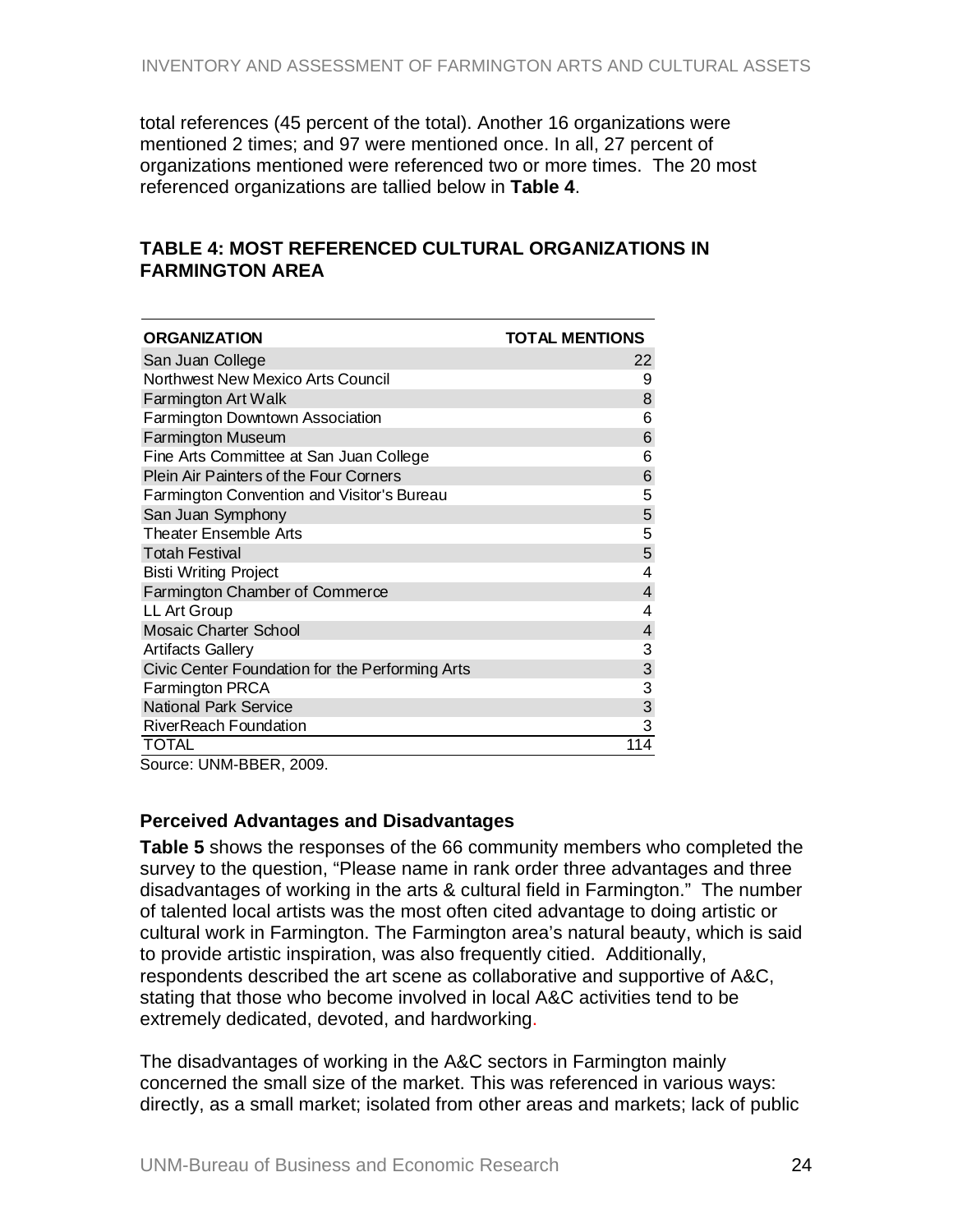funding for the arts; the community being overshadowed by other, better recognized markets; and too few out of town patrons. These disadvantages were also often correlated with what is seen to be an excessive conservatism and an un-willingness to take artistic risks necessary to develop more interesting cultural offerings.

The advantages and disadvantages mentioned by participants in Farmington have much in common with those cited in surveys that BBER has conducted in other communities in New Mexico (Raton, Las Vegas, Silver City and Los Alamos). In these smaller communities, there are few barriers to becoming involved and collaborating in the arts, and one values the distinctive culture and landscape of New Mexico's regions. Yet the other side of the coin – of engaging in the arts in smaller communities – is that the small scale of the market makes it difficult to support oneself and to undertake more artistically ambitious work. It is interesting to note that this pattern is not significantly diminished even in Farmington, which is several times the size (in population and total income) of the other communities included in this set of studies.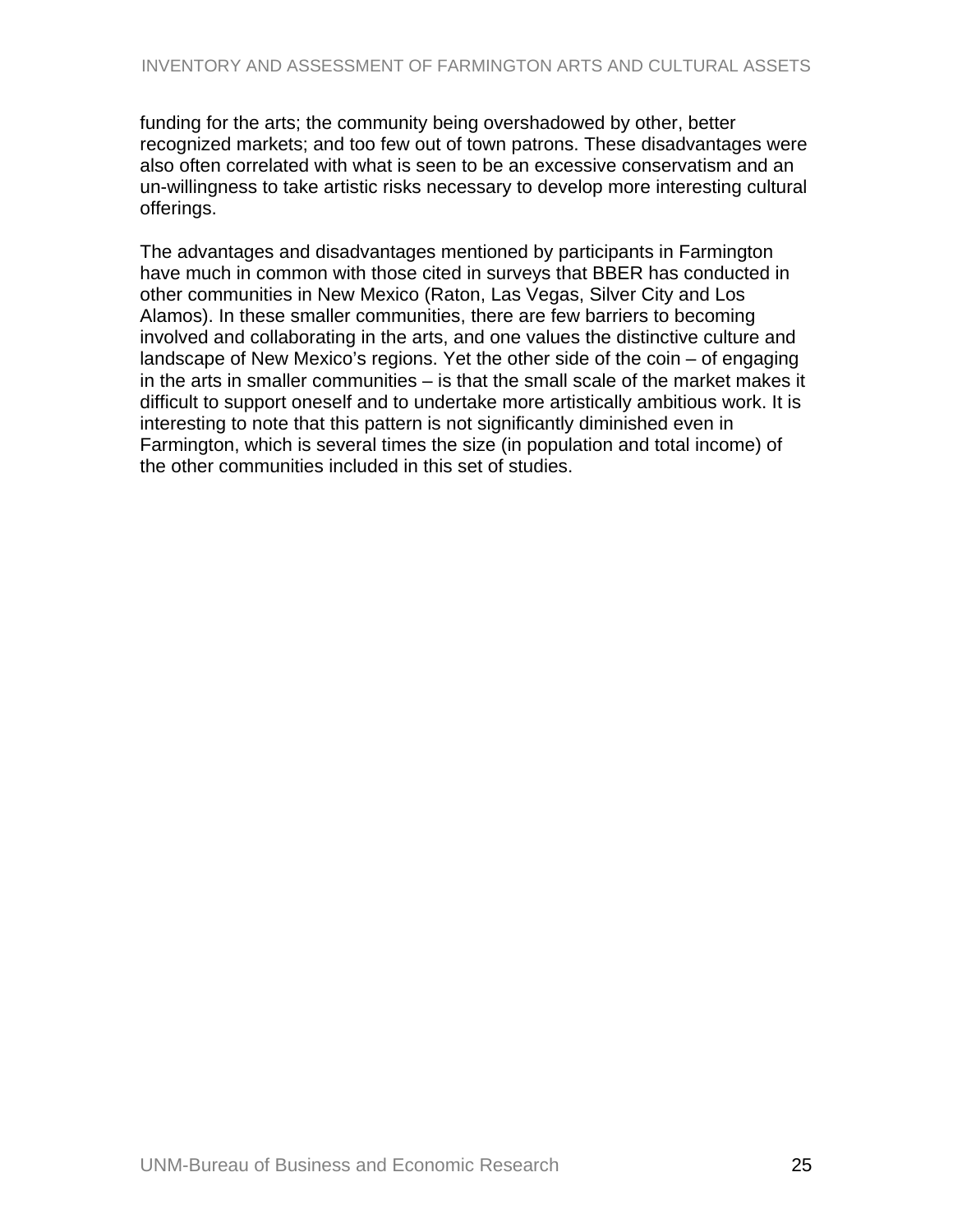#### <span id="page-25-0"></span>**TABLE 5: PERCEIVED ADVANTAGES AND DISADVANTAGES OF WORKING IN ARTS AND CULTURAL INDUSTRIES IN FARMINGTON AREA**

| <b>Advantages</b>                    | 1st | 2nd | 3rd |
|--------------------------------------|-----|-----|-----|
| Lots of artistic talent              | 12  | 5   | 8   |
| Natural beauty                       | 10  | 6   | 5   |
| Collaborative                        | 6   | 12  |     |
| Small town/Easy to be involved       | 6   |     |     |
| <b>Cultural traditions/Diversity</b> | 6   | 3   |     |
| Arts supported by the community      |     |     |     |
| Many archeological sites in the area |     |     |     |
| San Juan College                     | 3   |     | 5   |
| Area changing for the better         | 2   |     | O   |
| Tourism                              |     |     |     |
| Institutionally organized            |     | 5   |     |
| Lots of venues                       |     | ົ   |     |
| Low cost of living                   |     |     |     |

| <b>Disadvantages</b>                            | 1st | 2nd | 3rd |
|-------------------------------------------------|-----|-----|-----|
| Small market for art and culture goods          | 10  |     |     |
| Geographic Isolation                            |     | 10  | 5   |
| Lack of public funding for the arts             |     | h   |     |
| Overshadowed                                    | 6   | 6   | 2   |
| Arts not valued by the broader community        | 6   |     |     |
| Lack of venues                                  | 6   |     |     |
| <b>Limited Talent</b>                           |     |     |     |
| Conservative view of arts; no avant garde       |     |     |     |
| Prejudiced                                      |     |     |     |
| Lack of tourists                                |     |     |     |
| Lack of communication within the arts community |     |     |     |

Source: UNM-BBER, 2009, based on survey of 66 persons involved in arts and cultural activities in Farmington area.

#### **Directory of Arts and Cultural Activities**

**Table 6** is a summary of the directory BBER has assembled of individuals and institutions involved in artistic, creative, or cultural activities in the Farmington area. The summary of the entire directory is organized according to legal status and area of activity.

The complete directory includes 211 entries, including addresses for 81 entries; phone numbers for 122; and e-mail addresses for 62.

In order to maintain consistency, we used the "universe" of arts and culture institutions and activities BBER established for an earlier Albuquerque/Bernalillo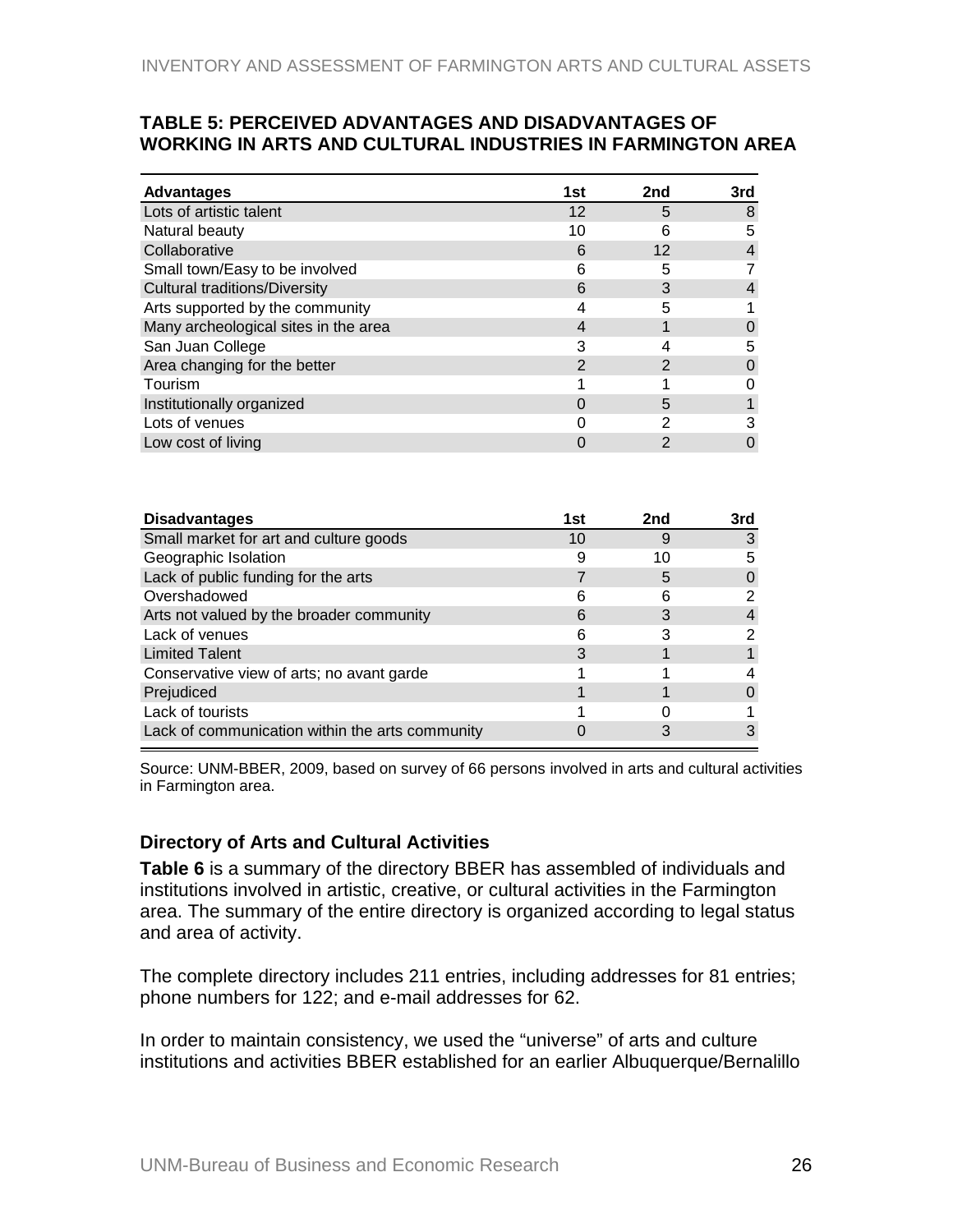<span id="page-26-0"></span>County arts and culture study.<sup>[7](#page-26-0)</sup> These categories were formed along the lines of standard industrial classifications established by the North American Industry Classification System (NAICS). For example, we established the category of "artist" to include artists, musicians, actors, dancers and all others directly involved in creating visual or performing arts, literature and film.

The directory includes artists or institutions that have a basic internet presence. This does not necessarily mean a web page specifically, but it means that at some point, the artist or institution is mentioned in some capacity on the internet. This could mean an actual artist's website, or it could mean a mention in an arts council's newsletter. Initial research began with basic internet searches of natural gateways into a community's arts and culture activities. For example, chambers of commerce or art association websites. Over time this produced a kind of "snowball effect" whereby one internet link would lead to another and so on to build our arts and culture directory. The directory also includes artists and institutions that may not have a web presence but have been referred to us by individuals within the community as important to local arts and culture. While internet research formed the majority of the directory, we sought input from the community on arts and culture activities.

We caution that the directory is not comprehensive. The design of the directory gave priority to inclusiveness – avoiding any systematic bias in the types of cultural activities included in the listing. This was given priority because the main use of the directory in our study was to guide structured study of the social and institutional networks that are the foundations of the local arts community. However, we recognize that any such directory could not be completely comprehensive so as to identify each and every individual or institution engaged in what is, by nature, such a diverse and decentralized field of activity. Yet, we do believe the directory adequately reflects the overall structure of the Farmington area's A&C community.

 $\overline{a}$  $^7$  Available on the BBER website at http://bber.unm.edu/pubs/berncoarts.htm.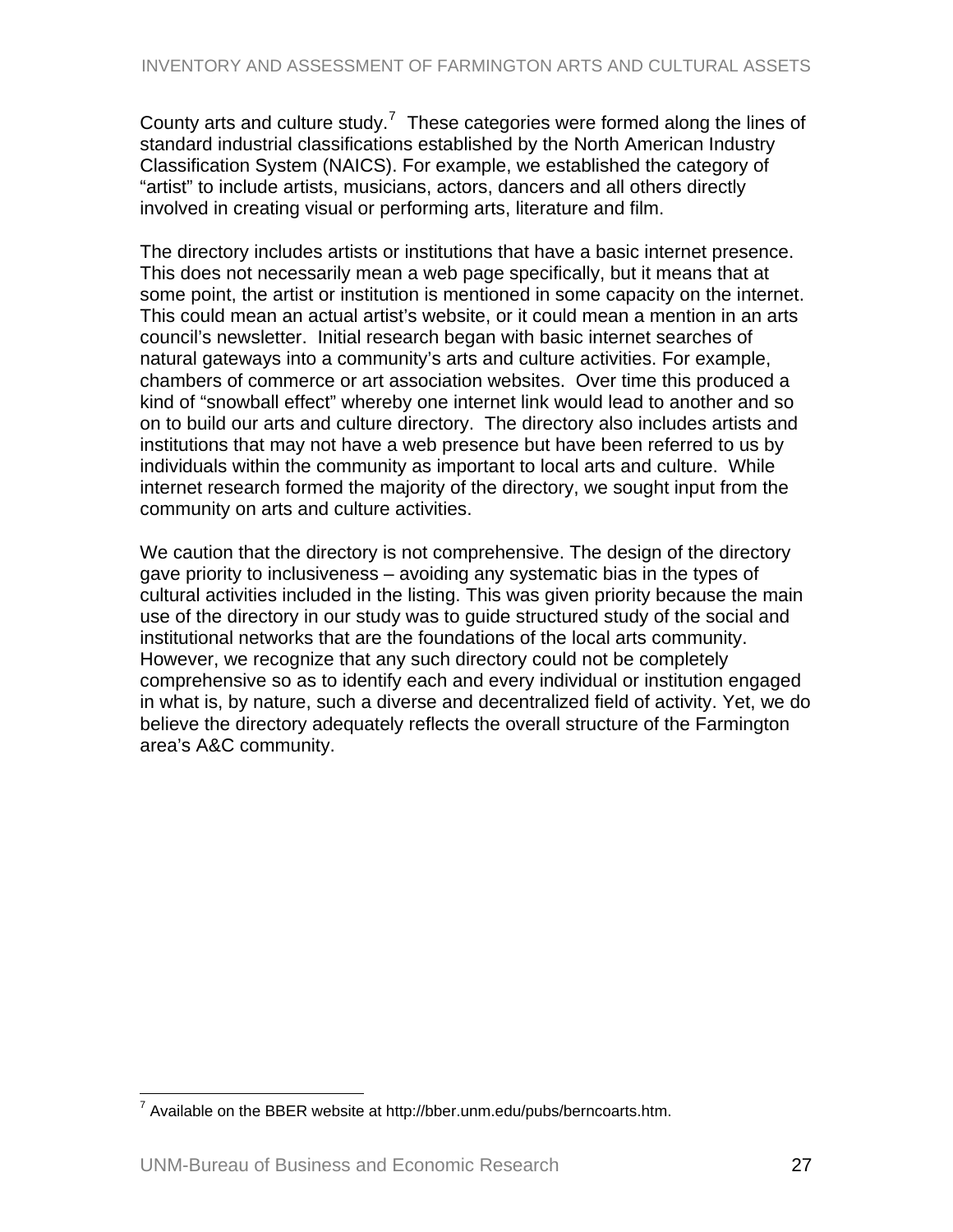#### <span id="page-27-0"></span>**TABLE 6: ARTS AND CULTURAL ORGANIZATIONS IN FARMINGTON AND NEIGHBORING COMMUNITIES, BY ACTIVITY AND LEGAL STATUS**

|                         |                   | <b>PRIVATE</b>        | <b>PRIVATE</b> |                |                         |
|-------------------------|-------------------|-----------------------|----------------|----------------|-------------------------|
|                         | <b>INDIVIDUAL</b> | FOR-PROFIT NON-PROFIT |                | <b>PUBLIC</b>  | <b>TOTAL</b>            |
| Artists <sup>1</sup>    | 119               |                       |                |                | 119                     |
| Art event <sup>2</sup>  |                   |                       | 9              |                | 9                       |
| Re <sup>3</sup>         |                   | 18                    |                |                | 18                      |
| Art gallery             |                   | 7                     |                |                | 8                       |
| Education               |                   |                       |                | $\overline{2}$ | $\overline{\mathbf{2}}$ |
| Accomodations           |                   | 3                     |                |                | 3                       |
| Arts advocacy           |                   |                       | 17             | 1              | 18                      |
| Performance space       |                   |                       | 3              | 8              | 11                      |
| Media <sup>4</sup>      |                   | 2                     |                |                | $\mathbf{2}$            |
| Outdoor recreation      |                   |                       | 1              | 2              | $\frac{3}{7}$           |
| Library/musuem          |                   |                       | $\overline{4}$ | 3              |                         |
| Government <sup>5</sup> |                   |                       |                | $\mathcal{P}$  | $\mathbf{2}$            |
| <b>Sports</b>           |                   |                       | $\overline{4}$ |                | 4                       |
| Foundaton               |                   |                       | 1              |                |                         |
| Film                    | 4                 |                       |                |                |                         |
| <b>TOTAL</b>            | 123               | 30                    | 40             | 19             | 211                     |

1 Artists include all media, dance, fiber arts, jewelry making, musicians, painters, photographers, potters, sculptors, writers, and makers of nichos, retablos and santeros.

2 Describes annual or continuous art showings and/or performance series.

3 Describes book stores, music stores, art supply stores, or any place that sells or displays local art, but cannot be described as a gallery.

4 Includes any local newspapers, magazines, websites, blogs, radio, and tv stations that cater specifically to deseminating local news or information.

5 Includes local and regional government agencies that support arts and culture activities.

Source: UNM-BBER, 2009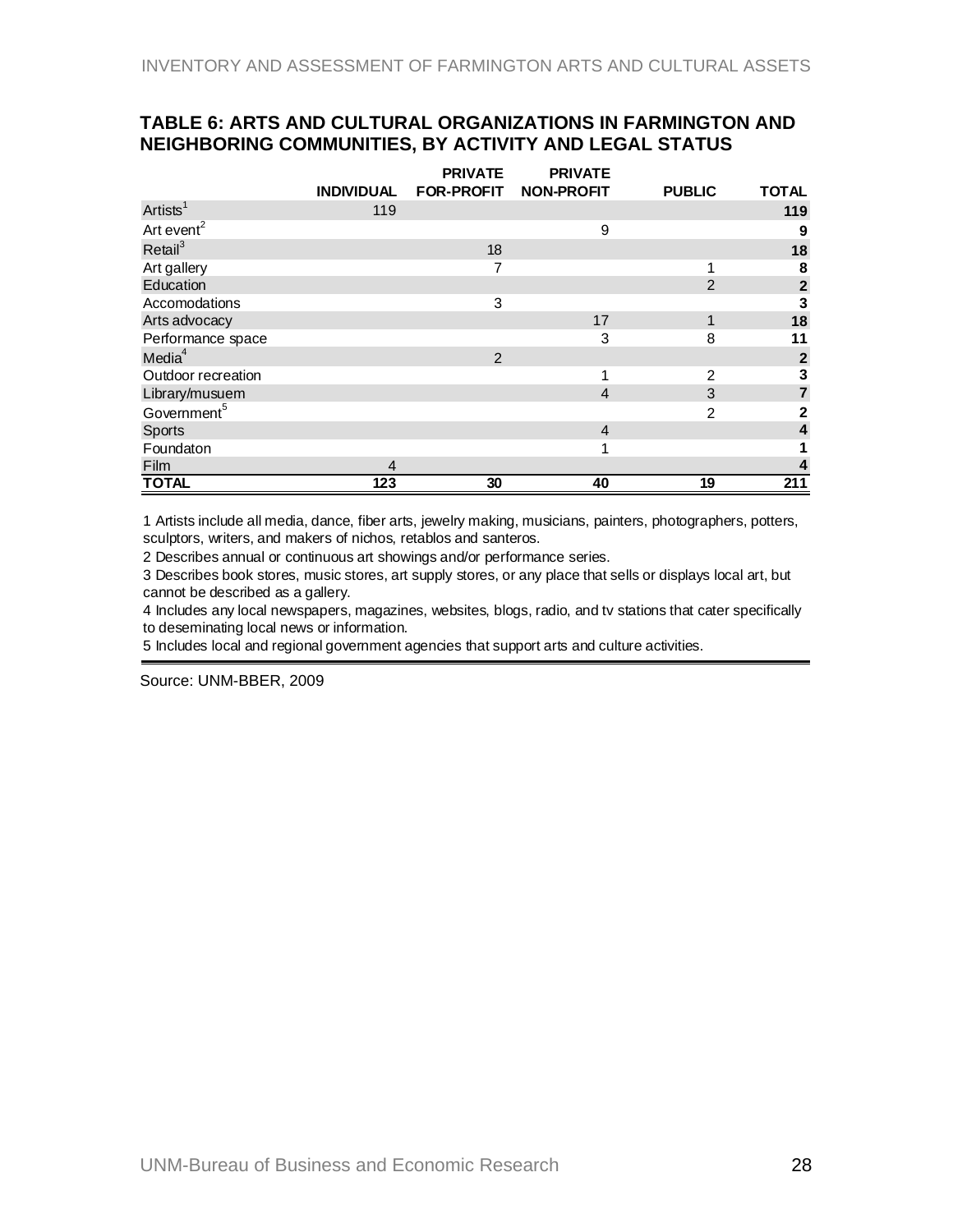# <span id="page-28-0"></span>**ECONOMIC MARKETS**

#### **Arts and Cultural Businesses**

**Figure 3**, below, shows revenues and the number of employees for arts and culture-related businesses in San Juan County for the years 19[8](#page-28-0)9 through 2006.<sup>8</sup> **Table 7** provides details for subsectors of arts and cultural (A&C) industries for the years 1990, 2000 and 2006. In both cases, revenues are corrected for inflation and shown in constant 2008 dollars. The source of the information is Dun & Bradstreet.<sup>[9](#page-28-0)</sup>

The figures reveal a number of important patterns. First, following the tragedies of September 11, 2001, revenues earned by A&C industries declined by about 24 percent through 2005. This is not unique to Farmington – A&C industry revenues declined in each of the five communities studied by BBER. Indeed, the decline in Farmington is comparably modest, well below the declines in the other communities.<sup>[10](#page-28-0)</sup> Because comparable research is not available, it is not possible to be specific as to the scope of this pattern – e.g., is it limited to New Mexico, to the southwestern region, to small or relatively remote cities, or is it a national pattern that has affected all regions and cities of all sizes?

Second, retail activities, including art suppliers and galleries, book stores and antiques, form the second largest subsector of Farmington and San Juan County's cultural economy, representing about 20 percent of total revenues and employment. These shares are much higher than in the other four communities studied by BBER.<sup>[11](#page-28-0)</sup> Likewise, publishers, including newspapers, account for a somewhat larger share of the cultural economy than in the other communities, perhaps due to the larger share of the regional market.

Third, according to Dun & Bradstreet data, the SunRay Park and Casino in Farmington was unaffected by the decline in tourism following 9/11 and continues to account for a substantial share of the city's and the region's cultural revenues. According to these data, as much as 20 percent of revenues of the cultural economy derive from racing and casino activities. Without strong and relatively stable revenues from the racing and casino subsector, the overall decline in revenues would have been much more pronounced.

 $\overline{a}$ 

 $^8$  As in all parts of this study, A&C industries are broadly defined. Table 7 identifies the sectors included in the analysis.

<sup>9</sup> The Dun & Bradstreet Corporation is a well-respected provider of marketing information. BBER recently purchased Dun and Bradstreet data that was compiled by Walls and Associates into the National Establishment Time-Series Database (NETS)©. The NETS dataset is based on individual contacts of businesses by Dun & Bradstreet researchers. The dataset includes names and locations of companies, number of employees, total sales, links to headquarters, industry classification, type of ownership (public, private, non-profit, etc.) and dozens of other variables.<br><sup>10</sup> In Silver City and Los Alamos, revenues fell by 37 percent from 2001 to 2006; in Las Vegas by

<sup>47</sup> percent; and in Raton by 53 percent. All changes are reported in constant 2008 dollars.

<sup>&</sup>lt;sup>11</sup> Las Vegas, Los Alamos, Raton and Silver City. This comparison does not include Albuquerque and Santa Fe.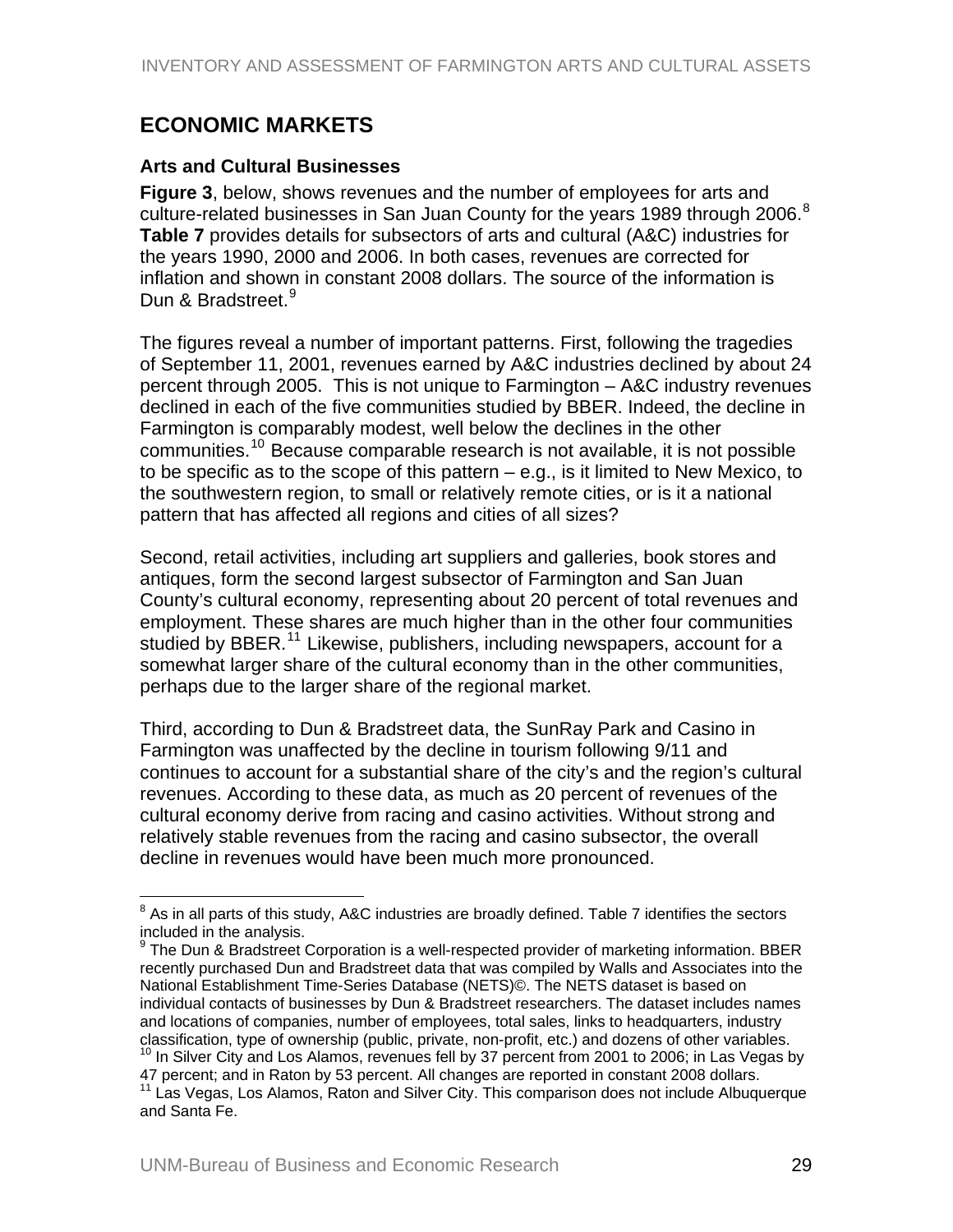<span id="page-29-0"></span>Finally, continuing an assessment of the impact of the events of 9/11 on A&C businesses, it is notable that despite the decline in revenues to cultural enterprises, the number of businesses establishments was undiminished and cutbacks in employment were far below the decline in revenues. In other words, these data suggest that increased competition for revenues did not result in closings or layoffs, but in an overall decline in profitability. This analysis does not include racing and casino interests, which again saw little decline in revenues.

#### **Economic Impact of Tourism**

**Figure 5** shows lodger's tax revenues for Farmington and in relation to the state of New Mexico for the period 1993-2009. Data points are for winter (October-March) and summer (April-September) seasons; values have been adjusted for inflation, and are in 2008 dollars.

Overall, the figure shows that while the long term trend of lodger's tax revenues has been positive, Farmington failed to experience the strong growth that occurred in other parts of the state during 2005-2007; thus, the dashed line indicating Farmington's receipts as a share of the state total fell sharply during this period. This is likely due to the relatively strong performance of the travel industry in the principal centers of Santa Fe and Albuquerque. Another interesting pattern in these data is that the strong seasonal variation in travel receipts was less pronounced during the period 2006-2008. Although we cannot be certain, this pattern likely reflects less on the performance of the tourism sector than on the impact of increased oil and gas prices, which would increase the short term demand for hotel space in the Farmington area. In either case, this suggests an interesting trade-off for Farmington's travel sector: high oil and gas prices produce an increase in demand by business travelers, but may cause an offsetting decline among recreational travelers, as the cost of regional travel increases.

Drawing from another source, according to a 2006 Travel Economic Impact Model developed by the Travel Industry Association (TIA), it is estimated that travelers spend \$287 million per year in San Juan County, generating 2,9320 jobs, \$44.9 million in wages and salaries, and \$45.07 million in local tax revenues. Although county-specific estimates are highly imprecise, this model places San Juan County ninth among 33 counties in New Mexico in terms of tourism-related revenues per capita –\$2,277 per year compared to the statewide average of \$2,580.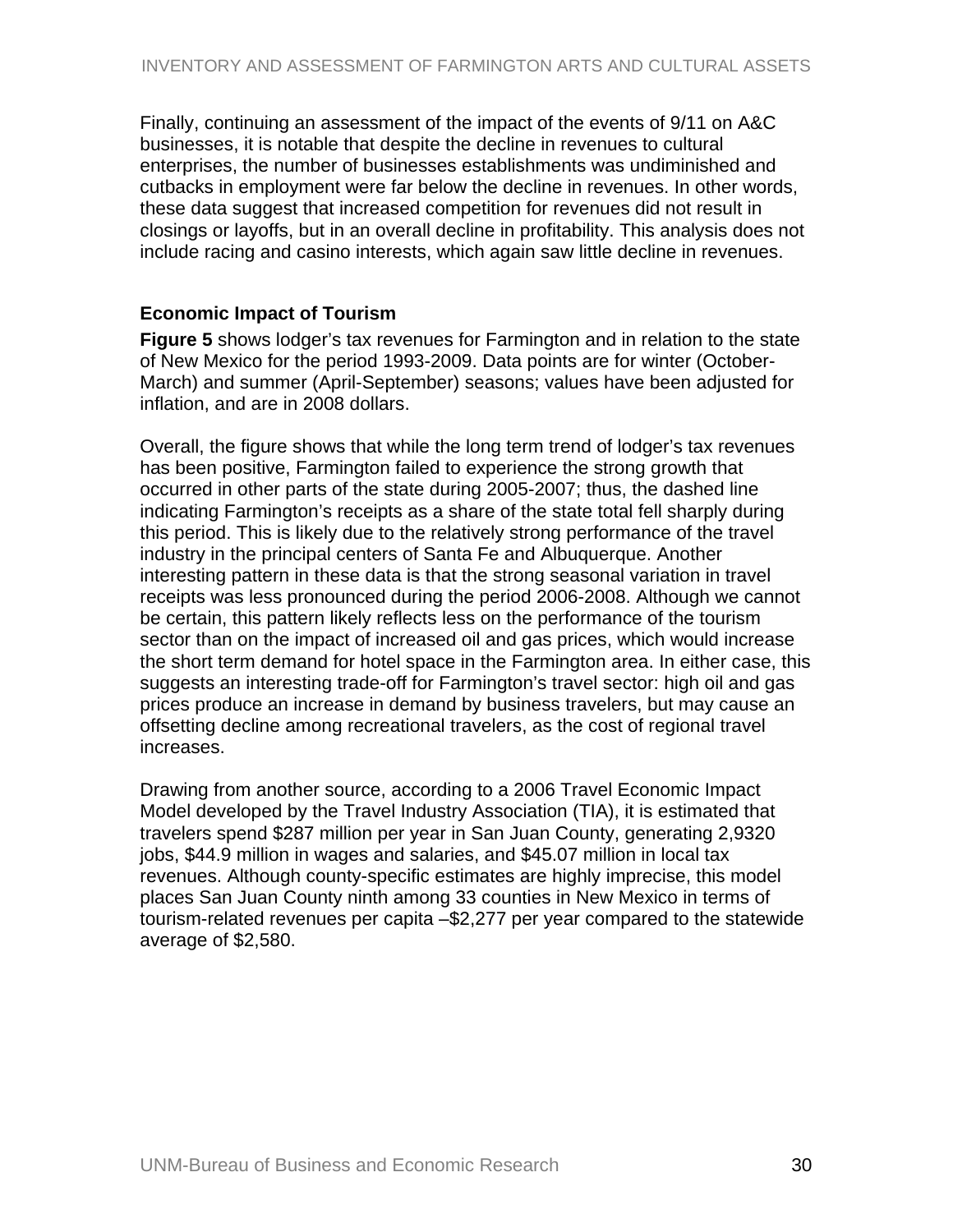

**FIGURE 3: EMPLOYMENT AND REVENUES IN ARTS AND CULTURAL INDUSTRIES IN SAN JUAN COUNTY, 1989 - 2006** 

<span id="page-30-0"></span>Source: Dun & Bradstreet; summary by UNM-BBER, 2009.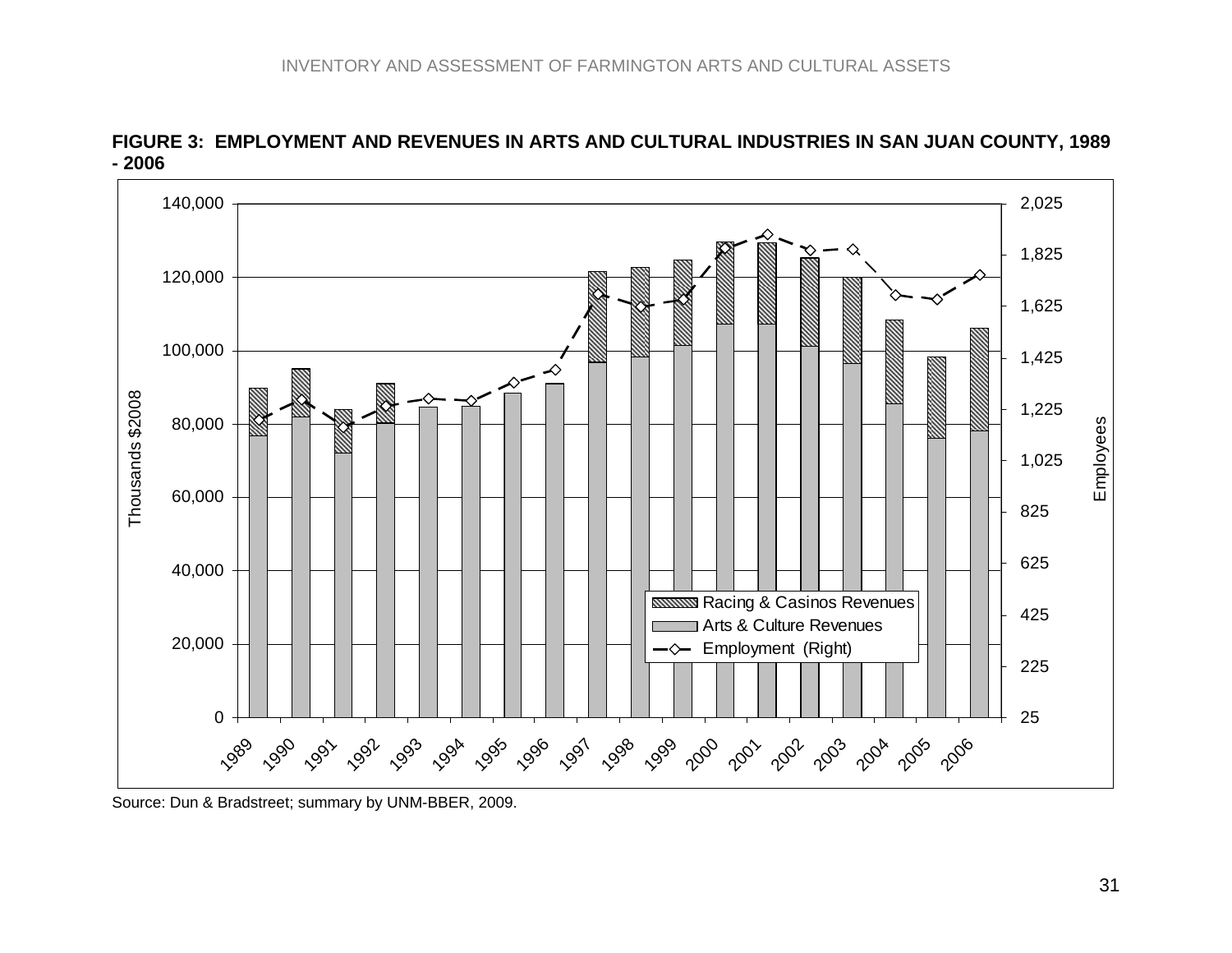#### **TABLE 7: BUSINESSES, EMPLOYMENT AND REVENUES OF ARTS & CULTURE RELATED BUSINESSES IN SAN JUAN COUNTY, 1990, 2000 AND 2006.**

|                                           |                            | 1990           |                  |                     | 2000           |                   |                     | 2006           |                   |
|-------------------------------------------|----------------------------|----------------|------------------|---------------------|----------------|-------------------|---------------------|----------------|-------------------|
|                                           |                            |                | <b>Revenues</b>  |                     |                | <b>Revenues</b>   |                     |                | <b>Revenues</b>   |
|                                           | <b>Establish-</b><br>ments | Employ-<br>ees | (2008<br>\$000s) | Establish-<br>ments | Employ-<br>ees | (2008)<br>\$000s) | Establish-<br>ments | Employ-<br>ees | (2008)<br>\$000s) |
| <b>Craft Manufacturing</b>                | 6                          | 50             | 3,337            | 10                  | 20             | 1,610             | $\overline{7}$      | 14             | 767               |
| Retailers (books, arts, antiques, etc)    | 53                         | 199            | 17,886           | 67                  | 262            | 23,844            | 59                  | 232            | 17,122            |
| Publishers                                | 6                          | 222            | 14,350           | 6                   | 178            | 10,146            | 10                  | 278            | 14,195            |
| Sound. Motion Picture & Video Industries  | 4                          | 11             | 1,208            | 5                   | 145            | 7,331             | 14                  | 85             | 4,140             |
| Radio and Television Broadcasting         | 8                          | 127            | 8,720            | 11                  | 152            | 10,081            | 12                  | 180            | 8,548             |
| Libraries                                 | 2                          | 27             | 1,061            | 6                   | 53             | 1,621             | $\overline{7}$      | 102            | 2,414             |
| <b>Architects</b>                         | $\overline{4}$             | 16             | 2,124            | $\overline{4}$      | 8              | 1,991             | $\overline{4}$      | 8              | 1,339             |
| <b>Photography Services</b>               | 6                          | 13             | 889              | 9                   | 17             | 1,377             | 14                  | 38             | 1,987             |
| Design Services (graphic, interior, etc)  | 6                          | 19             | 1,884            | $\overline{7}$      | 11             | 4,869             | 16                  | 23             | 1,788             |
| <b>Tourist and Travel Industries</b>      | 1                          | 6              | 569              | 1                   | 5              | 465               | $\overline{2}$      | $\overline{7}$ | 523               |
| <b>College &amp; University Education</b> | $\overline{4}$             | 23             | 2,084            | 5                   | 24             | 2,349             | 5                   | 24             | 2,284             |
| Art Instruction                           | 4                          | $\overline{7}$ | 261              | 8                   | 15             | 607               | 8                   | 13             | 379               |
| <b>Performing Arts Companies</b>          | $\Omega$                   | $\Omega$       | $\Omega$         | $\overline{2}$      | $\overline{4}$ | 271               | 5                   | 6              | 223               |
| Spectator Sports, incl Horse Racing       |                            | 50             | 13,134           |                     | 180            | 22,505            | 1                   | 200            | 27,768            |
| <b>Agents and Promoters</b>               | 5                          | 50             | 2,917            | 8                   | 125            | 6,511             | 8                   | 26             | 1,306             |
| Independent Artists, Writers, Performers  | 5                          | 8              | 408              | 16                  | 22             | 1,404             | 11                  | 16             | 632               |
| <b>Museums, Historical Sites</b>          | 3                          | 46             | 2,681            | 6                   | 21             | 1.946             | 6                   | 46             | 2,057             |
| <b>Recreation Industries</b>              | 6                          | 42             | 3,608            | 9                   | 97             | 4,850             | 11                  | 95             | 4,466             |
| Arts & cultural nonprofit organizations   | $\overline{4}$             | 8              | 687              | 3                   | 10             | 860               | 2                   | 13             | 470               |
| <b>Restaurants and Accomodations</b>      | 2                          | 4              | 833              | 2                   | 5              | 1,625             | 4                   | $\overline{7}$ | 1,253             |
| Civic, Social, Professional Organizations | $\overline{4}$             | 22             | 448              | $\overline{7}$      | 40             | 2,509             | 5                   | 48             | 993               |
| Religious Organizations                   | 58                         | 310            | 15,917           | 83                  | 459            | 20,800            | 82                  | 288            | 11,253            |
| <b>TOTAL</b>                              | 192                        | 1,260          | 95,007           | 276                 | 1,853          | 129,574           | 293                 | 1,749          | 105,906           |
| <b>Share of GRAND TOTAL</b>               | 5.9%                       | 3.3%           | 1.7%             | 5.8%                | 3.6%           | 2.1%              | 5.4%                | 3.1%           | 1.8%              |
| <b>GRAND TOTAL</b>                        | 3,246                      | 37,865         | 5,560,707        | 4,763               | 51,414         | 6,148,149         | 5,382               | 56,613         | 5,843,950         |

<span id="page-31-0"></span>Source: Dun & Bradstreet; aggregation and summary by UNM-BBER, 2009.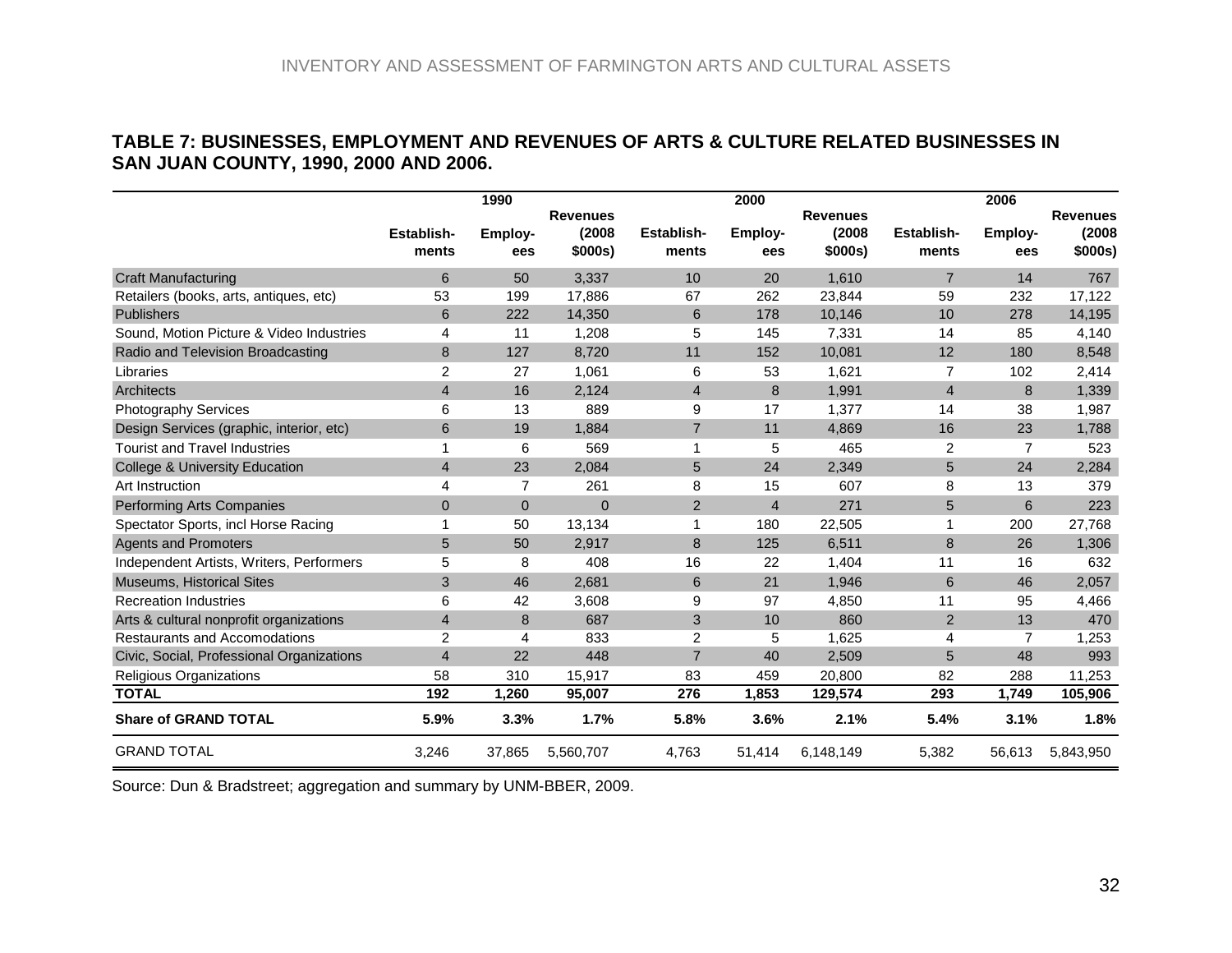

**FIGURE 4: LODGER'S TAX REVENUES FOR FARMINGTON, FISCAL YEARS 2000-2008. (ALL VALUES \$2008)** 

<span id="page-32-0"></span>Source: New Mexico Department of Finance and Administration, Local Government Division. Note: lodger's tax rate for Farmington is 5 percent.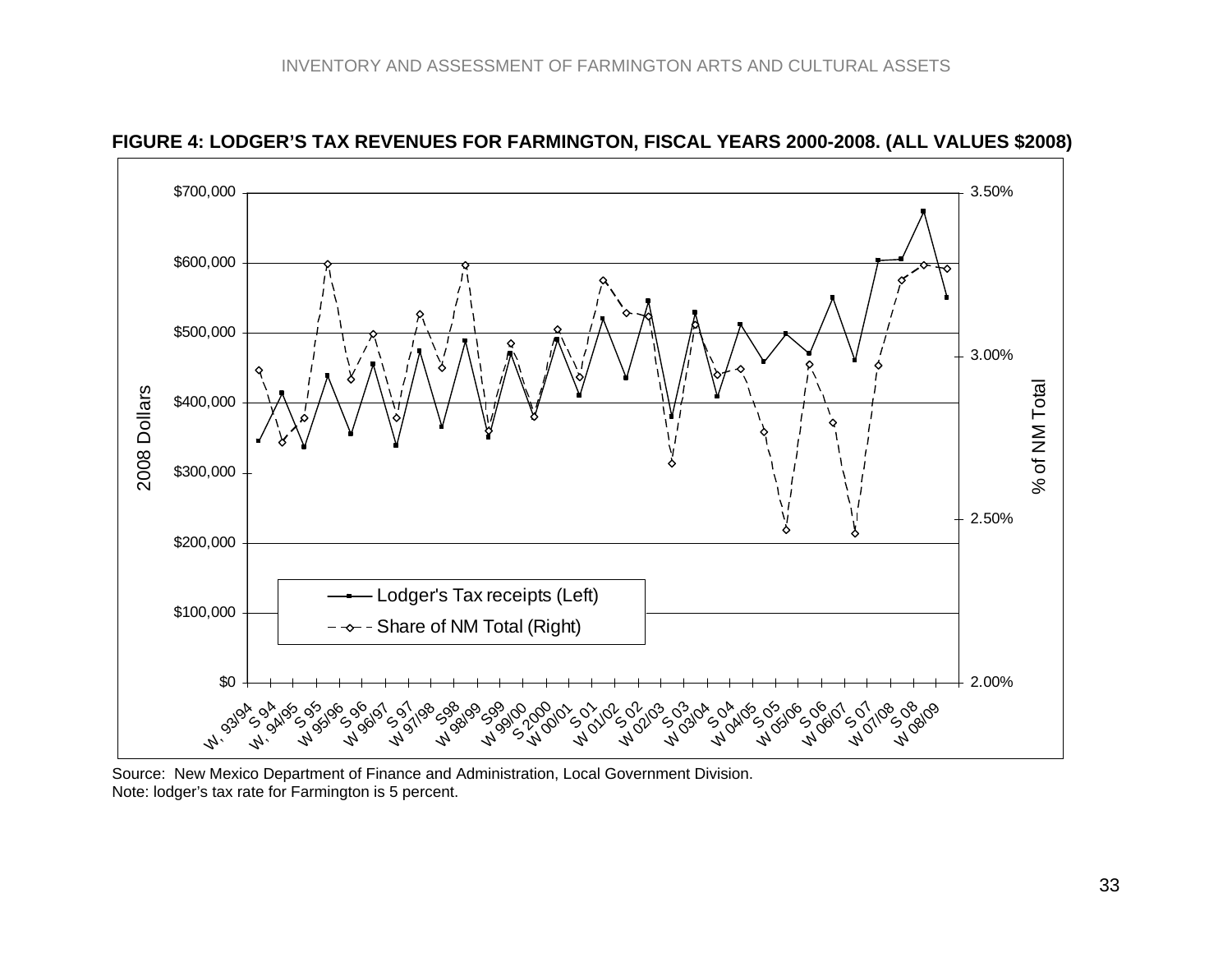<span id="page-33-0"></span>**Table 8** displays visitor center statistics from the Farmington Chamber of Commerce from 2008. These data indicate that during the four year period 2005 through 2008, requests for information from the Farmington Visitor's Center have declined by a total of 21 percent. While summer months are the busiest for the center, the decline in activity has been greatest during these months, with visits in July down by more than one-third. Although not definitive, the suggestion is that the decline has been greatest during the period when, in most areas, visits are associated with the greatest volume of revenues.

|              | 2005   | 2006     | 2007    | 2008     |
|--------------|--------|----------|---------|----------|
| Jan          | 2.318  | 2,672    | 2,032   | 2,103    |
| Feb          | 2,485  | 2,660    | 2,321   | 2,130    |
| <b>March</b> | 4,770  | 5.144    | 4.619   | 3.781    |
| April        | 3,776  | 3,817    | 3,230   | 2,933    |
| May          | 5,939  | 5,512    | 4,887   | 4,515    |
| June         | 9.415  | 8.683    | 7.494   | 7,354    |
| July         | 12,827 | 10,571   | 9,370   | 8,415    |
| Aug          | 8,150  | 7,193    | 7,050   | 6,993    |
| Sep          | 5,727  | 5.991    | 6.032   | 4.999    |
| Oct          | 4,995  | 5,323    | 4,908   | 4,357    |
| Nov          | 3,123  | 2,850    | 2,607   | 2,514    |
| Dec          | 3,168  | 2,439    | 2,400   | 2,490    |
| <b>Total</b> | 66,693 | 62,855   | 56,950  | 52,584   |
| % Change     |        | $-5.8\%$ | $-9.4%$ | $-7.7\%$ |

#### **TABLE 8: FARMINGTON VISITOR'S CENTER VISITS, BY MONTH**

Source: Farmington Chamber of Commerce, 2009.

**Table 9** displays visitor center statistics from the Farmington Chamber of Commerce from 2008.

#### **TABLE 9: FARMINGTON VISITOR'S CENTER STATISTICS**

|                   | 2004   | 2005    | 2006    | 2007    | 2008    | Inc/Dec |  |
|-------------------|--------|---------|---------|---------|---------|---------|--|
| Walk-Ins          | 17.772 | 14,958  | 15.200  | 16.370  | 18.739  | 7.90%   |  |
| Written/Email     | 17.917 | 25,807  | 25.789  | 24.862  | 25,098  | 0.95%   |  |
| Calls             | 1.937  | 1.626   | 2.108   | 2.864   | 3.756   | 31%     |  |
| <b>Total</b>      | 37.626 | 42.391  | 43.097  | 44.096  | 47.593  | 7.90%   |  |
| <b>Web Visits</b> | 90.361 | 105.481 | 189.262 | 231,837 | 267.429 | 15.40%  |  |
|                   |        |         |         | ----    |         |         |  |

Source: Farmington Convention and Visitor's Bureau, 2009.

#### **Markets for Arts and Cultural Events**

**Table 10**, on the following page, shows attendance at some of the most prominent A&C institutions and events in the Farmington area. These data were collected by BBER through interviews with various organizations, and consists of some actual counts as well as estimates by personnel. As the table shows,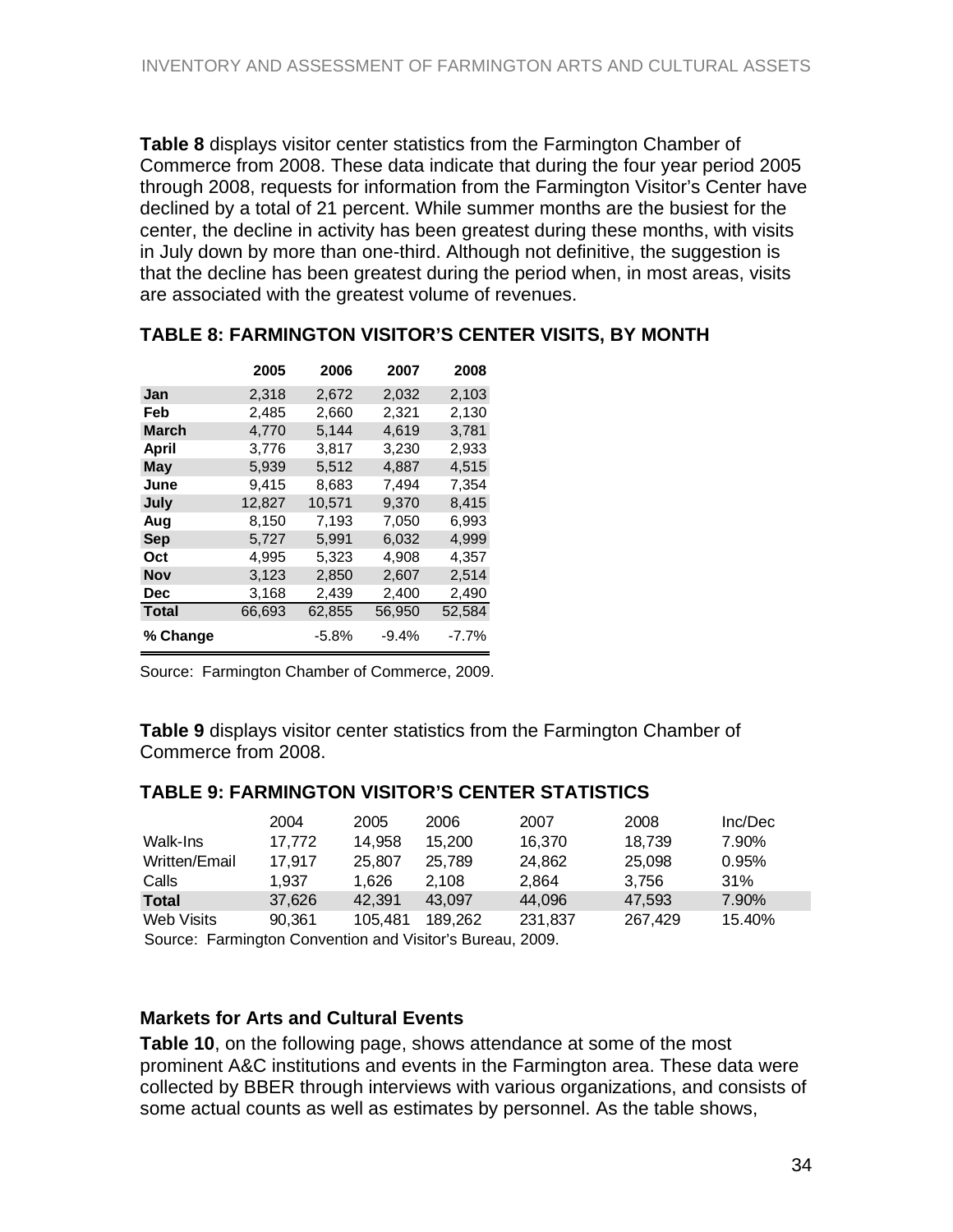Navajo Lake State Park is the most significant draw to the area with 347,546 visitors in 2008. The San Juan County Fair and the Connie Mack World Series were also significant draws to the area with 93,000 and 83,000 attendees, respectively. One of the largest one-off events in the Farmington area is RiverFest which drew approximately 15,000 people for the weekend.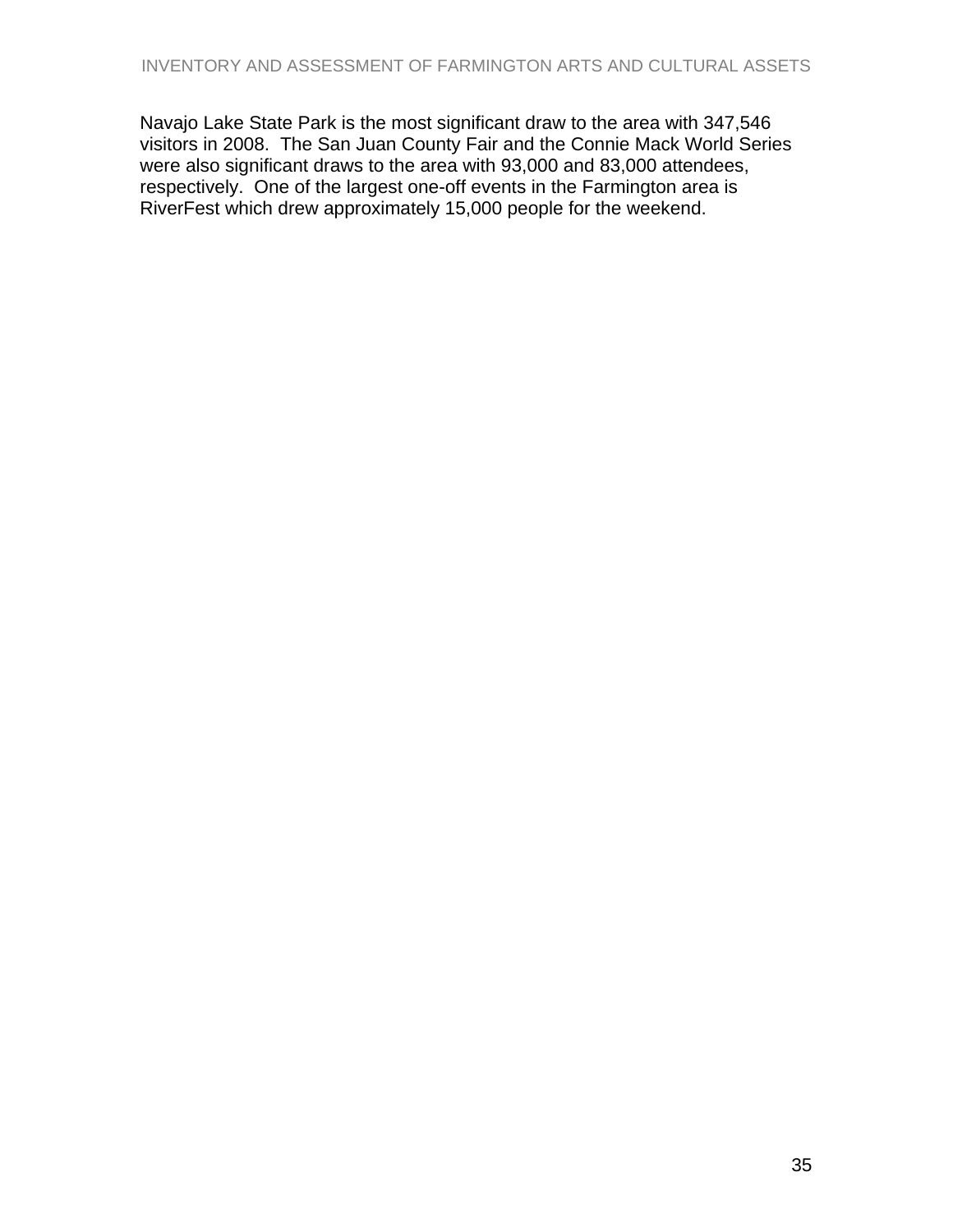#### **TABLE 10: MARKETS FOR CULTURAL INSTITUTIONS AND EVENTS IN THE FARMINGTON AREA**

| <b>ORGANIZATION/EVENT</b>                 | ATTENDANCE / PARTICIPATION (est. 2008)                    | <b>FREQUENCY OF</b><br><b>EVENT</b> | <b>GEOGRAPHIC SOURCE OF ATTENDEES</b> |
|-------------------------------------------|-----------------------------------------------------------|-------------------------------------|---------------------------------------|
| Navajo Lake State Park                    | 347,546 <sup>1</sup>                                      | continuous                          | Four Corners Region                   |
| San Juan County Fair                      | est. 93,000 <sup>1</sup>                                  | annual                              | Four Corners region                   |
| <b>Connie Mack World Series</b>           |                                                           | annual                              | none predominant                      |
| attendees                                 | 83.000 for the run of the event <sup>2</sup>              |                                     |                                       |
| participants                              | 10 teams with approx. 30 players on each roster           |                                     |                                       |
| <b>Aztec Museum</b>                       | 38,709                                                    | continuous                          | Four Corners Region                   |
| <b>Pinon Hills Golf Course</b>            | 38,408                                                    | continuous                          | Four Corners Region                   |
| <b>Farmington Museum System</b>           | $32,196$ <sup>1</sup>                                     | continuous                          | Four Corners Region                   |
| <b>Riverfest</b>                          | est. 15,000 for the weekend <sup>2</sup>                  | annual                              | Four Corners Region                   |
| National High School Rodeo                | est. 1,500 participants <sup>2</sup>                      | annual                              | none predominant                      |
| <b>Totah Festival</b>                     | est. 13,000 <sup>3</sup>                                  | annual                              | Four Corners Region                   |
| <b>Salmon Ruins Museum</b>                | $7,332^{4}$                                               | continuous                          | Four Corners Region                   |
| <b>Silhouette Series</b>                  | 18 events; avg. 385 <sup>5</sup>                          | annual                              | Four Corners Region                   |
| <b>Sandstone Productions Events</b>       | est. $5,200^2$                                            | annual                              | Four Corners Region                   |
| <b>Renaissance Faire</b>                  | est. 5,000 for the weekend <sup>2</sup>                   | annual                              | Four Corners Region                   |
| Four Corners Storytelling Festival        | est. 1,200 per day over 3 days <sup>6</sup>               | annual                              | Four Corners Region                   |
| San Juan Symphony                         | est. 300 per performance per director                     | continuous                          | Four Corners Region                   |
| San Juan College Events                   |                                                           |                                     |                                       |
| Luminaria Display                         | est. 15,000 cars <sup>5</sup>                             | annual-Dec.                         | Farmington Area                       |
| Nutcracker Performance                    | est. 860, two nights <sup>5</sup>                         | annual-Dec.                         | Four Corners Region                   |
| Spring Dance Performance                  | est. 800, four nights <sup>5</sup>                        | annual                              | Four Corners Region                   |
| High School Music Festival                | est. 800 students perform <sup>3</sup>                    | annual                              | none predominant                      |
| Chautaqua Series                          | est. 50-60, once a month <sup>5</sup>                     | annual: Sept.- Apr.                 | Farmington Area                       |
| <b>Broadening Horizons Lecture Series</b> | est. 700, one time event <sup>5</sup>                     | annual                              | Four Corners Region                   |
| Four Corners Business Conference          | est. $600$ , one day <sup>5</sup>                         | annual-Oct.                         | Four Corners Region                   |
| High School Jazz Festival                 | est. 400 students perform <sup>3</sup>                    | annual                              | Northwest New Mexico                  |
| <b>Tech Conference</b>                    | est. 250, two days <sup>3</sup>                           | annual- Apr.                        | Four Corners Region                   |
| <b>Road Apple Rally</b>                   | 255 participants <sup>2</sup>                             | annual                              | Four Corners Region                   |
| <b>XTERRA</b>                             | est. 150 participants <sup>2</sup>                        | annual                              | Four Corners Region                   |
| Hotels/Motels/B&Bs                        | 32 hotels/motels/B&Bs with 1,880 rooms total <sup>1</sup> | continuous                          |                                       |

**1** Per Farmington Convention and Visitors Bureau

- **2** Per Farmington PRCA
- **3** Per Totah Festival Director
- **4** Per Salmon Ruins Employee
- **5** Per San Juan College Employee
- **6** Per Farmington Library Staff
- **7** Per Symphony Staff

<span id="page-35-0"></span>Source: UNM-BBER, 2009, based on interviews with principal organizers.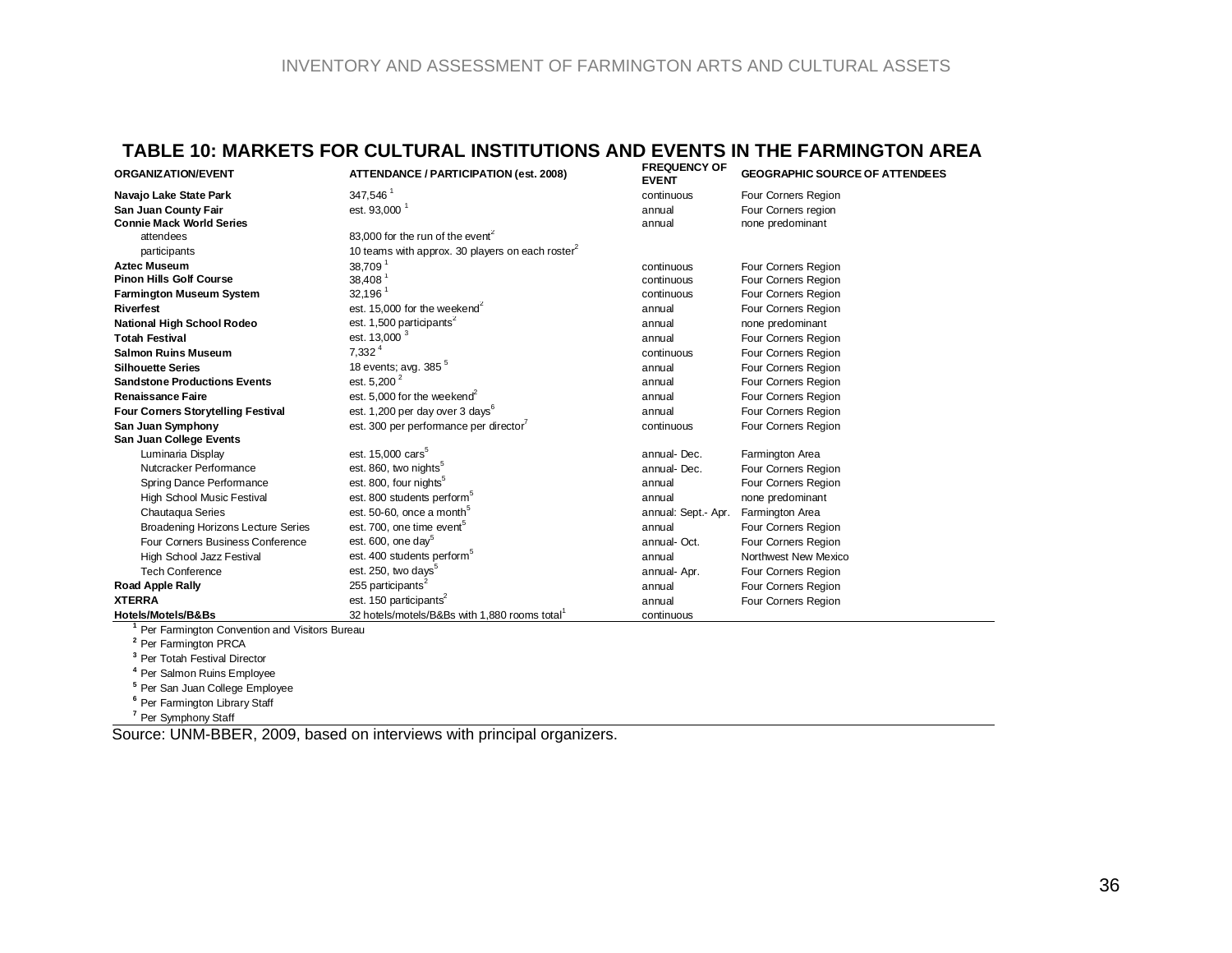# <span id="page-36-0"></span>**APPENDIX**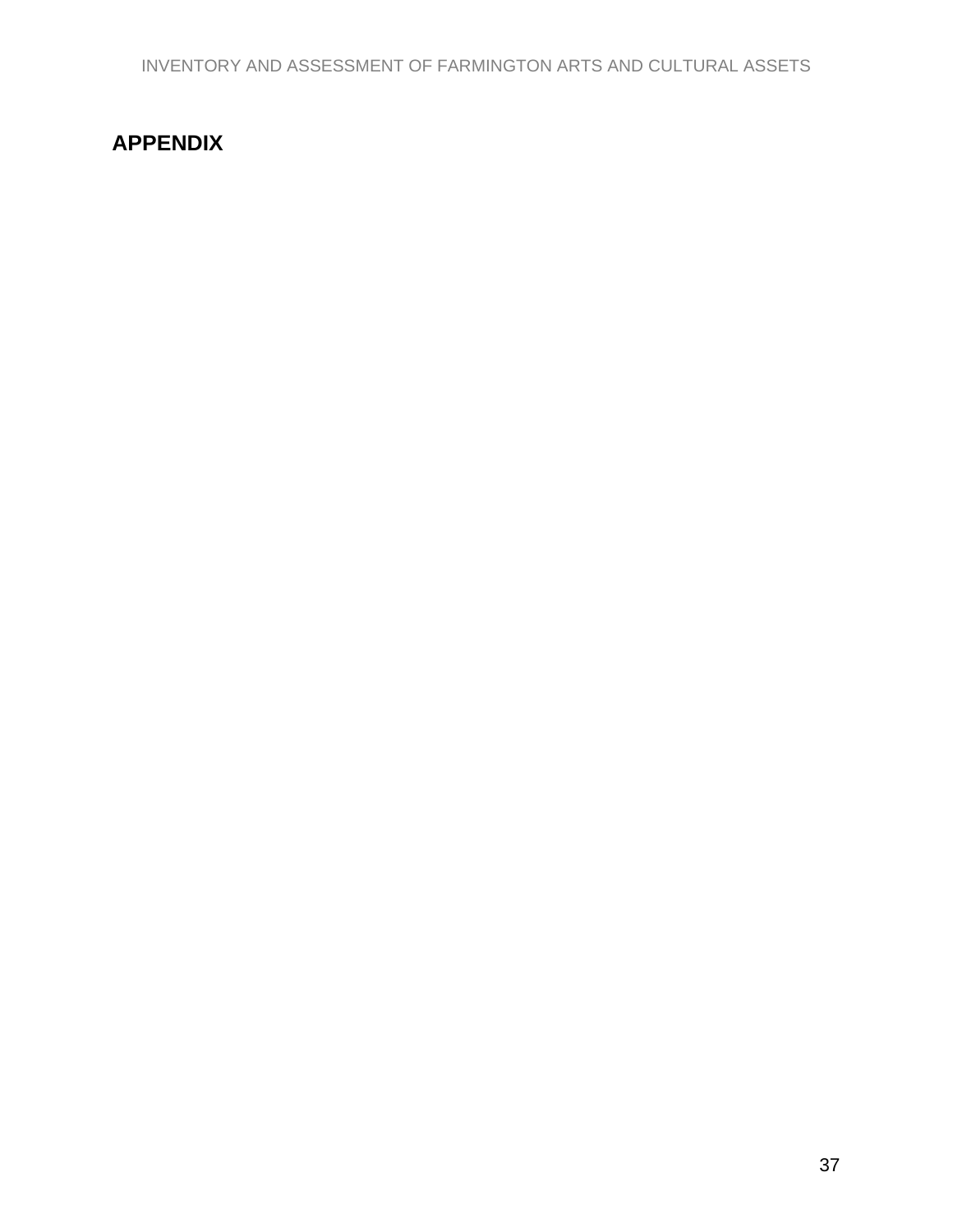#### <span id="page-37-0"></span>**FIGURE A-1: FARMINGTON ARTS AND CULTURAL COMMUNITY SURVEY**

#### **University of New Mexico**

#### **Verbal Informed Consent for Surveys**

#### **A Study of Arts and Cultural Districts in New Mexico MainStreet Communities**

The University of New Mexico's Bureau of Business and Economic Research (BBER) is conducting a research study with the support of the New Mexico MainStreet program and in collaboration with members of your community. The purpose of the study is to inventory the artistic, cultural, and creative assets in New Mexico. You are being asked to participate in this study because you have been identified as a person involved in art, culture, creative, or cultural tourism activities in your community.

Your participation will involve answering several questions. The survey should take no more than 30 minutes to complete. Your involvement in the study is voluntary, and you may choose not to participate. You can also refuse to answer any of the questions at any time. The survey includes questions such as "What are three advantages of working in the arts & cultural field in your community?" and asks you to provide names of individuals involved in the arts and cultural community in your town whom BBER may ask, in turn, to complete a survey for this study.

There are no risks associated with your participation in this study. All information you provide will be kept confidential. With your permission, BBER may use direct quotes from your survey in the final report or in presentations, but without including any identifying information.

The findings from this project will provide information on the human and institutional artistic, creative, and cultural assets in your community.

Do you have any questions for me about this research project, the survey, or your participation in the survey before I ask you for your consent to participate? [Allow time for questions and answers.]

Should any questions about this research project arise, you can call Dr. Jeffrey Mitchell at (505) 277- 5993. If you have questions regarding your legal rights as a research subject, you may call the UNM Human Research Protections Office at (505) 277-0067.

Do you consent to participate in this survey? \_\_\_\_\_\_\_ Yes \_\_\_\_\_\_ No [Check the appropriate response.]

Researcher's Name

IRB#: 08-550 Version: 11/11/08

APPROVED 01/19/09 EXPIRES 01/18/10

\_\_\_\_\_\_\_\_\_\_\_\_\_\_\_\_\_\_\_\_\_\_\_\_\_\_\_\_\_\_\_\_\_\_\_\_\_\_\_\_\_\_

OFFICIAL USE ONLY

The University of New Mexico Main Campus IRB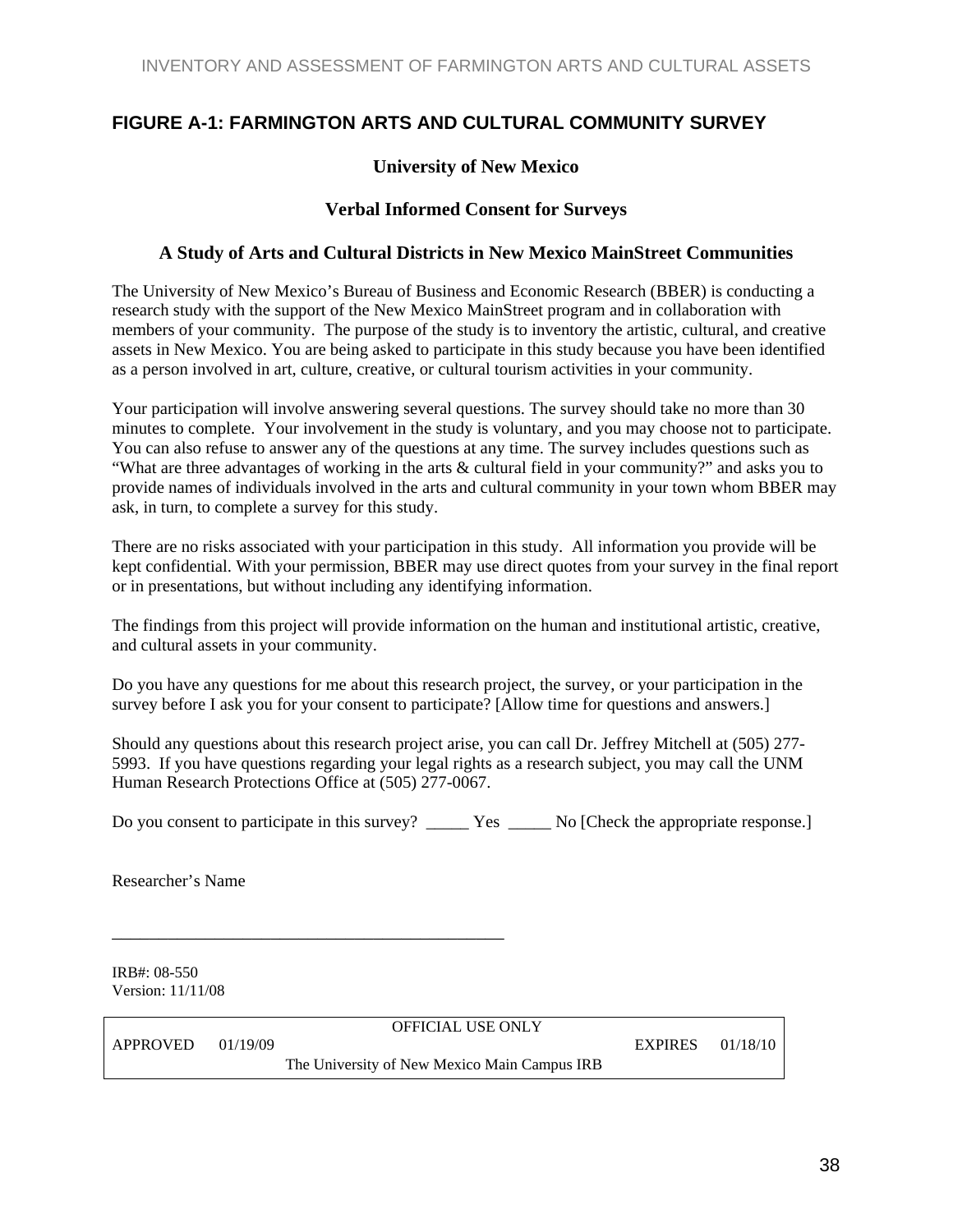

Bureau *of* Business *&* Economic Research

#### FARMINGTON ARTS AND CULTURAL COMMUNITY SURVEY

#### Informed Consent

*Before beginning the survey, the community volunteer ("Researcher") must read the Verbal Informed Consent for Surveys script (attached at the front) to the interviewee and check the appropriate response at the bottom of the script page. (If the interviewee does not give consent, do not proceed with the survey.) Then sign your name in the "Researcher's Name" area on the bottom of the script pages and leave one copy with the interviewee.* 

*Inform the interviewee that the survey should take about 15-20 minutes.*

#### Background:

- 1. Your name:  $\blacksquare$
- 2. How long have you lived in/around Farmington? \_\_\_\_\_\_\_\_\_\_\_\_\_\_\_\_\_\_\_\_\_\_\_\_\_\_\_\_\_\_\_

If not for entire life, where did you live before? \_\_\_\_\_\_\_\_\_\_\_\_\_\_\_\_\_\_\_\_\_\_\_\_\_\_\_\_\_

- 3. Describe your involvement in arts, cultural, and creative activities. Please be specific about the type of creative work that you are engaged in (e.g., landscape painting, historical fiction).
- 4. Choosing from the following list, in which **one** role do you exert the greatest influence on the arts and cultural community in Farmington *(circle)*. *Check other roles as appropriate.*

|  | $\Box$ artist $\Box$ preservationist $\Box$ teacher/mentor $\Box$ supporter (\$) $\Box$ student |  |  |
|--|-------------------------------------------------------------------------------------------------|--|--|
|  | $\Box$ enthusiast $\Box$ volunteer $\Box$ organizer $\Box$ promoter $\Box$ business             |  |  |

- 5. Please identify arts & cultural or community organizations with which you are currently involved.
- 6. Please name in rank order up to five people or institutions with whom your interactions are most important in your arts and cultural activities. These may include peers, mentors, students, artists, fans, collaborators, organizers, financial supporters, galleries, and so on.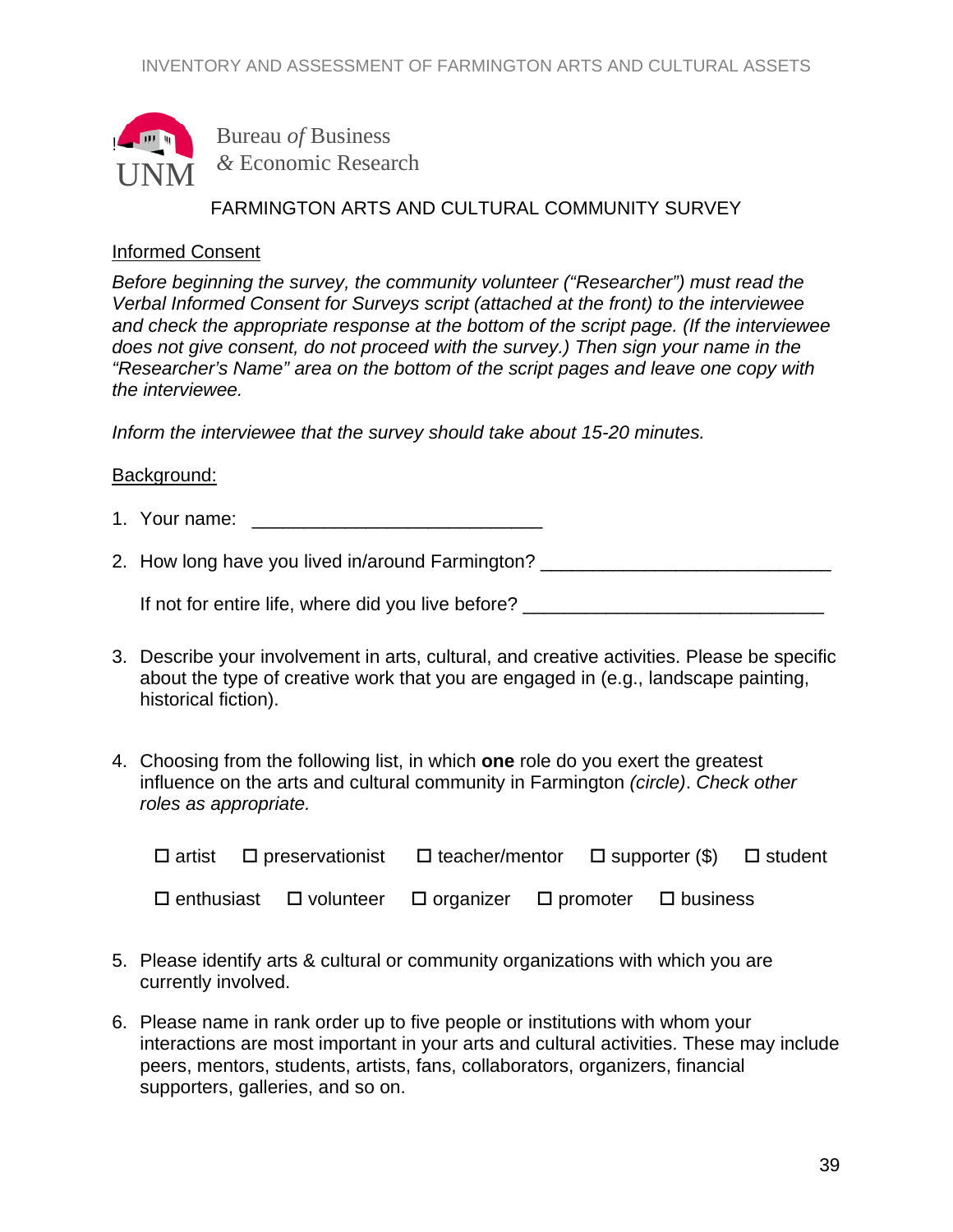INVENTORY AND ASSESSMENT OF FARMINGTON ARTS AND CULTURAL ASSETS

|         | TOWN OF RESIDENCE ____________________________   |                                                                                |  |
|---------|--------------------------------------------------|--------------------------------------------------------------------------------|--|
|         |                                                  |                                                                                |  |
|         |                                                  |                                                                                |  |
|         |                                                  |                                                                                |  |
|         | TOWN OF RESIDENCE ______________________________ |                                                                                |  |
|         |                                                  |                                                                                |  |
|         |                                                  |                                                                                |  |
|         |                                                  |                                                                                |  |
|         | TOWN OF RESIDENCE                                |                                                                                |  |
|         |                                                  |                                                                                |  |
|         |                                                  |                                                                                |  |
|         |                                                  |                                                                                |  |
|         | TOWN OF RESIDENCE _____________________________  |                                                                                |  |
|         |                                                  |                                                                                |  |
|         |                                                  |                                                                                |  |
|         | RELATIONSHIP ___________________________________ | FREQUENCY OF CONTACT 1 2 3 4 5                                                 |  |
|         | TOWN OF RESIDENCE ______________________________ |                                                                                |  |
|         |                                                  |                                                                                |  |
| Contact |                                                  | 1no contact in years 2about once a year 3about once a month 4about once a week |  |

5…daily